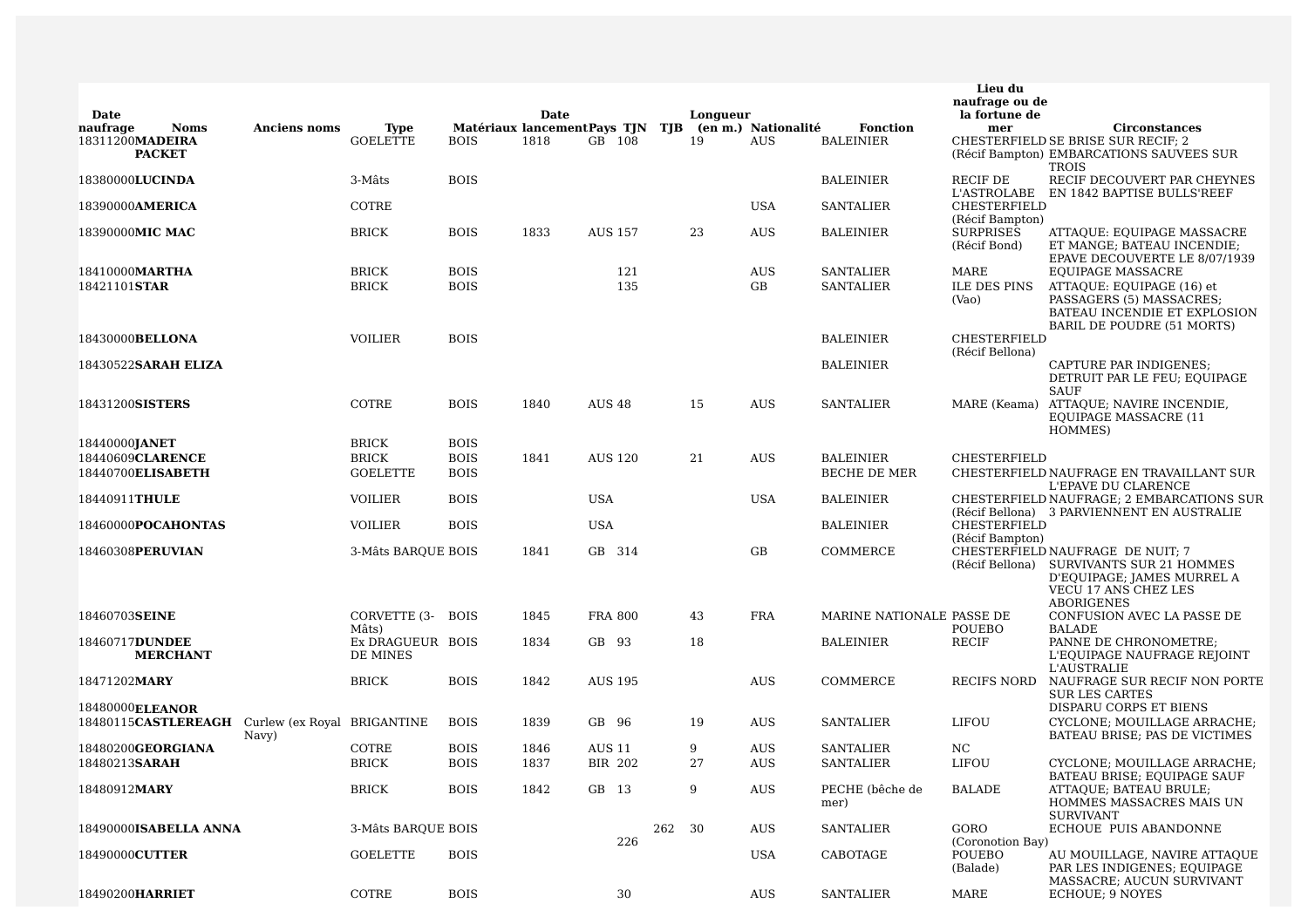| 18490215SCAMANDER                                            | BRICK (ancien BOIS<br>baleinier)  |                            | 1825 | <b>CAN 192</b>               | 25 | <b>AUS</b>                 | <b>SANTALIER</b>              | <b>SUD</b>                                 | CYCLONE; NAUFRAGE SUR LES<br>RECIFS: 19 NOYES ET 4<br><b>SURVIVANTS</b>                                                                                                                                 |
|--------------------------------------------------------------|-----------------------------------|----------------------------|------|------------------------------|----|----------------------------|-------------------------------|--------------------------------------------|---------------------------------------------------------------------------------------------------------------------------------------------------------------------------------------------------------|
| 18500800LUCY ANN                                             | COTRE                             | <b>BOIS</b>                | 1842 | <b>AUS 54</b>                | 15 | <b>AUS</b>                 | SANTALIER                     | MARE(Eni)                                  | MASSACRE DE L'EQUIPAGE ET<br><b>INCENDIE</b>                                                                                                                                                            |
| 18510000VANGUARD<br>18510205PATAGONIA                        | <b>GOELETTE</b><br><b>BRICK</b>   | <b>BOIS</b><br><b>BOIS</b> | 1846 | 62<br>GB 323                 |    | GB                         | <b>SANTALIER</b><br>COMMERCE  | $\ddot{ }$<br><b>BOND REEF</b>             | DISPARU CORPS ET BIENS<br>VOYAGE DE SYDNEY A MANILLE<br>AVEC DE L'OR A BORD; RESCAPES<br>ATTEIGNENT BRISBANE A                                                                                          |
| 18520000DEBORAH<br>18520000ETOILE DU<br><b>MATIN</b>         | <b>VOILIER</b><br><b>GOELETTE</b> | <b>BOIS</b><br><b>BOIS</b> |      | 140                          |    | NC                         | <b>SANTALIER</b>              | <b>ILE DES PINS</b><br>$\overline{?}$      | MORETON; PROPRIETAIRE HUGH<br><b>DIXSON</b><br>TEMPETE; PAS DE PERTE HUMAINE<br>DISPARU CORPS ET BIENS SUR LE<br>TRAJET NC -> TIKOPIA OU                                                                |
| 18540115CROIX DU SUD                                         | 3-Mâts BAROUE BOIS                |                            | 1852 | <b>FRA</b>                   |    | NC                         |                               | HOUAÏLOU                                   | <b>L'INVERSE</b><br>ERREUR DE NAVIGATION; LE<br>PRONY MOUILLE A CÔTE DE<br>L'EPAVE DU 26/01 au 17/02/1854                                                                                               |
| 18540628NINGPO                                               | JONQUE (3-MâtsBOIS<br>goélette)   |                            |      | CHI 73                       |    | <b>AUS</b>                 | COMMERCE et<br>PASSAGERS      | SURPRISE<br>(Récif<br>d'Entrecasteaux)     | NAUFRAGE PAR BEAU TEMPS;<br>SECOURU PAR LE HMS TORCH                                                                                                                                                    |
| 18540703GRIMENEZA                                            | 3-Mâts BARQUE BOIS                |                            |      |                              |    | PER                        |                               |                                            | PASSAGERS; GUANO CHESTERFIELD TRANSPORT DE COOLIES DE<br>(Récif Bampton) CHINE VERS LE PEROU;<br>NAUFRAGE; PLUS DE 650 VICTIMES<br>(SOIF, PRIVATIONS, REQUINS, FOLIE);<br>LE CAPITAINE ET 3 HOMMES SONT |
| 18540809HANNIBAL                                             | 3-Mâts CARRE BOIS                 |                            | 1852 | GB 576                       |    | GB                         | COMMERCE                      | DE FRANCE                                  | <b>SAUVES PAR L'AUSTRALIAN</b><br>ABORDS PORT PROPRIETAIRE: COOK & Co;<br>CERTAINEMENT NAUFRAGE SUR<br>LE RECIF QUI PORTE SON NOM,<br>PRES DE LA PASSE DE UITOE?                                        |
| 18550000<br><b>SPEC</b>                                      | <b>BRICK</b>                      | <b>BOIS</b>                |      | 161                          |    | <b>AUS</b>                 | <b>SANTALIER</b>              | <b>ABORDS</b><br><b>NOUMEA</b>             | TEMPETE                                                                                                                                                                                                 |
| 18550104LONDON<br><b>PACKET</b>                              | 3-Mâts BARQUE BOIS                |                            | 1804 | <b>USA 366</b>               | 29 | AUS                        |                               | RECIF N.O. DE<br>LA GRANDE<br><b>TERRE</b> |                                                                                                                                                                                                         |
| 18550428AVENTURE                                             | CORVETTE                          | <b>BOIS</b>                | 1852 | FRA 1193                     | 42 | <b>FRA</b>                 | MARINE NATIONALE ILE DES PINS |                                            | NAUFRAGE DE NUIT; ERREUR DE<br>(Passe de Oupé) NAVIGATION; NAVIRE PERDU; PAS<br>DE VICTIMES                                                                                                             |
| 18560807TERROR                                               | 3-Mâts BARQUE BOIS                |                            | 1852 | <b>USA 377</b>               | 37 | <b>AUS</b>                 |                               | <b>ILE DES PINS</b>                        | PROPRIETAIRE ROBERT TOWNS;<br>COULE APRES AVOIR HEURTE UN<br><b>RECIF</b>                                                                                                                               |
| 18580522TANE MARU                                            | <b>GOELETTE</b>                   | <b>BOIS</b>                |      |                              |    | NC                         | CABOTAGE                      | MONT DORE                                  | NAVIRE FATIGUE; ECHOUEMENT<br>(Baie de Morari) MAREE HAUTE; NAVIRE PERDU                                                                                                                                |
| 18590101 <b>FRANCIS</b>                                      | <b>GOELETTE</b>                   | <b>BOIS</b>                | 1833 | IND 102                      | 23 | AUS                        |                               | <b>ABORDS</b><br><b>NOUMEA</b>             | PERDU                                                                                                                                                                                                   |
| 18590217WILLIAM                                              | <b>BRICK</b>                      | <b>BOIS</b>                | 1835 | <b>AUS 121</b>               | 21 | <b>AUS</b>                 |                               | ABORDS DE<br><b>NOUMEA</b>                 |                                                                                                                                                                                                         |
| 18600000HERAULT                                              |                                   | <b>BOIS</b>                |      | <b>RUS</b>                   |    | N <sub>C</sub>             | <b>MARINE</b><br>NATIONALE?   | <b>RIVIERE DE</b><br>CANALA                | <b>TRANSPORT DE TROUPES ET</b><br>VIVRES. SABORDAGE CAR NAVIRE<br>EN MAUVAIS ETAT                                                                                                                       |
| <b>18600000SAINT PIERRE</b><br>18600704FLAMINGO<br>Elisabeth | COTRE<br>3-Mâts BARQUE BOIS       | <b>BOIS</b>                | 1856 | <b>FRA</b><br><b>CAN 487</b> |    | NC<br>$\operatorname{GER}$ | CABOTAGE<br>COMMERCE          | LIFOU<br>PASSE DE<br>MATO?                 | DETRUIT PAR CYCLONE<br>SUR LE TRAJET SYDNEY-SAN<br>FRANCISCO FAIT EAU ET TENTE DE<br>REJOINDRE LA NC                                                                                                    |
| 18601216NEW FOREST                                           | 3-Mâts BARQUE BOIS                |                            | 1841 | GB 158                       | 26 | AUS                        | COMMERCE                      | CHENAL DES<br>LOYAUTES                     | NAVIRE DE JAMES PADDON;<br>ABANDONNE EN VENANT<br>D'ANATOM; SON EPAVE<br>RETOURNEE EST APERCUE PLUS<br>TARD                                                                                             |
| 18610000ARIEL<br>18610100 <b>OBERON</b>                      | COTRE<br>COTRE                    | <b>BOIS</b><br><b>BOIS</b> | 1827 | GB<br>GB 43                  | 14 | NC<br>NC                   | CABOTAGE                      | LIFOU<br>$\ddot{ }$                        | <b>CYCLONE</b><br>ATTAQUE ET DETRUIT PAR DES                                                                                                                                                            |
|                                                              |                                   |                            |      |                              |    |                            |                               |                                            | <b>INDIGENES</b>                                                                                                                                                                                        |
| 18610100MAID OF<br><b>AUSTRALIA</b>                          | KETCH                             | <b>BOIS</b>                |      | 24                           | 16 | AUS.                       |                               | NC.                                        | NAVIRE DE JAMES PADDON;<br>DISPARAIT PENDANT UN CYCLONE                                                                                                                                                 |
| 18631017HOPE                                                 | 3-Mâts BARQUE BOIS                |                            |      | GB 300                       |    | USA                        | <b>BALEINIER</b>              | (RéCIF                                     | CHESTERFIELD ERREUR DE CARTE; L'EQUIPAGE<br>REJOINT LES NAUFRAGES DU                                                                                                                                    |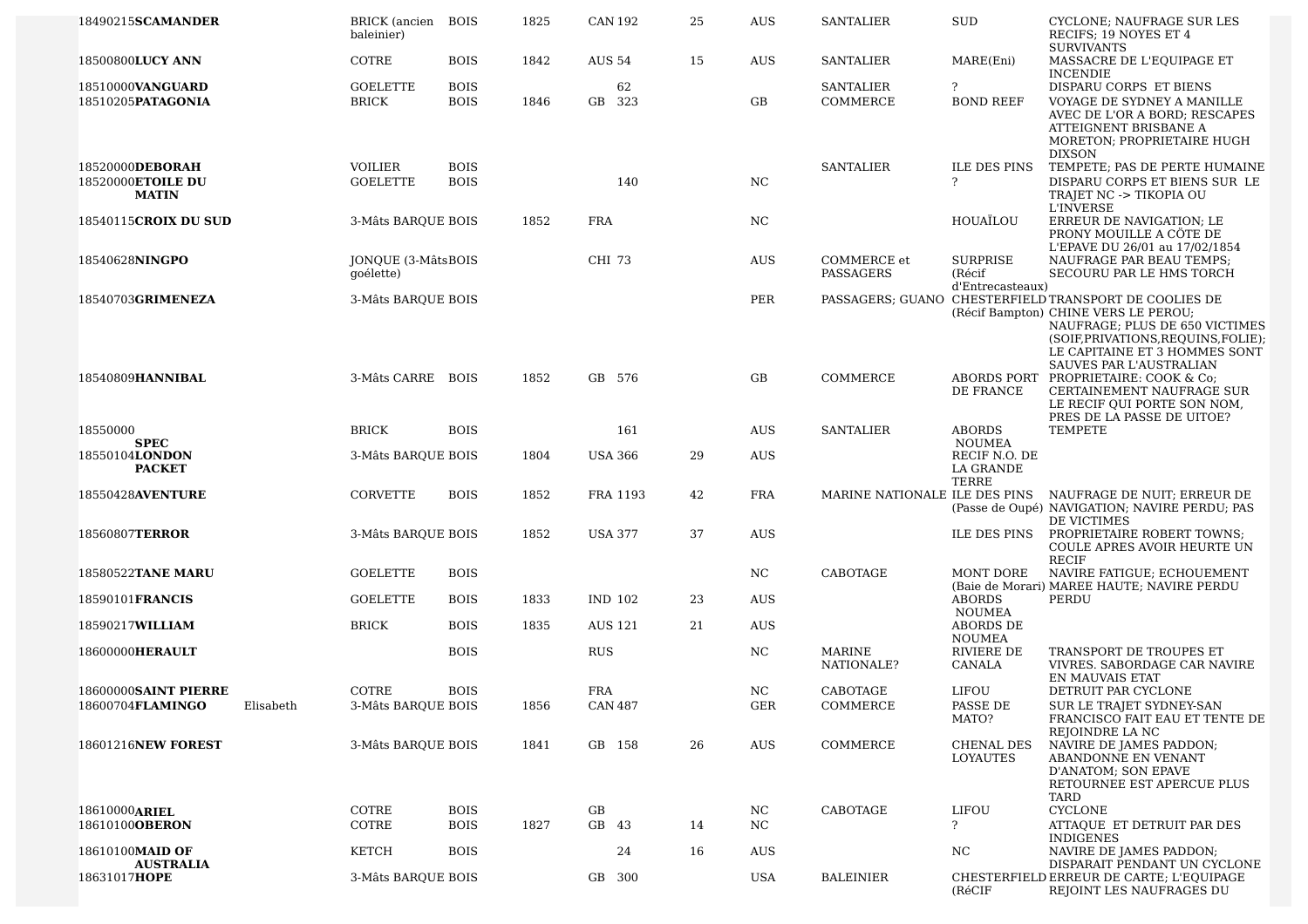|                                |                    |             |      |               |                |    |            |                       | Bampton)                            | <b>SPORTING LASS</b>                                                       |
|--------------------------------|--------------------|-------------|------|---------------|----------------|----|------------|-----------------------|-------------------------------------|----------------------------------------------------------------------------|
| 18631104SPORTING LASS          | <b>BRICK</b>       | <b>BOIS</b> |      | GB            |                |    | <b>AUS</b> | <b>BALEINIER</b>      |                                     | CHESTERFIELD FAIT EAU; LES POMPES SONT                                     |
|                                |                    |             |      |               |                |    |            |                       |                                     | (Récif Bampton) INSUFFISANTES; ECHOUEMENT<br>SUR LE RECIF; 7 DISPARUS      |
| 18631111EMMA COLVIN            | 3-Mâts BARQUE BOIS |             |      |               | 558            | 37 | GB         | CHARBON; BETAIL       | SUD (Récif                          | MAUVAISE ESTIME; ECHOUEMENT                                                |
|                                |                    |             |      |               |                |    |            |                       | Umbei)                              | DE NUIT PAR MAUVAIS TEMPS;                                                 |
|                                |                    |             |      |               |                |    |            |                       |                                     | TRANSPORTE 62 T DE CHARBON ET                                              |
|                                |                    |             |      |               |                |    |            |                       |                                     | 202 TETES DE BETAIL; NAVIRE                                                |
|                                |                    |             |      |               |                |    |            |                       |                                     | PERDU; L'EQUIPAGE SE REFUGIE                                               |
|                                |                    |             |      |               |                |    |            |                       |                                     | <b>SUR L'ILOT N'DA</b>                                                     |
| 18640000MONT DORE              | COTRE              |             |      | NC 22         |                |    | NC         |                       |                                     | THIO (Récif de RENFLOUE PAR L'AVISO A VAPEUR                               |
|                                |                    |             |      |               |                |    |            |                       | N'Goé)                              | <b>FULTON</b>                                                              |
| 18640116ARIEL                  | <b>BRIGANDINE</b>  | <b>BOIS</b> |      |               |                |    | NC.        | <b>RECRUTEUR</b>      | CANALA (Baie                        | NAVIRE D'ANDREW HENRY;                                                     |
|                                |                    |             |      |               |                |    |            |                       | de Nakéty)                          | S'ECHOUE SUR L'ILE NANI;<br>EQUIPAGE SAIN ET SAUF                          |
| 18640319PRINCE OF              | <b>GOELETTE</b>    | <b>BOIS</b> | 1839 | GB 69         |                | 20 | <b>AUS</b> | <b>BALEINIER</b>      |                                     | CHESTERFIELD MIS A LA COTE PAR COUP DE VENT                                |
| <b>DENMARK</b>                 |                    |             |      |               |                |    |            |                       | (Ile Longue)                        | APRES RUPTURE DU MOUILLAGE;                                                |
|                                |                    |             |      |               |                |    |            |                       |                                     | LES NAUFRAGES CONSTRUISENT                                                 |
|                                |                    |             |      |               |                |    |            |                       |                                     | UN BATEAU, LE HAMLET'S GHOST,                                              |
|                                |                    |             |      |               |                |    |            |                       |                                     | ET ARRIVENT EN AUSTRALIE                                                   |
| 18650824REINE DES ILES         |                    | <b>BOIS</b> |      |               |                |    | NC         | CABOTAGE              | VOH (Gatope)                        | NAVIRE ATTAQUE PAR LES                                                     |
|                                |                    |             |      |               |                |    |            |                       |                                     | INDIGENES ET BRULE; EQUIPAGE                                               |
| 18650824SECRET                 | COTRE              | <b>BOIS</b> |      |               |                |    | NC         | CABOTAGE              | VOH (Gatope)                        | MASSACRE ET MANGE<br>NAVIRE ATTAQUE PAR LES                                |
|                                |                    |             |      |               |                |    |            |                       |                                     | INDIGENES ET BRULE; EQUIPAGE                                               |
|                                |                    |             |      |               |                |    |            |                       |                                     | MASSACRE ET MANGE                                                          |
| 18660600EDOUARD                | <b>VOILIER</b>     |             |      |               |                |    | NC         |                       | <b>OUVEA</b>                        |                                                                            |
| <b>CARBONNEL</b>               |                    |             |      |               |                |    |            |                       | (Fayaoué)                           |                                                                            |
| 18660731CORAL QUEEN            | <b>GOELETTE</b>    | <b>BOIS</b> | 1847 | GB 92         |                | 23 | NZ         |                       |                                     | NOUMEA (Récif FORTE HOULE D'OUEST; SE MET                                  |
|                                |                    |             |      |               |                |    |            |                       | Toombo)                             | SUR LE RECIF EN VOULANT<br>SORTIR PAR LA PASSE DE BOULARI                  |
| 18680200PATRIOTE               | COTRE              | <b>BOIS</b> |      |               |                |    | NC         | CABOTAGE              | RECIF DE                            | NAUFRAGE DE NUIT EN QUITTANT                                               |
|                                |                    |             |      |               |                |    |            |                       | POUEMBOUT                           | GATOPE; 4 PERSONNES SE NOIENT                                              |
|                                |                    |             |      |               |                |    |            |                       |                                     | EN VOULANT LE SAUVER                                                       |
| <b>18681201HENRY MILLER</b>    | 3-Mâts BARQUE BOIS |             | 1853 |               | GB 433         | 38 | <b>AUS</b> | COMMERCE              | CHESTERFIELD ECHOUEMENT             |                                                                            |
|                                |                    |             |      |               |                | 37 |            | (Charbon)<br>COMMERCE | (Récif Bellona)                     | CHESTERFIELD NAUFRAGE A L'EST DE BAMPTON                                   |
| 18691002EUROMEDHA              | 3-Mâts BARQUE BOIS |             | 1868 |               | GB 345         |    |            |                       | (Récif Bampton)                     |                                                                            |
| 18691107                       | 3-Mâts BARQUE BOIS |             |      |               | 500            |    | <b>FRA</b> | COMMERCE              | SUD (Récif                          | PAS DE VENT; DROSSE SUR RECIF                                              |
|                                |                    |             |      |               |                |    |            |                       | Nogumatiugi)                        | PAR HOULE ET COURANT; FRET                                                 |
|                                |                    |             |      |               |                |    |            |                       |                                     | POUR ADMINISTRATION PRESOUE                                                |
| <b>PAUL RIQUET</b>             |                    |             |      |               |                |    |            |                       |                                     | ENTIEREMENT PERDU                                                          |
| 18700000TAMAR                  | 3-Mâts BARQUE BOIS |             |      |               |                |    | <b>AUS</b> |                       | CHESTERFIELD NAUFRAGE               |                                                                            |
|                                |                    |             |      |               |                |    |            |                       | (Récif Nereus ou                    |                                                                            |
| 18700724AURIFERA               | 3-Mâts BARQUE BOIS |             | 1853 |               | GB 387         | 42 | AUS        |                       | Fairway)<br>?                       |                                                                            |
| 18700804PILOT                  | <b>GOELETTE</b>    | <b>BOIS</b> | 1847 | <b>AUS 83</b> |                | 25 | <b>AUS</b> |                       | <b>ILE YANDE</b>                    |                                                                            |
| 18700902FRUITER                | 3-Mâts BARQUE BOIS |             | 1853 |               | <b>USA 235</b> | 31 | GB         | COMMERCE              | <b>NOUMEA</b>                       | 4 SURVIVANTS SUR 27 PASSAGERS                                              |
|                                |                    |             |      |               |                |    |            |                       | (Sainte-Marie)                      |                                                                            |
| 18701100DEVA                   | <b>BRICK</b>       | <b>BOIS</b> | 1838 |               | GB 244         | 25 | GB         |                       | <b>SUD</b>                          | HEURTE LE RECIF; VOIE D'EAU;                                               |
|                                |                    |             |      |               |                |    |            |                       |                                     | NAVIRE ABANDONNE, PUIS                                                     |
| 18710000JAMES SHEARS           | <b>VOILIER</b>     | <b>BOIS</b> |      |               |                |    | <b>AUS</b> |                       | CHESTERFIELD                        | RECUPERE?                                                                  |
|                                |                    |             |      |               |                |    |            |                       | (Récif Bampton)                     |                                                                            |
| Diahot<br>18710427 <b>EMMA</b> | <b>GOELETTE</b>    | <b>BOIS</b> |      |               | 69             | 23 | GB         | CABOTAGE              |                                     | YATE (Récifs de ECHOUEMENT ET                                              |
| <b>PATERSON</b>                |                    |             |      |               |                |    |            |                       | Port Boisé)                         | DESECHOUEMENT; DEVIENT                                                     |
|                                |                    |             |      |               |                |    |            |                       |                                     | DIAHOT; COULE A NORFOLK LE                                                 |
| 18720224SURCOUF                | 3-Mâts BARQUE BOIS |             |      |               | 294            |    | <b>FRA</b> |                       |                                     | 20/04/1873<br>MARINE NATIONALE NOUMEA (Récif VIENT DE BORDEAUX-Ste HELENE- |
|                                |                    |             |      |               |                |    |            |                       | Aboré)                              | NEWCASTLE AVEC CHEVAUX ET                                                  |
|                                |                    |             |      |               |                |    |            |                       |                                     | <b>MOUTONS EN 165 JOURS; VENTS</b>                                         |
|                                |                    |             |      |               |                |    |            |                       |                                     | TOURNANTS; DERIVE SUR RECIF                                                |
| 18720229EIRENE                 | <b>GOELETTE</b>    |             |      |               | 5              |    |            |                       | <b>BAIE DE</b>                      | CYCLONE; SOUS VOILES EN                                                    |
|                                |                    |             |      |               |                |    |            |                       | <b>KOUAOUA</b><br><b>BAIE DE ST</b> | TENTANT DE SE METTRE À L'ABRI                                              |
| 18720301SAINT-JOSEPH           | COTRE              | <b>BOIS</b> |      |               |                |    | NC         |                       | VINCENT (Ile                        | CYCLONE; 4 NOYES                                                           |
|                                |                    |             |      |               |                |    |            |                       | Parseval)                           |                                                                            |
| 18720406                       | <b>GOELETTE</b>    | <b>BOIS</b> |      |               | 3              |    | NC.        |                       | OUBATCHE ?                          | DISPARAIT DU MOUILLAGE AVEC                                                |
|                                |                    |             |      |               |                |    |            |                       |                                     |                                                                            |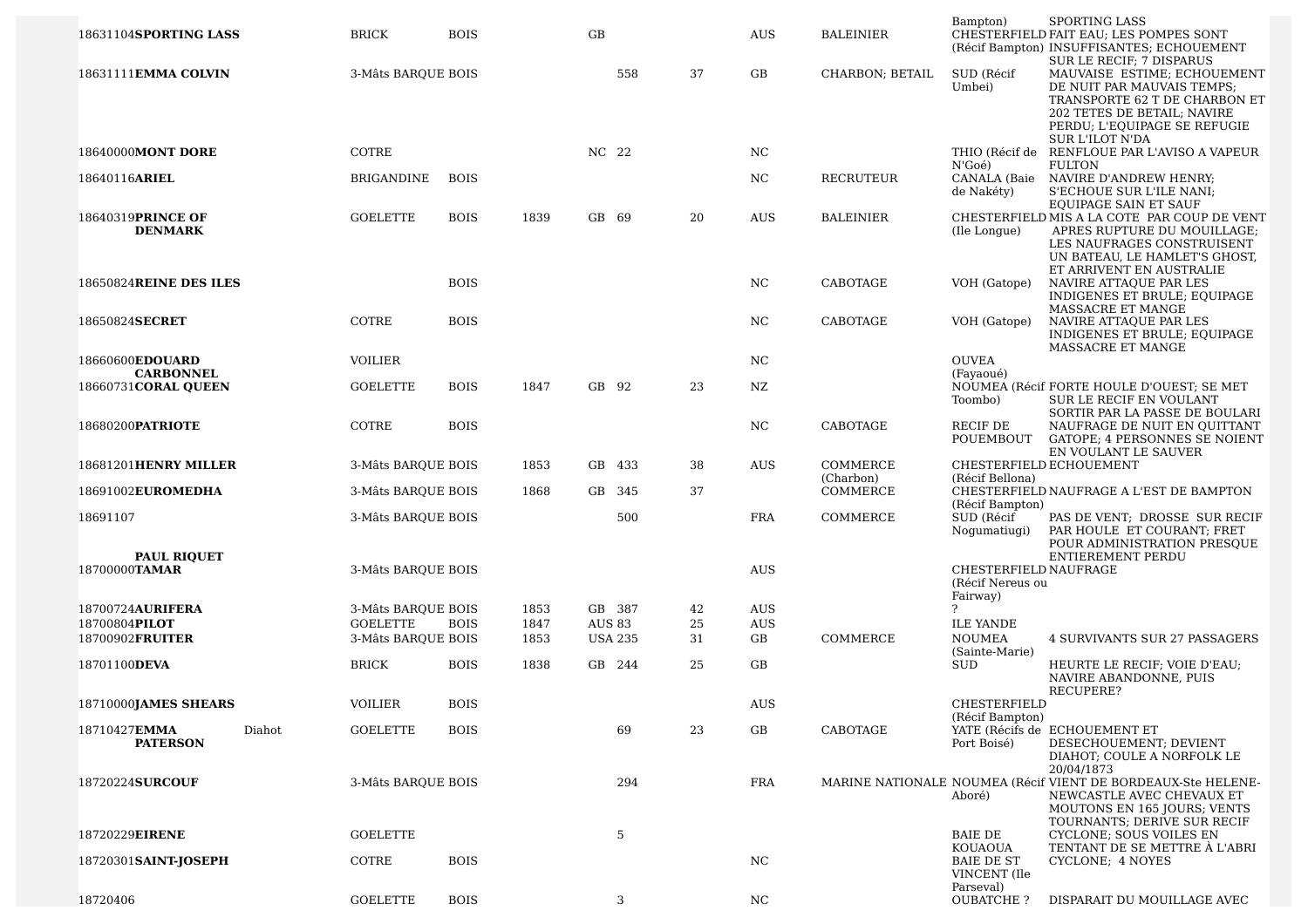| <b>WATATA</b><br>18720505MARY AND<br><b>EDITH</b> | 3-Mâts BARQUE BOIS                  |             |               | USA 454        | 40      | <b>AUS</b> |                               | PAM<br>CANAL DE LA<br>HAVANNAH<br>(Ilôt Améré)      | LE FILS HENRY D'OUBATCHE<br>BATEAU RENFLOUE; RAMENE A<br>NOUMEA OU IL COULERA PLUS<br>TARD GENANT LES TRAVAUX DU                                                                                                     |
|---------------------------------------------------|-------------------------------------|-------------|---------------|----------------|---------|------------|-------------------------------|-----------------------------------------------------|----------------------------------------------------------------------------------------------------------------------------------------------------------------------------------------------------------------------|
| 18720605OCEAN                                     | <b>GOELETTE</b>                     | <b>BOIS</b> |               | 189            | 24      | NC         | CABOTAGE                      | LA FOA<br>(Presqu'ile<br>Lebris)                    | QUAI EN 1879<br>TRAJET NOUMEA-BELEP;<br>CHAVIRAGE SOUS UN GRAIN; SE<br>FRACASSE SUR LES ROCHERS DE<br>LA "SOURCE LEGROS"                                                                                             |
| 18720800ELISABETH                                 | COTRE                               | <b>BOIS</b> |               |                |         | NC         |                               | DOKIN (Lifou)                                       | "Coule, malgré le secours du blanc<br>Franck Hayes et de plusieurs<br>indigènes venus à bord à la nage."<br>Bulletin SEHNC n° 81                                                                                     |
| 18730000AQUILA                                    | COTRE                               | <b>BOIS</b> |               |                |         | <b>NC</b>  |                               |                                                     | LES RESTES DU COTRE SONT<br>RAMENES A NOUMEA PAR LA<br><b>GOELETTE ANGLAISE W.S. FOX</b>                                                                                                                             |
| 18730106SURCOUF                                   | 3-Mâts BARQUE BOIS                  |             |               |                |         | <b>FRA</b> | COMMERCE                      | PASSE DE<br><b>BOULARI</b>                          | ?                                                                                                                                                                                                                    |
| 18730510PLATO                                     | 3-Mâts BARQUE BOIS                  |             | 1861          | GB 286         |         | GB         | COMMERCE et<br><b>CHARBON</b> | <b>SURPRISE</b>                                     | HEURTE LE RECIF; NAVIRE<br>(Grand Passage) ABANDONNE; LES SURVIVANTS<br>DERIVENT AUX SALOMON;<br>CANIBALISME: UN SEUL<br>SURVIVANT M. COLLINS                                                                        |
| 18730602LEONIDAS                                  | 3-Mâts BARQUE BOIS                  |             | 1853          | GB 270         | 37      | <b>AUS</b> | COMMERCE                      | PRES DU<br>PHARE<br>Toombo)                         | MONTE SUR RECIF; AVEC ALIZE<br>ASSEZ FORT SE DESECHOUE SOUS<br>AMEDEE (Récif VOILES; COULE AU LARGE                                                                                                                  |
| 18731011TACITE                                    | 3-Mâts BARQUE BOIS                  |             | 1869          | FRA 257        | 30      | <b>FRA</b> | COMMERCE                      | de Mato)                                            | NOUMEA (Passe ERREUR DE NAVIGATION; BRISE<br>FAIBLE, MER HOULEUSE DE S.O;<br>NUIT; COULE AU PIED DU<br>TOMBANT PAR 31 m                                                                                              |
| 18740000ALICE JANE                                | 2-Mâts<br><b>GOELETTE</b>           | <b>BOIS</b> | 1873          | <b>AUS 76</b>  | 25      | <b>AUS</b> | COMMERCE                      |                                                     | TROUVE QUILLE EN L'AIR AU<br>LARGE DE PORT HACKING LE<br>19/01/1874; REPARE ET NAUFRAGE<br>A TOURAKIN (NSW) EN 1888                                                                                                  |
| 18740317CATHERINE<br><b>LORD</b>                  | COTRE                               | <b>BOIS</b> | 1856          | <b>AUS 24</b>  |         | NC.        | CABOTAGE                      | <b>ILE OUEN</b>                                     | HEURTE RECIF; VOIE D'EAU;<br>COULE; NAVIRE PERDU; EQUIPAGE<br><b>SAUF</b>                                                                                                                                            |
| 18740525MAITLAND                                  | 3-Mâts<br>BARQUE;<br><b>CLIPPER</b> |             | COMPOSITE1865 | GB 800         | 1200 56 | GB         | <b>CLIPPER DU THE</b>         | Fabre)                                              | SURPRISE (Ilot HEURTE LE RECIF; RECHERCHE<br>DU GRAND PASSAGE TROP AU<br>NORD; APRES AVOIR SURVECU<br>PLUSIEURS MOIS SUR L'ILOT,<br>L'EQUIPAGE ENTIER DISPARAIT<br>APRES AVOIR VOULU REJOINDRE<br><b>L'AUSTRALIE</b> |
| 18740717ELLEN MORRIS                              | <b>BRICK</b>                        | <b>BOIS</b> |               | 195            | 33      | <b>AUS</b> |                               | de Boulari)                                         | NOUMEA (Passe NAUFRAGE DANS L'UNE DES<br>PASSES; EQUIPAGE SAUF                                                                                                                                                       |
| 18740813MESSAGER DE<br><b>SAIGON</b>              | 3-Mâts BARQUE BOIS                  |             |               | 799            |         | <b>FRA</b> |                               | PASSE DE<br><b>BOULARI</b> (Haut-<br>fond Sournois) | <b>EOUIPAGE SAUF</b>                                                                                                                                                                                                 |
| 18750703ISABELLA                                  | 3-Mâts BARQUE BOIS                  |             | 1860          | GB<br>734      | 48      | GB         | COMMERCE<br>(Charbon)         |                                                     | CHESTERFIELD ERREUR DE NAVIGATION; LE<br>(Récif Bampton) SECOND, 2 MATELOTS ET 17<br>CHINOIS SONT ABANDONNES 6<br>MOIS SUR L'ILOT DU PASSAGE; 7<br>SURVIVANTS RECUPERES PAR<br>LAURA LIND LE 2/01/1876               |
| 18751011AURORA<br>18760128RECORD                  | Frederick Lessing BRICK             | <b>BOIS</b> | 1854          | <b>GER 227</b> | 29      | AUS        | COMMERCE                      | <b>NOUMEA</b><br>$\overline{?}$                     | EOUIPAGE RAMENE A NOUMEA                                                                                                                                                                                             |
|                                                   | 3-Mâts BARQUE BOIS                  |             | 1855          | GB 1039        | 50      | AUS        | COMMERCE                      |                                                     | PAR LE COËTLOGON; EPAVE<br><b>VENDUE AUX ENCHERES</b>                                                                                                                                                                |
| 18760223NIL<br><b>DESPERANDUM</b>                 | <b>BRICK</b>                        | <b>BOIS</b> | 1867          | <b>AUS 157</b> | 28      | <b>AUS</b> | COMMERCE                      | CANALA                                              | CYCLONE; PERDU                                                                                                                                                                                                       |
| 18760608MORNING STAR                              | <b>GOELETTE</b>                     | <b>BOIS</b> |               | 32             |         | NC         | CABOTAGE                      | Brun)                                               | NOUMEA (Ilot MAUVAIS VIREMENT DE BORD,<br><b>COULE DANS 15m D'EAU</b>                                                                                                                                                |
| 18760610SAINT-PIERRE                              | COTRE                               | <b>BOIS</b> |               |                |         | NC.        | CABOTAGE                      | PAM                                                 | NAVIRE DE LA MISSION D'ARAMA;<br>CHAVIRE A 3 MILLES AU LARGE DE<br>LA POINTE PAM; 7 NOYES                                                                                                                            |
| 18770000MORARI                                    | COTRE                               | <b>BOIS</b> |               |                |         | NC         |                               | <b>BAIE DE</b>                                      |                                                                                                                                                                                                                      |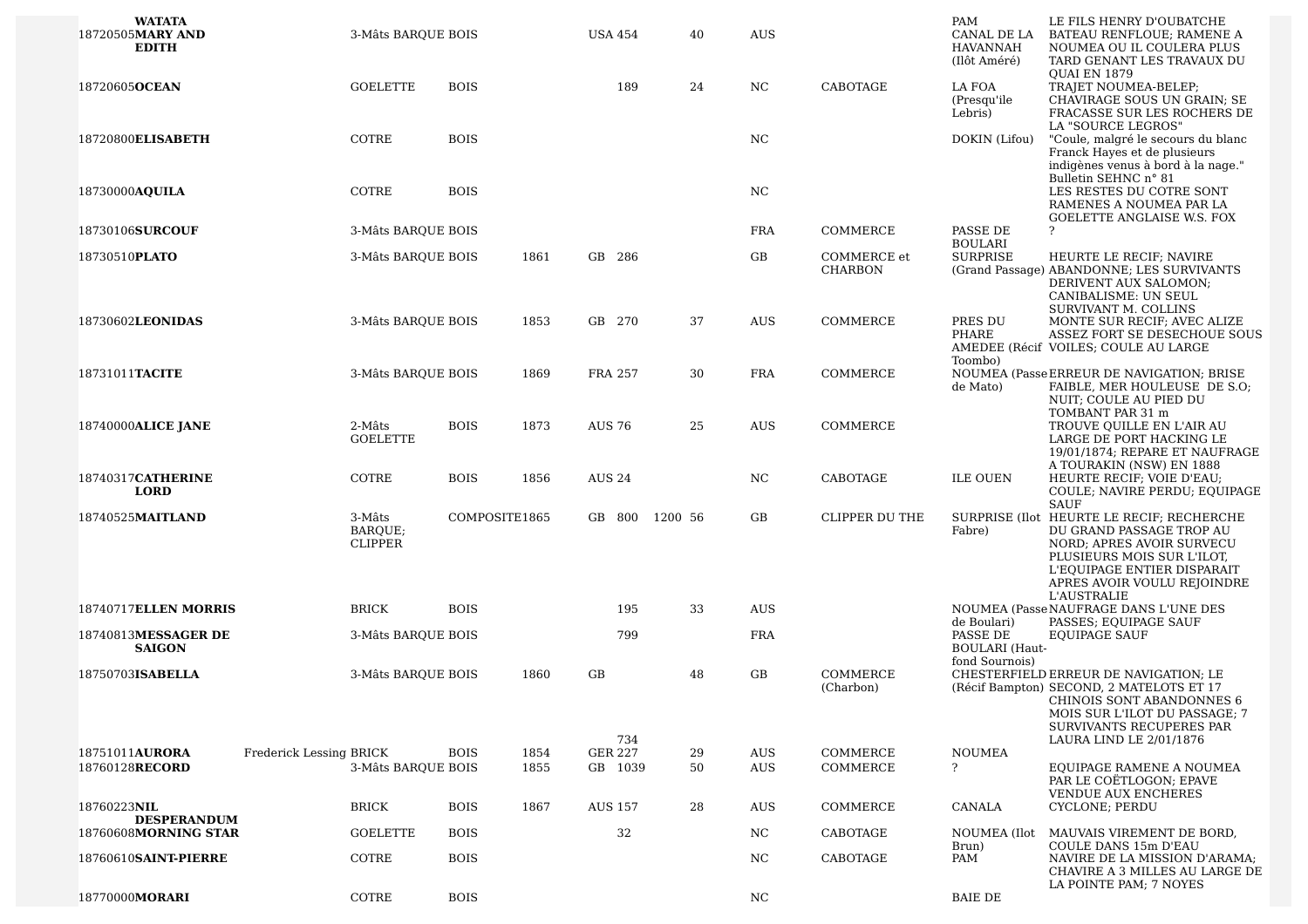|                                        |                              |             |      |                |    |            |                       | CANALA                                                     |                                                                                                                                                                                                                 |
|----------------------------------------|------------------------------|-------------|------|----------------|----|------------|-----------------------|------------------------------------------------------------|-----------------------------------------------------------------------------------------------------------------------------------------------------------------------------------------------------------------|
| 18770121ENDOUME                        | 3-Mâts BAROUE BOIS           |             | 1868 | <b>CAN 344</b> |    | <b>FRA</b> | COMMERCE              | fond Sournois)                                             | NOUMEA (Haut-PAS DE VICTIMES                                                                                                                                                                                    |
| 18770521 <b>BANDA</b>                  | 3-Mâts BAROUE BOIS           |             |      | GB 489         |    | GB         | COMMERCE<br>(Charbon) | (Récif Bampton)                                            | CHESTERFIELD EPAVE AU CAP SCHACKLETON?                                                                                                                                                                          |
| 18770600JACQUES<br><b>CARTIER</b>      | 3-Mâts                       | <b>FER</b>  | 1870 | <b>FRA 560</b> |    | <b>FRA</b> | COMMERCE              |                                                            | RECIF PETRIE TOUT L'EQUIPAGE PORTE DISPARU<br>(14 MARINS)                                                                                                                                                       |
| 18770906GLEN ALBYN                     | 3-Mâts<br><b>GOELETTE</b>    | <b>BOIS</b> |      |                |    | <b>AUS</b> | <b>GUANO</b>          | <b>ILE HUON</b>                                            | ZONE NON HYDROGRAPHIEE                                                                                                                                                                                          |
| 18780107MARIA                          | VOILIER                      |             | 1873 | FDJ            |    |            |                       |                                                            |                                                                                                                                                                                                                 |
| 18780128WESTERN STAR                   | <b>BRIGANTINE</b>            | <b>BOIS</b> | 1855 | IRE 181        | 32 | <b>AUS</b> | COMMERCE              |                                                            | CHESTERFIELD SURVIVANTS REGAGNENT                                                                                                                                                                               |
|                                        |                              |             |      |                |    |            |                       |                                                            | (Récif Bampton) L'AUSTRALIE DANS 2 CANOTS<br><b>JUSOU'AU OUEENSLAND (550)</b><br>MILLES)                                                                                                                        |
| 18780516VITI                           | <b>GOELETTE</b>              | <b>BOIS</b> | 1873 | FDJ 13         |    | NC.        | CABOTAGE              | <b>BOURAIL</b>                                             |                                                                                                                                                                                                                 |
| 18780915ONWARD                         | 3-Mâts BAROUE BOIS           |             | 1819 | <b>USA 286</b> | 29 | <b>USA</b> | <b>BALEINIER</b>      |                                                            | CHESTERFIELD SIX SURVIVANTS                                                                                                                                                                                     |
| 18781109YOUNG HARRY                    | COTRE                        | <b>BOIS</b> |      |                |    | NC         | CABOTAGE              | (Récif Bampton)                                            | POYA (Rivière) ATTAQUE PAR LES INDIGENES;<br>MEME SORT QUE LA BLANCHE ET<br>PLOURIVO                                                                                                                            |
| 18781116BLANCHE                        | COTRE                        | <b>BOIS</b> |      |                |    | NC         | CABOTAGE              | POYA (Rivière)                                             | RAVITAILLEMENT DE LA COLONNE<br>WENDELING LORS DE LA<br>REPRESSION DE L'INSURECTION<br>DE 1878; EQUIPAGE MASSACRE ET<br>MANGE; MEME SORT POUR LES 2<br>NAVIRES SUIVANTS (11 MARINS<br>MASSACRES POUR LES COTRES |
| 18781116PLOURIVO                       | COTRE                        | <b>BOIS</b> |      |                |    | NC         | CABOTAGE              | RIVIERE DE<br><b>POYA</b>                                  | PLOURIVO ET YOUNG HARRY)<br>ATTAQUE PAR LES INDIGENES;<br>MEME SORT OUE LA BLANCHE ET<br>YOUG HARRY                                                                                                             |
| 18790000ESPOIR                         | COTRE                        | <b>BOIS</b> |      |                |    | NC         | CABOTAGE              | <b>DUMBEA</b><br>(Pointe MA)                               | 2 NOYES                                                                                                                                                                                                         |
| 18790301EBENEZER                       | <b>GOELETTE</b>              | <b>BOIS</b> | 1874 | NZ             | 15 | NZ         |                       |                                                            |                                                                                                                                                                                                                 |
| 18790422ISAAC NEWTON                   | <b>GOELETTE</b>              | <b>BOIS</b> | 1852 | <b>AUS 121</b> | 29 | <b>AUS</b> | CABOTAGE              | RECIF KUE                                                  | MISE AU PLEIN EN QUITTANT                                                                                                                                                                                       |
|                                        |                              |             |      |                |    |            |                       |                                                            | <b>NOUMEA</b>                                                                                                                                                                                                   |
| 18790423SIR ISAAC<br><b>NEWTON</b>     | <b>GOELETTE</b>              | <b>BOIS</b> | 1858 | <b>AUS 121</b> | 29 | AUS        | CABOTAGE              | Kué?)                                                      | NOUMEA (Récif SE MET AU PLEIN DES SON<br>DEPART DE NOUMEA                                                                                                                                                       |
| 18790828VENTURE                        | <b>GOELETTE</b>              | <b>BOIS</b> | 1878 | GB 54          |    | <b>AUS</b> | <b>GUANO</b>          |                                                            | CHESTERFIELD HEURTE UNE PATATE AU<br>(Récif Bampton) MOUILLAGE. A L'OUEST DES ILOTS<br>DU MOUILLAGE; COULE;<br>NAUFRAGES RAMENES PAR LA<br><b>GOELETTE ANGLAISE ROSE</b>                                        |
| 18800121SARAH<br><b>DREYFUS</b>        | 3-Mâts                       | <b>BOIS</b> | 1866 | <b>FRA 343</b> | 34 | <b>FRA</b> | COMMERCE              | POUEBO (récif CYCLONE<br>Cook)                             |                                                                                                                                                                                                                 |
| 18800124DUMBEA                         | Ex DRAGUEUR BOIS<br>DE MINES |             |      | NC             |    |            | PENITENTIAIRE         | <b>NOUMEA</b>                                              | CYCLONE; COULE; 3 VICTIMES                                                                                                                                                                                      |
| 18800124ESPERANCE                      | <b>GOELETTE</b>              |             |      |                |    | NC         | CABOTAGE              | <b>NOUMEA</b>                                              | <b>CYCLONE: 1 DISPARU</b>                                                                                                                                                                                       |
| 18800124ETOILE DU                      | <b>GOELETTE</b>              | <b>BOIS</b> |      | 36             |    | NC         | CABOTAGE              | <b>NOUMEA</b>                                              | CYCLONE; EPAVE VENDUE AUX                                                                                                                                                                                       |
| <b>MATIN</b>                           |                              |             |      |                |    |            |                       | (Presqu'ile de                                             | <b>ENCHERES PUBLIQUES LE</b>                                                                                                                                                                                    |
| 18800124AGENORIA                       | COTRE                        | <b>BOIS</b> |      |                |    | NC         | CABOTAGE              | Ducos)<br><b>NOUMEA</b>                                    | 14/10/1881<br>CYCLONE; JETE A LA COTE:                                                                                                                                                                          |
| 18800124REINE DES ILES                 |                              | <b>BOIS</b> |      |                |    | NC         | CABOTAGE              | LIFOU (Wé)                                                 | CYCLONE: JETE A LA COTE;                                                                                                                                                                                        |
|                                        |                              |             |      |                |    |            |                       |                                                            | DETRUIT                                                                                                                                                                                                         |
| 18800124SAINT-VINCENT                  | COTRE                        | <b>BOIS</b> |      | NC             |    | NC.        | CABOTAGE              | LIFOU<br>(Luengoni)                                        | CYCLONE; JETE A LA COTE                                                                                                                                                                                         |
| 18800306ARROGANTE                      | 3-Mâts BARQUE BOIS           |             |      | 257            |    | <b>FRA</b> | <b>CHARBON</b>        | <b>ENTRE LES</b><br>PASSES DE<br><b>DUMBEA ET</b><br>UITOË | MAUVAISE METEO; NAVIRE FAIT<br>EAU ET TENTE DE RENTRER SANS<br>PILOTE; TOUCHE LE RECIF ET<br>COULE; AVEC GRANDES<br>DIFFICULTES LES NAUFRAGES<br>REJOIGNENT NOUMEA                                              |
| 18800408SEA SHELL                      | 3-Mâts BARQUE BOIS           |             | 1852 | <b>AUS 220</b> | 37 | AUS        | COMMERCE              | POUEBO<br>(Oubatche)                                       | NAUFRAGES SECOURUS PAR LA<br>CROIX DU SUD                                                                                                                                                                       |
| 18800606AUSTRALIAN<br><b>SOVEREIGN</b> | 3-Mâts BAROUE BOIS           |             | 1872 | AUS 353        | 41 | AUS        | COMMERCE              | de Boulari)                                                | NOUMEA (Passe TRANSPORTE 539 T DE FARINE;<br>HEURTE LE RECIF; EPAVE ET<br><b>CARGAISON VENDUES</b>                                                                                                              |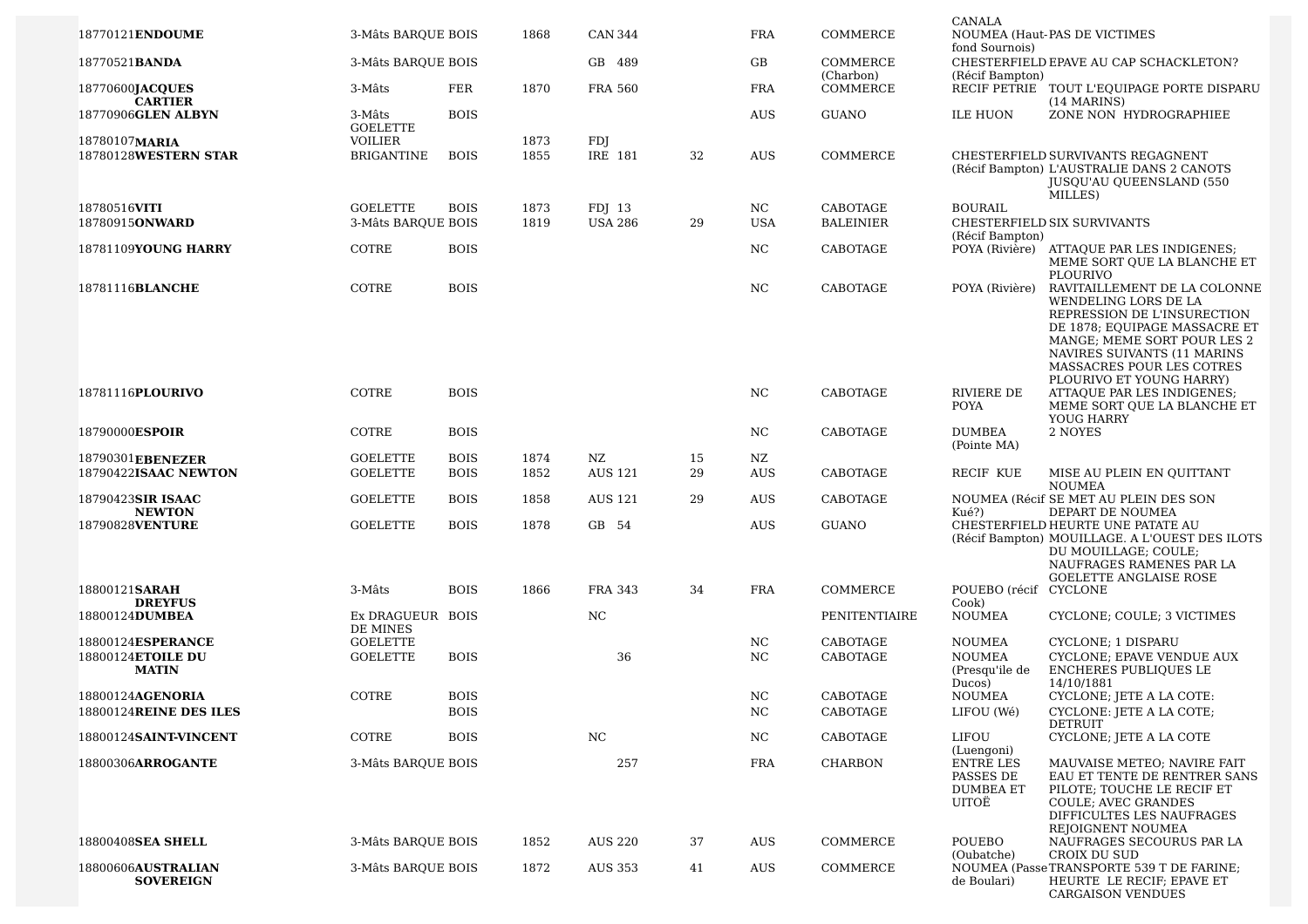| 18800900UNION                         |               | <b>GOELETTE</b>                    | <b>BOIS</b> |      |               | 10       |    | NC.              | CABOTAGE                                  | HOUAÏLOU                                 | NAVIRE ET CARGAISON NON<br><b>ASSURES</b>                                                                                                                                      |
|---------------------------------------|---------------|------------------------------------|-------------|------|---------------|----------|----|------------------|-------------------------------------------|------------------------------------------|--------------------------------------------------------------------------------------------------------------------------------------------------------------------------------|
| 18801220SOPHIE                        |               | COTRE                              | <b>BOIS</b> |      |               |          |    | NC.              | PECHE                                     | POYA (Cap<br>Goulvain)                   |                                                                                                                                                                                |
| 18810629ARCHE<br><b>D'ALLIANCE</b>    |               | <b>VOILIER</b>                     | <b>BOIS</b> | 1866 | NC 47         |          |    | NC               | PECHE                                     | Yandé)                                   | POUM (Près de NAUFRAGE SUR RECIF QUI PORTE<br>SON NOM ENTRE YANDE ET NEBA<br>(?)                                                                                               |
| 18811106HENRIETTE                     |               | COTRE                              | <b>BOIS</b> |      |               |          |    | NC.              | CABOTAGE;<br>RECRUTEUR                    | THIO (N'Gove)                            | COUP DE VENT; 10 NOYES; 2<br><b>RESCAPES</b>                                                                                                                                   |
| 18821220JOHN<br><b>HIGGINSON</b>      |               | GOELETTE à<br><b>VAPEUR</b>        | FER         | 1873 | GB 139        |          | 42 | NC               | CABOTAGE                                  | KOUAKOUE                                 | HEURTE LE RECIF; VOIE D'EAU;<br>MACHINE NOYEE; SE DESECHOUE<br>ET COULE DANS 24m D'EAU                                                                                         |
| 18830204INSULAIRE                     |               | 3-Mâts BAROUE BOIS                 |             |      | <b>FRA</b>    |          |    | <b>FRA</b>       | <b>GUANO</b>                              | (Ile Longue)                             | CHESTERFIELD CYCLONE; MOUILLAGE CASSE;<br>VOILIER DERIVE DANS LES<br>PATATES; SE BRISE ET COULE                                                                                |
| 18830609                              |               | COTRE                              | <b>BOIS</b> |      |               |          |    | NC               | CABOTAGE                                  | ?                                        | CHAVIRE; 4 MORTS ET<br>SURVIVANTS RECUPERES PAR                                                                                                                                |
| <b>SARCELLE</b><br>18830623SERPENTINE |               | <b>GOELETTE</b>                    | <b>BOIS</b> |      |               |          |    | NC               | NICKEL                                    | PORT<br><b>BOUQUET</b>                   | <b>L'ADELE</b><br>A THIO, CHARGE 90T DE NICKEL;<br>HEURTE LE RECIF DE NUIT;                                                                                                    |
| 18830905CERES                         |               | 3-Mâts                             | <b>BOIS</b> | 1868 |               | 454      | 42 | AUS              | COMMERCE                                  |                                          | COULE; PAS DE VICTIMES<br>CHESTERFIELD PAS DE VICTIME                                                                                                                          |
| 18831113BORDEAUX                      |               | 3-Mâts BARQUE BOIS                 |             |      |               | 663      |    | <b>FRA</b>       | COMMERCE                                  | (Récif Bampton)<br>SUD (Récif de<br>Kué) | HEURTE LE RECIF EN ARRIVANT<br>DE FRANCE; PEU DE<br>MARCHANDISES SAUVEES; EPAVE<br>VENDUE A M. DALY                                                                            |
| 18840329MICKEY FREE                   |               | KETCH                              | <b>BOIS</b> | 1867 | <b>AUS 22</b> |          |    | NC.              | CABOTAGE                                  | PASSE DE LA<br>SARCELLE                  | COULE PAR MAUVAIS TEMPS DANS<br>LE MASCARET                                                                                                                                    |
| 18850109CHER                          |               | TRANSPORT A<br><b>HELICE</b>       | <b>BOIS</b> | 1865 |               | FRA 1600 | 67 | <b>FRA</b>       | MARINE NATIONALE POYA (Ilôt               | Contrariété)                             | TRANSPORTE DU PERSONNEL; DE<br>NUIT, SOUS VOILES, MONTE SUR LE<br>RECIF (CHAUDIERE ETEINTE)                                                                                    |
| 18850224 <b>FANTÔME</b>               | Phantom       | <b>GOELETTE</b>                    | <b>BOIS</b> |      |               |          |    | NC.              | CABOTAGE                                  | <b>BAABA</b>                             | COULE AU MOUILLAGE PAR UN<br>VIOLENT COUP D'OUEST; DETRUIT                                                                                                                     |
| 18860313JULIETTE                      |               | COTRE                              | <b>BOIS</b> |      |               |          |    | NC               | CABOTAGE                                  | du canal<br>Woodin)                      | MONT DORE (O. CHAVIRE; 13 NOYES DONT LE<br>PROPRIETAIRE AUGIE; 2<br>SURVIVANTS QUI NAGENT 4h                                                                                   |
| 18860423ISOL                          |               | COTRE                              | <b>BOIS</b> | 1875 | NZ 31         |          |    | NC               | CABOTAGE                                  | LA FOA (Anse<br>Lebris)                  |                                                                                                                                                                                |
| 18870100GLASLYN<br>18870724ADELE      |               | 3-Mâts BARQUE BOIS<br>COTRE        | <b>BOIS</b> | 1886 | FRA 5         | 372      |    | <b>AUS</b><br>NC | COMMERCE<br>CABOTAGE                      | Mâ)                                      | RECIF UMBEI? VIENT DE MELBOURNE<br>DUMBEA (Ilot CHAVIRE; DISPARAIT CORPS ET<br>Freycinet-Pointe BIENS, A 1 MILLE DE FREYCINET,<br>DANS LA BAIE DE DUMBEA; 4<br><b>DISPARUS</b> |
| 18871107NERA                          |               | <b>GOELETTE A</b><br><b>VAPEUR</b> | <b>BOIS</b> | 1862 | <b>AUS 47</b> |          |    | NC               | CABOTAGE                                  | Gatope)                                  | KONE (Récif de PANNE DE MACHINE;<br>ECHOUEMENT; LE NE OBLIE SE<br>REND SUR LES LIEUX POUR LE<br><b>DEMANTELER</b>                                                              |
| 18880311DUMBEA                        |               | Ex DRAGUEUR BOIS<br>DE MINES       |             |      |               | 15       |    | NC               | CABOTAGE                                  | <b>ILES BELEP</b>                        | NAVIRE DE LA MAISON BALLANDE;<br>HEURTE UNE ROCHE; COULE A<br>PIC; PAS DE VICTIMES                                                                                             |
| 18880406MARIE                         |               | <b>BRICK</b><br><b>GOELETTE</b>    | <b>BOIS</b> | 1874 |               | 137      |    | FRA              | COMMERCE;<br><b>CHARBON</b>               | Nepias)                                  | ILE PAM (Récif VIREMENT DE BORD TARDIF; FORT<br>VENT; MER GROSSE; S'ECHOUE;                                                                                                    |
| 18881205AMBROUA                       |               | <b>GOELETTE</b>                    | <b>BOIS</b> | 1874 | NZ 58         |          |    | NC               | CABOTAGE                                  | MONT DORE                                | DEGAGE PAR LE FABERT<br>TALONNE; FAIT EAU;<br>(Canal Woodin) VOLONTAIREMENT ECHOUE;<br>COULE; PERTE TOTALE; PAS DE<br><b>VICTIMES</b>                                          |
| 18890000CROIX DU SUD Southern Cross   |               | <b>GOELETTE A</b><br><b>VAPEUR</b> | <b>BOIS</b> | 1872 | NZ 90         |          | 29 | NC.              | CABOTAGE ET TOUR NOUMEA (Baie<br>DE COTES | de la Moselle)                           | DEMANTELE                                                                                                                                                                      |
| 18890100NIAGARA                       |               | <b>BRIGANTINE</b>                  | <b>BOIS</b> | 1865 | GB 292        |          | 36 | AUS              | COMMERCE<br>(charbon)                     |                                          | DISPARU CORPS ET BIENS                                                                                                                                                         |
| 18890127EDITH MAY                     |               | 3-Mâts<br><b>GOELETTE</b>          | <b>BOIS</b> |      |               |          |    | AUS              | <b>NICKEL</b>                             | ?                                        | CHARGE DE NICKEL, PART DE<br>NOUMEA POUR L'AUSTRALIE, VIA<br>ANATUM (Bois); CYCLONE; DISPARU<br><b>CORPS ET BIENS</b>                                                          |
| 18890129AURORA                        | Mary Melville | <b>GOELETTE</b>                    | <b>BOIS</b> | 1868 | NZ 52         |          |    | NC.              | CABOTAGE                                  |                                          | ILES LOYAUTES CHARGEE DE COPRAH                                                                                                                                                |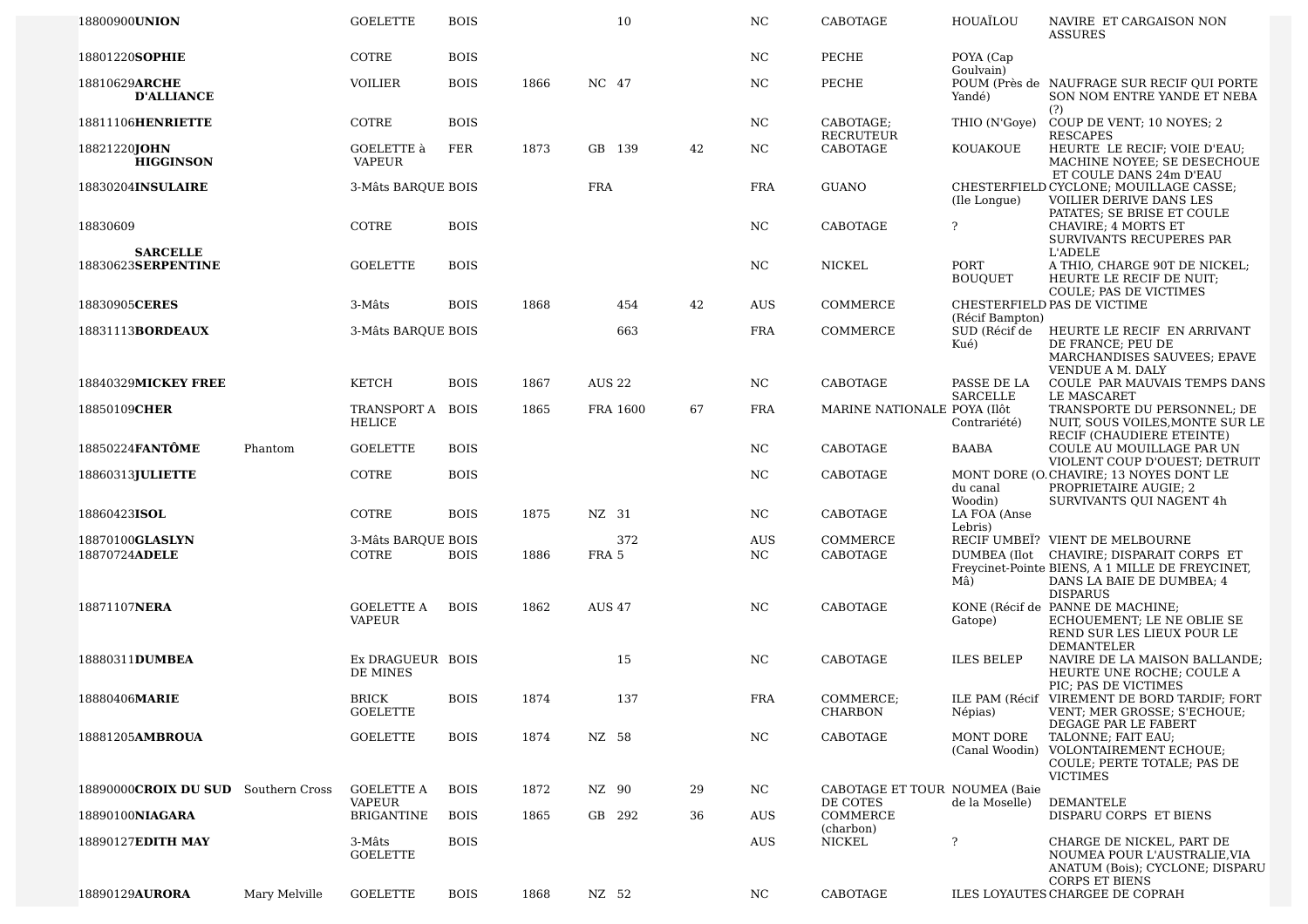| 18890302REINE DES ILES                 | <b>GOELETTE</b>             | <b>BOIS</b>                |      | 31              |     | NC.        | CABOTAGE; GUANO                                       |                                        | CHESTERFIELD AU MOUILLAGE; CYCLON; JETEE A                                                                                          |
|----------------------------------------|-----------------------------|----------------------------|------|-----------------|-----|------------|-------------------------------------------------------|----------------------------------------|-------------------------------------------------------------------------------------------------------------------------------------|
| 18890304C. WALKER                      | <b>GOELETTE</b>             | <b>BOIS</b>                | 1881 | <b>AUS 88</b>   |     | NC.        | CABOTAGE                                              | (Ile Longue)<br>LIFOU<br>(Xépénéhé)    | TERRE; DETRUITE<br>CYCLONE; AU MOUILLAGE LE<br>NAVIRE CHASSE SUR SES ANCRES;<br>JETE EN TRAVERS DU RECIF;<br><b>DETRUIT</b>         |
| 18890321LULU                           | <b>GOELETTE</b>             | <b>BOIS</b>                | 1873 | <b>AUS 55</b>   |     | NC.        | CABOTAGE                                              | LIFOU                                  |                                                                                                                                     |
| 18890408DEPECHE                        | <b>GOELETTE A</b>           | <b>BOIS</b>                | 1872 | <b>AUS 41</b>   | 22  | NC.        | TDC et CABOTAGE                                       | (Luengoni)<br>PORT BOISE               | AU MOUILLAGE, ACTE DE                                                                                                               |
| 18890607BRAZOS                         | <b>VAPEUR</b><br>3-Mâts     | <b>BOIS</b>                |      |                 |     |            | COMMERCE                                              | CHESTERFIELD                           | BARATERIE DU CAPITAINE                                                                                                              |
| 18891028SEA NYMPH<br>Irazu             | 3-Mâts BAROUE BOIS          |                            | 1866 | GB 327          | 40  | <b>AUS</b> | COMMERCE                                              | (Récif Bellona)<br>Mathieu)            | OUACCO (Récif VIENT DE SYDNEY AVEC FRET<br>DIVERS; ERREUR DE NAVIGATION;<br>PAS DE VICTIMES                                         |
| 18900300EFFIE MEICKLE                  | <b>GOELETTE</b>             | <b>BOIS</b>                | 1872 | NZ 44           |     | NC.        | CABOTAGE                                              | LIFOU<br>(Chépénéhé)                   | CYCLONE; MATURE COUPEE; JETE<br>SUR LE RIVAGE; DISLOQUE;<br><b>RENFLOUE</b>                                                         |
| 18910121LOCH NAW                       | 3-Mâts BARQUE BOIS          |                            | 1867 | GB 277          | 35  | <b>AUS</b> | COMMERCE                                              | Purma)                                 | POUEBO (Récif ECHOUEMENT; COULE; EQUIPAGE<br>SAUF                                                                                   |
| 18910805NAUTILUS                       | 3-Mâts BARQUE BOIS          |                            | 1872 | AUS 245<br>375  | 36  | AUS        | COMMERCE (coprah<br>et bêche de mer)                  | NOUMEA<br>(Pointe)                     | INCENDIE (COPRAH FERMENTE};<br>SABORDAGE; ECHOUEMENT; 2                                                                             |
| 18910900SATELLITE                      | COTRE                       | <b>BOIS</b>                | 1883 | NC 8            |     | NC.        | CABOTAGE                                              | Prévoyante)<br>PASSE DE LA<br>SARCELLE | <b>MORTS</b><br>DEPRESSION; 10 à 12 MAREENS<br>DISPARUS SUR LES 2 NAVIRES QUI<br>NAVIGUAIENT DE CONSERVE<br>(Stranger et Satellite) |
| 18910901STRANGER                       | COTRE                       | <b>BOIS</b>                | 1883 | NC <sub>6</sub> |     | NC.        | CABOTAGE                                              | PASSE DE LA<br><b>SARCELLE</b>         | DEPRESSION; 10 à 12 MAREENS<br>DISPARUS SUR LES 2 NAVIRES QUI<br>NAVIGUAIENT DE CONSERVE<br>(Stranger et Satellite)                 |
| 18911202PLANETE                        | COTRE                       | <b>BOIS</b>                | 1879 | NC 7            |     | NC.        | CABOTAGE                                              | Pointe Mâ)                             | PAÏTA (Au large PROPRIETAIRES: J. CHRISTY ET A.<br>BERTHELIN; CHAVIRE ET COULE;<br><b>EOUIPAGE SAUF</b>                             |
| 18911222CHARLOTTE                      | CHALOUPE A<br><b>VAPEUR</b> |                            |      |                 |     | NC.        | REMORQUEUR                                            | NOUMEA (Ilôt<br>Canard)                | MOUILLE; CHASSE SUR SON<br>ANCRE; PART A LA DERIVE;<br>SOMBRE; DETRUITE                                                             |
| 18911230AYRSHIRE                       | 3-Mâts BARQUE FER           |                            | 1887 | 1838            | 82  | GB         | NICKEL                                                |                                        | PASSE DE THIO ECHOUEMENT SUR LE RECIF<br>NORD A LA PASSE DE THIO EN<br>SORTANT; PERTE TOTALE; EPAVE<br>RACHETEE PAR LA SLN          |
| 18920200GAICA<br>18920208SAINT-CHARLES | COTRE<br>CANOT              | <b>BOIS</b><br><b>BOIS</b> | 1914 | NC              |     | NC.<br>NC. | CABOTAGE<br>CABOTAGE                                  | CHENAL DES                             | LIFOU (Gaïcha) BRISE SUR RECIFS DU RIVAGE<br>DEMÂTE ENTRE ILE DES PINS ET                                                           |
|                                        |                             |                            |      |                 |     |            |                                                       | LOYAUTE?                               | MARE; PLUSIEURS DISPARUS; 3<br><b>RESCAPES</b>                                                                                      |
| 18920213SAINT-PROSPER                  | COTRE                       | <b>BOIS</b>                |      |                 |     | NC.        | CABOTAGE                                              |                                        |                                                                                                                                     |
| 18920525 <b>LOUISA</b>                 | COTRE                       | <b>BOIS</b>                |      | 4               |     |            | PECHE                                                 | NOUMEA (Ile<br>aux Serpents)           | GRAIN; CHAVIRE; 1 DISPARU; 1<br>RESCAPE; RENFLOUABLE?                                                                               |
| 18920527WAIREKA                        | <b>GOELETTE</b>             | <b>BOIS</b>                | 1884 | NZ 99           | 31  | NZ.        | <b>GUANO</b>                                          | (Ile Longue)                           | CHESTERFIELD AMENAIT DES MACHINES POUR<br>L'EXPLOITATION DE GUANO;<br>VIOLENTE TEMPETE                                              |
| 18920826FRIENDSHIP                     | <b>GOELETTE</b>             | <b>BOIS</b>                | 1883 | <b>AUS 85</b>   |     | <b>AUS</b> | <b>COMMERCE (Mission RECIF DES</b><br>presbyterienne) | <b>FRANCAIS</b>                        | VIENT DES BANKS, LE NAVIRE<br>S'ECHOUE A 45 MILLES DE L'ILE<br>POTT; NAUFRAGES DEBARQUENT A<br>PAM                                  |
| 18920914                               | CHALOUPE A<br>VAPEUR        | <b>BOIS</b>                | 1890 | NC 30           | 18  | NC.        | PENITENTIAIRE                                         |                                        | BAIE DU PRONYARRIVE DE LA BAIE NORD<br>REMORQUANT UN CHALAND;                                                                       |
| <b>MARIE</b><br>18921027ABEILLE        | COTRE                       | <b>BOIS</b>                |      | FRA 3           |     | NC.        | <b>BOIS</b>                                           | MONT DORE<br>(Ilot Bailly)             | <b>S'ECHOUE ET SOMBRE</b><br>VENT: NAUFRAGE EN VENANT DE<br>L'ILOT BAILLY AVEC UN<br>CHARGEMENT DE BOIS; 1 NOYE                     |
| 18930106PEERLESS                       | <b>BRIGANTINE</b>           | <b>BOIS</b>                | 1873 | CAN 292         | 37  | NZ         | <b>CHARBON</b>                                        | MONT DORE<br>(Ile Mato)                | 400 T DE CHARBON; ECHOUEMENT<br>PRES DE MATO; EPAVE VENDUE A<br>A. UNGER                                                            |
| 18930117JESSIE                         | BRIGANTINE                  | <b>BOIS</b>                | 1879 | GB 247<br>257   | -38 | NZ         | <b>GUANO</b>                                          | (Ile Longue)                           | CHESTERFIELD CYCLONE; VENT DE S.E. TRES<br>FORT; CHAINES CASSENT AU<br>MOUILLAGE; DETRUITE                                          |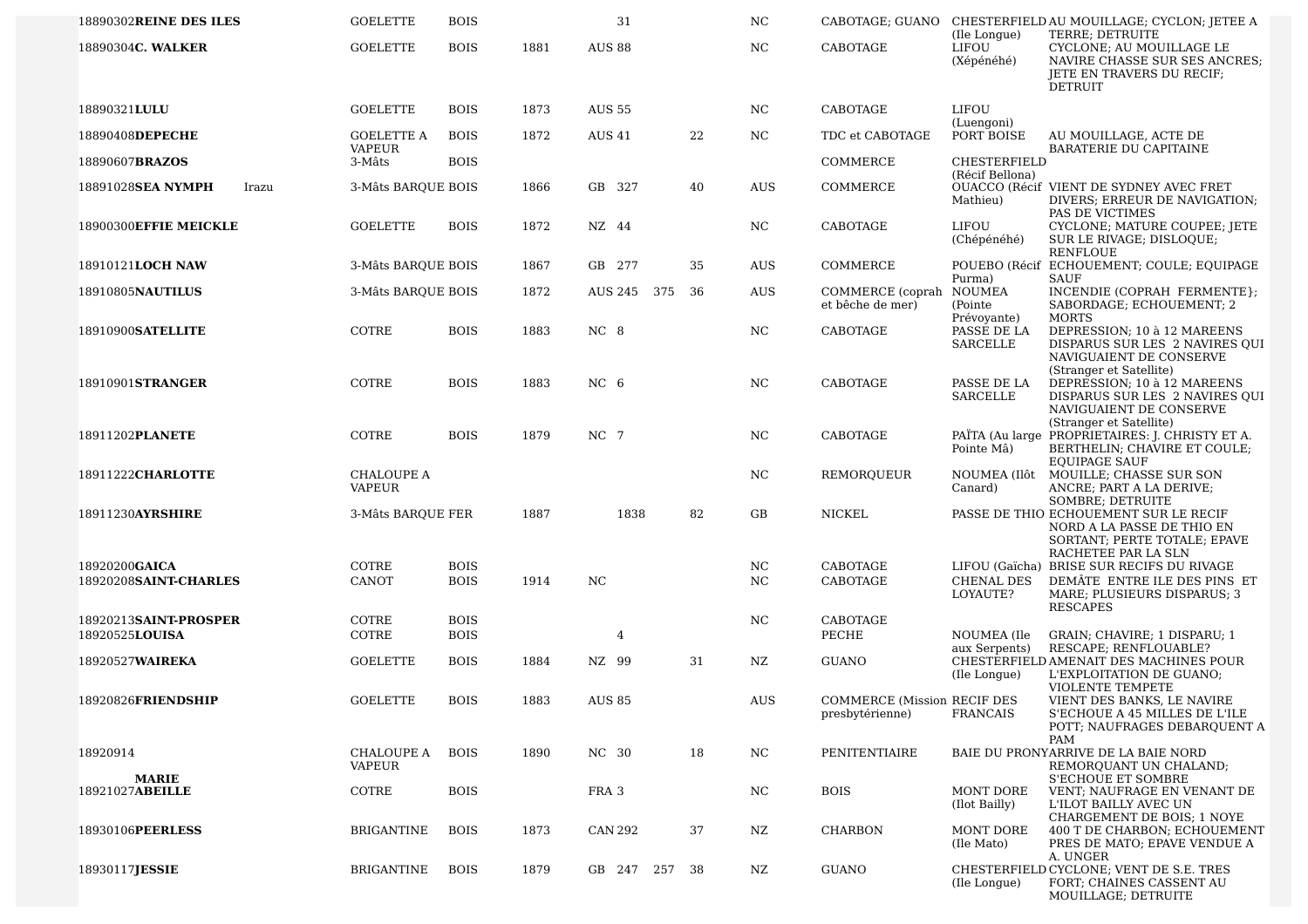| 18930321OUVEA                                     | <b>KETCH</b>                                     | <b>BOIS</b>                 | 1891         | NC 38                           |     |          | NC                       | CABOTAGE                        | YATE (Récif<br>Unia)                           | PROPRIETAIRE HAGEN;<br>ECHOUEMENT; NAVIRE PERDU;<br><b>EQUIPAGE SAUVE</b>                                                                                                    |
|---------------------------------------------------|--------------------------------------------------|-----------------------------|--------------|---------------------------------|-----|----------|--------------------------|---------------------------------|------------------------------------------------|------------------------------------------------------------------------------------------------------------------------------------------------------------------------------|
| 18930800SARAH                                     | COTRE                                            | <b>BOIS</b>                 |              | NC                              |     |          | <b>NC</b>                | CABOTAGE; BOIS                  | NOUMEA (Baie ?<br>de la Moselle)               |                                                                                                                                                                              |
| 18931209EILLAN DONAN                              | <b>BRIGANTINE</b>                                | <b>BOIS</b>                 | 1883         | 261                             |     | 35       | NZ                       | <b>GUANO</b>                    | (Ile Loop)                                     | CHESTERFIELD ERREUR DE NAVIGATION.<br>MAUVAISE ESTIME; ECHOUEMENT<br>PAR MER CALME A 1 MILLE AU N.O.<br>DE L'ÎLE LOOP                                                        |
| 18940000RENARD                                    | <b>GOELETTE</b>                                  | <b>BOIS</b>                 |              | 81                              |     |          | <b>AUS</b>               | COMMERCE                        | (Récif<br>Bampton?)                            | CHESTERFIELD CYCLONE; ROUTE DES SALOMON A<br>BRISBANE; DISPARUE CORPS ET<br><b>BIENS</b>                                                                                     |
| 18940123NICOYA                                    | 3-Mâts BARQUE COMPOSITE1867                      |                             |              | 594<br>GB                       |     | 49       | <b>AUS</b>               | COMMERCE                        | Sournois)                                      | NOUMEA (Récif CHARGE DE RIZ ET DE THE;<br>ECHOUEMENT; PEU DE<br>MARCHANDISES SAUVEES                                                                                         |
| 18940129SARAH S.                                  | 3-Mâts BARQUE BOIS                               |                             | 1877         | 831                             |     | 51       | <b>USA</b>               | <b>CHARBON</b>                  |                                                | CHESTERFIELD ECHOUEMENT; EQUIPAGE SAUVE                                                                                                                                      |
| <b>RIDGWAY</b><br>18940130BOROUGH<br><b>BELLE</b> | BRIGANTINE                                       | <b>BOIS</b>                 | 1875         | <b>AUS 210</b>                  |     | 31       | <b>AUS</b>               | COMMERCE                        | (Récif Bellona)                                | CHESTERFIELD ECHOUEMENT VOLONTAIRE;<br>(Récif Bellona) EQUIPAGE GAGNE L'ILE LONGUE<br>PUIS LE OUEENSLAND                                                                     |
| 18940824BRITISH<br><b>EMPIRE</b>                  | 3-Mâts BARQUE FER                                |                             | 1868         | GB 449                          | 540 | 47       | GB                       | NICKEL                          | POUEMBOUT<br>(Passe de<br>Govetta)             | NAUFRAGE EN QUITTANT KONE;<br>VENTS TOURNANTS; GRAINS                                                                                                                        |
| 18950722MOUETTE                                   | <b>SLOOP</b>                                     |                             | 1895         | NC <sub>2</sub>                 |     |          | NC                       |                                 | MOINDOU<br>(Coupée Mara)                       | SE BRISE SUR UN ROCHER                                                                                                                                                       |
| 18951100SISKIN<br>18961016DAYSPRING III           | <b>KETCH</b><br><b>GOELETTE</b><br><b>VAPEUR</b> | <b>BOIS</b><br><b>ACIER</b> | 1884<br>1895 | <b>AUS 41</b><br><b>AUS 260</b> |     | 19<br>48 | <b>AUS</b><br><b>AUS</b> | COMMERCE<br><b>MISSIONNAIRE</b> | <b>SURPRISE</b>                                | CHESTERFIELD NAVIRE PERDU<br>ECHOUEMENT; SOMBRE DANS LA<br>(Grand Passage) NUIT; 10 HOMMES RECUPERES A<br>YANDE, 6 A ROCKHAMPTON; PAS<br>DE VICTIMES                         |
| 18970800MASSILIA                                  | COTRE                                            | <b>BOIS</b>                 |              |                                 |     |          | NC                       | CABOTAGE                        | MONT DORE<br>(Ilot Bailly)                     | PAS DE VICTIMES                                                                                                                                                              |
| 18971100GYINI                                     | COTRE                                            | <b>BOIS</b>                 |              |                                 |     |          | <b>NC</b>                | CABOTAGE                        | Yaté et Ounia)                                 | EN MER (Entre PROVIENT DE LIFOU                                                                                                                                              |
| 18980000TAMANOU<br>18980222FIADO                  | <b>VAPEUR</b>                                    | <b>ACIER</b>                | 1878         | GB 640                          |     | 64       | NC                       | COMMERCE                        | CORNE SUD?                                     | CYCLONE; DISPARU CORPS ET<br>BIENS ENTRE SYDNEY ET NOUMEA                                                                                                                    |
| 18980222SAINT-JOSEPH<br>DE CHICAGO                | COTRE                                            | <b>BOIS</b>                 |              | $_{\rm NC}$                     |     |          | NC                       | CABOTAGE; PECHE                 | ILE MATO?                                      | CYCLONE; DEUX DISPARUS                                                                                                                                                       |
| 18980223PROFESSOR                                 | 3-Mâts                                           | <b>ACIER</b>                | 1865         | GER 522                         |     | 44       | DAN                      | NICKEL                          | THIO (Récif<br>Kindé)                          | <b>CYCLONE</b> ; BRISE SES<br>MOUILLAGES; DERAPE AVEC LE<br><b>FALLS OF GARRY; SEUL CE</b><br>DERNIER EST SAUVE                                                              |
| 18981231RINGLADER                                 | <b>COTRE</b>                                     | <b>BOIS</b>                 |              | 30                              |     |          | NC                       | PILOTAGE                        | POUEMBOUT<br>(Récif près de<br>Goyetta)        | NAUFRAGE; DETRUIT                                                                                                                                                            |
| 19000000SEIFUKUMARU                               | PALANGRIER                                       | <b>ACIER</b>                |              |                                 |     |          | JAP                      | PECHE                           | <b>SURPRISE</b><br>(Récif des<br>Français)     | ECHOUEMENT; VISITE PAR FdM EN<br>NOVEMBRE 1998 (Photos): 2<br>EPAVES SUR LE MEME SITE                                                                                        |
| 19000206EMILE RENOUF                              | 4-Mâts BARQUE ACIER                              |                             | 1897         | FRA 2924 3700 99                |     |          | <b>FRA</b>               |                                 |                                                | NICKEL; COMMERCE RECIF DURAND OUITTE THIO AVEC 3521 T de NI et<br>199 T DE COBALT; ERREUR DE<br>NAVIGATION; HEURTE LE RECIF<br>DE NUIT; COULE RAPIDEMENT;<br>PAS DE VICTIMES |
| 19010300HELENE<br><b>NICOLAS</b>                  | <b>GOELETTE</b>                                  | <b>BOIS</b>                 |              | USA 184                         |     |          | GB                       | COMMERCE                        | RECIF <sub>62</sub><br>MILLES<br><b>NOUMEA</b> | VIENT DES SALOMON; ECHOUE<br>(RECIF NON PORTE SUR LES<br>CARTES); COULE SUR UN FOND DE<br>60 m                                                                               |
| 19010325OCEAN QUEEN<br>Daniel-Jean<br>Richard     | <b>GOELETTE A</b><br>VAPEUR                      | <b>BOIS</b>                 | 1868         | GB 366 572 52                   |     |          | NC.                      | CABOTAGE et TOUR<br>DE COTES    | NOUMEA (Baie<br>de la Moselle)                 | ECHOUE EN 1901; RECOUVERT PAR<br>LA SCORIE DE NICKEL EN 1988;<br>FAIT PARTIE DES 5 "MISERABLES"                                                                              |
| 19010429PRONY                                     | <b>KETCH</b>                                     | <b>BOIS</b>                 | 1899         | NC 40                           |     |          | NC                       | CABOTAGE                        | <b>ILE YANDE</b><br>(Récif des<br>Français)    |                                                                                                                                                                              |
| 19010527IDA                                       | COTRE                                            | <b>BOIS</b>                 |              | NC 2                            | 3   |          | NC.                      | CABOTAGE                        | NOUMEA (à 1                                    | SE RENDAIT AUX REGATES DE<br>mille ilot Brun) NOUMEA; COULE;5 NOYES; 1<br><b>RESCAPE</b>                                                                                     |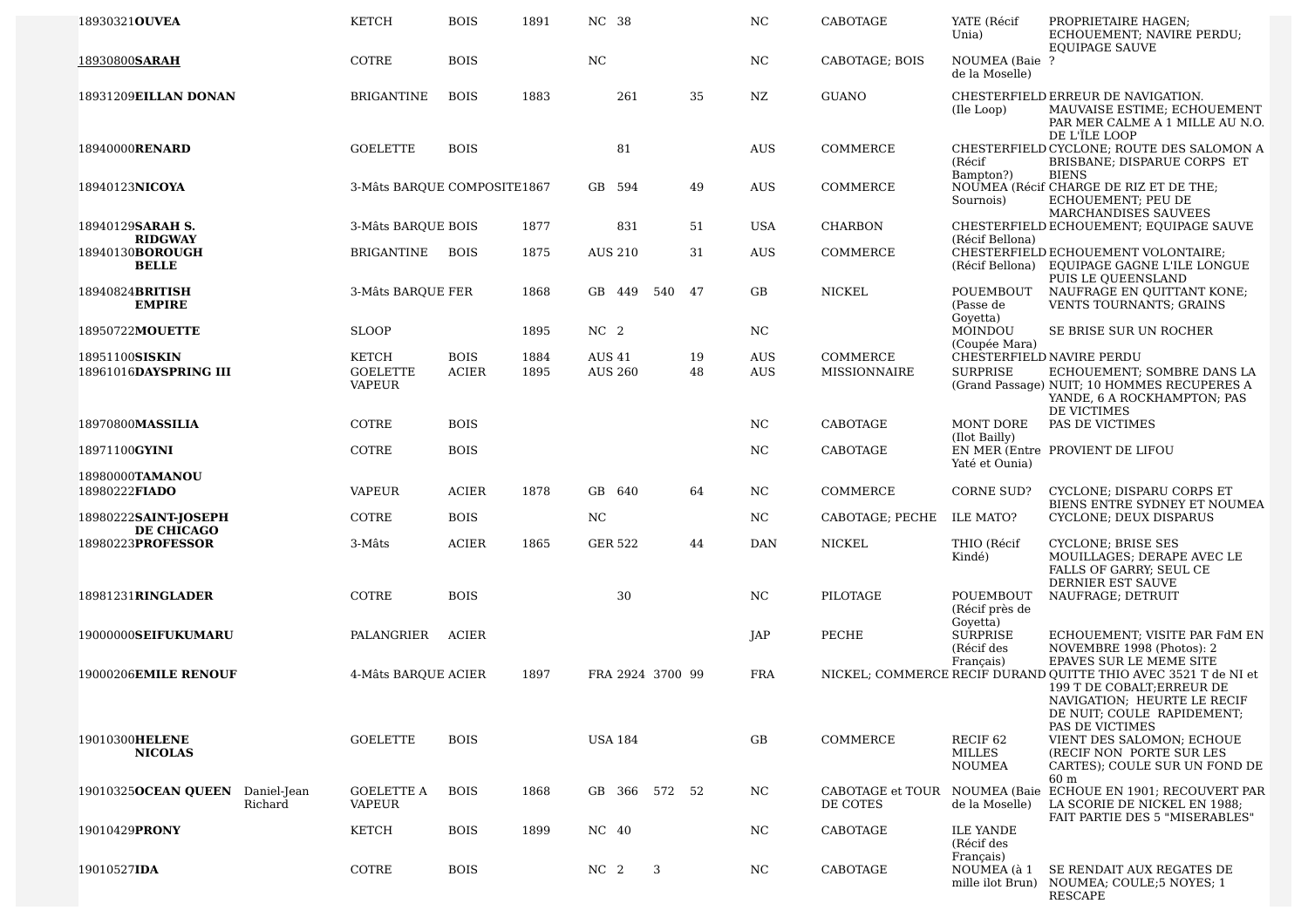| 19010807NOTRE-DAME                    |                | 3-Mâts BARQUE ACIER        |              | 1900 | FRA 1959 2579 80 |        |    | <b>FRA</b>       | <b>NICKEL</b>                   | THIO (Récif                                           | CONFUSION ENTRE DEUX ILOTS,                                                                                                                         |
|---------------------------------------|----------------|----------------------------|--------------|------|------------------|--------|----|------------------|---------------------------------|-------------------------------------------------------|-----------------------------------------------------------------------------------------------------------------------------------------------------|
| DE LA GARDE<br>19010812ACTIVE         |                | VAPEUR                     | <b>FER</b>   | 1885 | <b>AUS 79</b>    |        |    | NC               | CABOTAGE; NICKEL YATE (Récif de | N'Goé)<br>Goro)                                       | NE TROUVE PAS LA PASSE DE THIO<br>ECHOUEMENT; CONSIDERE<br><b>COMME PERDU</b>                                                                       |
| 19010907ALEXA                         |                | 3-Mâts BARQUE FER          |              | 1878 | GB 425           | 441    |    | NZ               | <b>GUANO</b>                    | Huon)                                                 | SURPRISE (Ile ERREUR DE NAVIGATION; NAVIRE<br>PERDU; EQUIPAGE SAUF; EPAVE<br><b>VENDUE A MANNING</b>                                                |
| 19011017CHALOUPE n° 5                 |                | CHALOUPE                   | <b>BOIS</b>  |      | NC               |        | 44 | NC               | PENITENTIAIRE                   |                                                       | A COUPLE DU St PIERRE, CHAVIRE<br>NOUMEA (Baie AVEC 38 PERSONNES A BORD (10)                                                                        |
| 19020000CHARLEMAGNE                   |                | 3-Mâts BARQUE ACIER        |              | 1901 | FRA 1728         | 2326   |    | <b>FRA</b>       | NICKEL                          | de la Moselle)<br>HORS NC                             | NOYES); RENFLOUEE<br>PART DE THIO CHARGE DE NICKEL;<br>DISPARU CORPS ET BIENS (27                                                                   |
| 19020404FENEFIT                       |                | COTRE                      |              |      |                  |        |    |                  |                                 | LIFOU                                                 | HOMMES D'EQUIPAGE)<br>CYCLONE; A DERIVE VERS LA COTE                                                                                                |
| 19020404JULIENNE                      |                | COTRE                      |              |      |                  |        |    | NC               |                                 | LIFOU                                                 | EST; DETRUIT<br>CYCLONE; DERIVE VERS LA COTE                                                                                                        |
| 19030319EDITH<br>19030500AUSTRALIEN   | Star of Persia | 3-Mâts BARQUE FER<br>COTRE |              | 1868 | GB 1289          |        |    | <b>GER</b><br>NC | COMMERCE<br>PECHE               | MONT DORE                                             | EST; DETRUIT<br>RECIF NEREUS ERREUR DE NAVIGATION<br>NAVIRE EN MAUVAIS ETAT; 3                                                                      |
|                                       |                |                            |              |      |                  |        |    |                  |                                 |                                                       | <b>NOYES</b>                                                                                                                                        |
| 19030927MOU                           |                | <b>GOELETTE</b>            | <b>BOIS</b>  |      |                  |        |    | NC               | CABOTAGE                        | <b>SARCELLE</b>                                       | VIENT DES LOYAUTE;<br>CHARGEMENT: COPRAH ET<br>POTEAUX; 11 NOYES                                                                                    |
| 19040126SARCELLE                      | Waitangui II   | COTRE                      | <b>BOIS</b>  | 1878 | NZ 29            |        |    | NC               | PILOTAGE                        | CANAL DE LA<br>HAVANNAH                               | MAUVAIS TEMPS; A COUPLE DU<br>VAPEUR PACIFIQUE COULE EN<br>MANOEUVRE                                                                                |
| 19040300TOUALA                        |                | COTRE                      | <b>BOIS</b>  |      |                  |        |    | NC.              | CABOTAGE                        | LIFOU                                                 | DETRUIT DANS UN COUP DE VENT                                                                                                                        |
| 19040529VILLE DE ST<br><b>NAZAIRE</b> |                | 3-Mâts BARQUE ACIER        |              | 1901 | FRA 1818 2709    |        |    | <b>FRA</b>       | <b>NICKEL</b>                   | THIO (Récif<br>Koué)                                  | PAS DE VENT; HEURTE LE RECIF<br><b>EXTERIEUR ET COULE</b>                                                                                           |
| 19040607TOURVILLE                     |                | 3-Mâts BARQUE ACIER        |              | 1902 | FRA 1741 2314 80 |        |    | <b>FRA</b>       | COMMERCE et<br><b>NICKEL</b>    | MARE (Cap<br>Roussin)                                 | ERREUR DE NAVIGATION;<br>ECHOUEMENT DE NUIT; NAVIRE                                                                                                 |
| 19040809WEST<br><b>AUSTRALIAN</b>     | G.B.S          | 3-Mâts BARQUE ACIER        |              | 1876 | GB               | 596 50 |    | <b>AUS</b>       | <b>GUANO</b>                    | <b>SURPRISE</b><br>(Récif des                         | PERDU<br>ERREUR DE NAVIGATION; PAS DE<br><b>VICTIMES</b>                                                                                            |
| 19050200BOTAMOCHI                     |                | LOUGRE                     | <b>BOIS</b>  | 1892 | <b>AUS 14</b>    |        | 13 | AUS              |                                 | Français)<br>CHESTERFIELD NAUFRAGE<br>(Récif Bampton) |                                                                                                                                                     |
| 19050204                              |                | 3-Mâts CARRE               | <b>ACIER</b> | 1902 | FRA 1734 2393 80 |        |    | <b>FRA</b>       | NICKEL                          | POYA (Récif<br>Contrariété)                           | A LA REMORQUE DU ST PIERRE<br>POUR PASSER LA PASSE; RUPTURE<br>DE LA REMORQUE; LE VENT<br>TOMBE; DERIVE ET NAUFRAGE                                 |
| <b>HAUDAUDINE</b><br>19050320WAWA     |                | COTRE                      | <b>BOIS</b>  |      | NC               |        |    | NC               | CABOTAGE                        | MARE                                                  | <b>SUR LE RECIF</b><br>AU MOUILLAGE; CYCLONE; JETE                                                                                                  |
| 19050503ALMEDIA                       |                | 3-Mâts CARRE               | FER          | 1866 | IRL 1477         |        | 73 | <b>NOR</b>       | <b>CHROME</b>                   | (Ouadrige)<br>SUD (Récif<br>Nogumatingui)             | <b>SUR LA COTE; DETRUIT</b><br>ERREUR DE NAVIGATION EN<br>VENANT DE MELBOURNE;<br>ECHOUEMENT; NAVIRE PERDU;<br>EPAVE VENDUE A MAESTRACCI ET<br>HUET |
| 19050607VILLE DU<br><b>HAVRE</b>      |                |                            |              |      |                  |        |    |                  |                                 |                                                       |                                                                                                                                                     |
| 19050809ROANOKE                       |                | 4-Mâts BARQUE BOIS         |              | 1892 | USA 3347 3539 95 |        |    | USA              | CHROME                          | Néhoué)                                               | POUM (Baie de INCENDIE (VOLONTAIRE?) AU<br>MOUILLAGE; COULE AVEC 3000 T                                                                             |
| 19050826SUSQUEHANA                    |                | 4-Mâts CARRE BOIS          |              | 1891 | <b>USA 2645</b>  |        | 83 | <b>USA</b>       | CHROME                          | AU NORD DE<br>LA NC                                   | DE MINERAI DE CHROME<br>FRÊT TROP DENSE; COQUE<br>DISLOQUEE; COULE DANS LE<br>MAUVAIS TEMPS; EQUIPAGE ET<br>PASSAGERS DEBARQUENT AUX                |
| 19060319ALGERIEN                      |                | COTRE                      | <b>BOIS</b>  |      |                  |        |    | NC               | <b>CABOTAGE</b>                 | DUMBEA (Ilot                                          | <b>ILES SALOMON</b><br>TEMPETE; COULE AU MOUILLAGE;                                                                                                 |
| 19060320ETTY                          |                | <b>GOELETTE</b>            | <b>BOIS</b>  | 1880 | GB 66            |        |    | NC               | CABOTAGE                        | Signal)<br><b>OUVEA</b>                               | PAS DE VICTIMES<br>AU MOUILLAGE; CYCLONE; PAS DE<br><b>VICTIMES</b>                                                                                 |
| 19071009MEURTHE<br>19080408BJARNE     |                | 3-Mâts                     | FER          | 1875 | GB 840           |        | 58 | NOR.             | <b>GUANO</b>                    | <b>SURPRISE</b>                                       | COUP DE VENT AU MOUILLAGE;<br>DERAPE ET S'ECHOUE; COULE;<br>EPAVE ACHETE PAR MAGNIN                                                                 |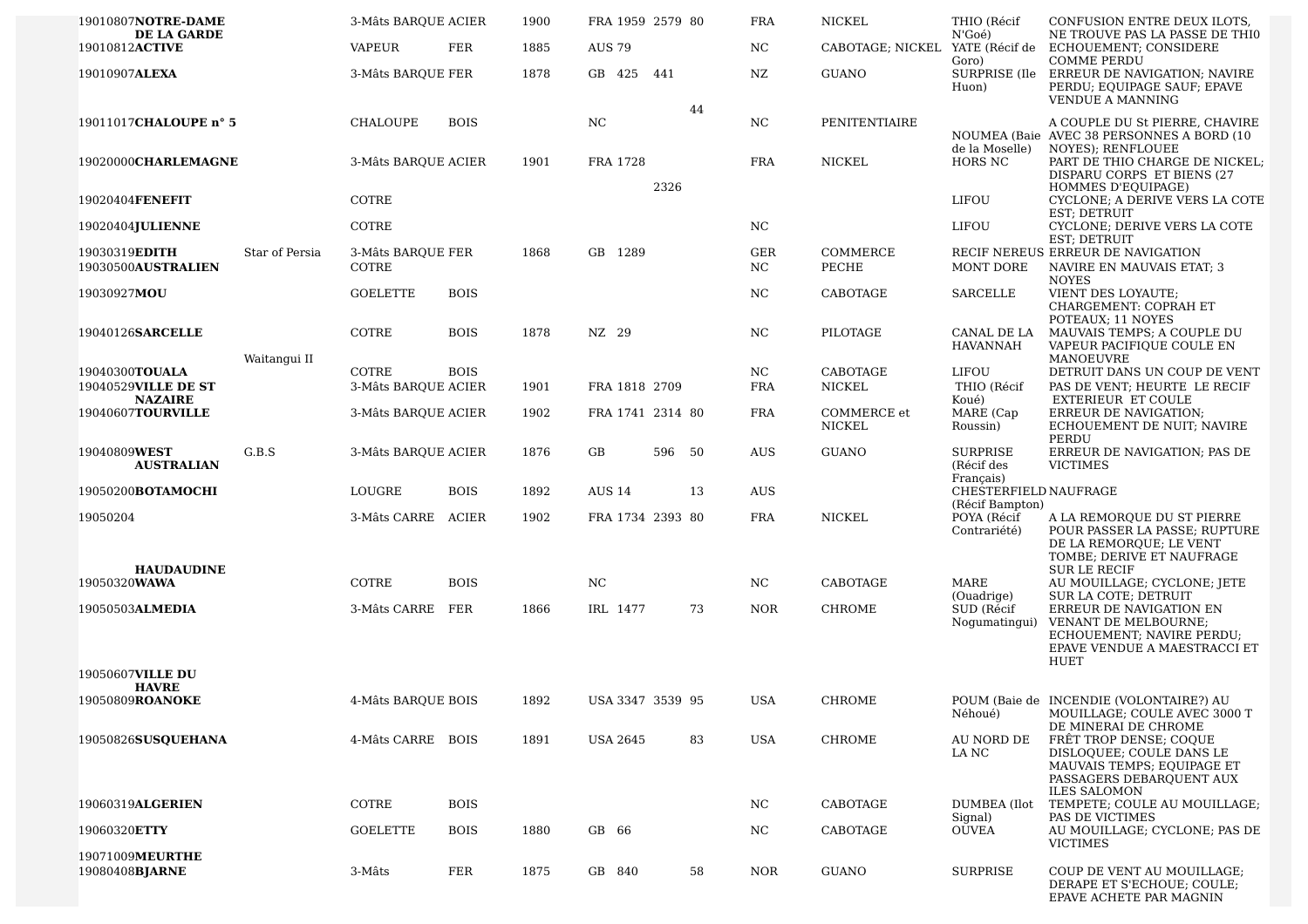| 19080409 <b>EMANUEL</b>                | Hugo Molenari  | 3-Mâts BAROUE FER        |              | 1894 | HOL 1735         |         |    | <b>NOR</b> | NICKEL; COMMERCE LA FOA (Passe | de Téoudié)                                  | S'ECHOUE AU SUD DE LA COUPEE<br>MARA; PILLAGE; VENDU A LA<br>SOCIETE DU CHALANDAGE                                    |
|----------------------------------------|----------------|--------------------------|--------------|------|------------------|---------|----|------------|--------------------------------|----------------------------------------------|-----------------------------------------------------------------------------------------------------------------------|
| 19080700ANDRE                          |                | COTRE                    | <b>BOIS</b>  |      | 5                |         |    | NC.        |                                | LIFOU                                        | <b>EQUIPAGE SAUVE A 20 MILLES</b>                                                                                     |
| 19081028ALEIDA                         | Anna Aleida    | 3-Mâts BARQUE FER        |              | 1887 | NOR1115          |         | 66 | <b>NOR</b> | <b>GUANO</b>                   | <b>ILES</b><br><b>SURPRISES</b>              | PAR LE St PIERRE<br>NAVIRE PERDU; EQUIPAGE SAUF                                                                       |
| 19081100NEPTUNE                        |                | COTRE                    | <b>BOIS</b>  |      |                  |         |    | NC.        |                                | PAÏTA (Pointe<br>Mâ)                         | CHAVIRE A 1 MILLE DE LA POINTE<br>MÄ; PAS DE VICTIMES                                                                 |
| 19081113LORRAIN                        |                | COTRE                    | <b>BOIS</b>  | 1907 | NC <sub>1</sub>  |         |    | NC.        |                                | DE LA DUMBEA                                 | ENTRE PASSE CHAVIRE; PAS DE VICTIMES                                                                                  |
|                                        |                |                          |              |      |                  |         |    |            |                                | ET<br><b>BOULOUPARIS</b>                     |                                                                                                                       |
| 19090200GENERAL<br><b>GRONJE</b>       |                | COTRE                    |              |      | 5                |         |    | NC.        | PECHE                          |                                              | CYCLONE                                                                                                               |
| 19090200UVIE<br>19090206MISTRAL        |                | COTRE                    |              |      |                  |         |    |            |                                | MARE                                         | <b>CYCLONE</b>                                                                                                        |
| 19090211ASSOMPTION                     |                | COTRE                    | <b>BOIS</b>  |      |                  |         |    | NC         |                                | MARE                                         | <b>CYCLONE</b>                                                                                                        |
| 19090211JEANNETTE                      |                | COTRE                    | <b>BOIS</b>  | 1882 | 12               |         |    | NC         |                                | MONT DORE<br>(Baie du Prony)                 | <b>CYCLONE</b>                                                                                                        |
| 19090211JOLIETTE                       |                | 3-Mâts BARQUE ACIER      |              | 1902 | <b>FRA</b>       | 2698 82 |    | <b>FRA</b> | NICKEL; COMMERCE THIO          |                                              | CYCLONE SUIVI D'UN RAZ DE<br>(Transbordeur) MAREE; COULE AU CHARGEMENT;<br>PAS DE VICTIMES                            |
| 19090211LIVIE                          |                | COTRE                    | <b>BOIS</b>  |      |                  |         |    | NC         | CABOTAGE                       | MARE                                         | <b>CYCLONE</b>                                                                                                        |
| 19090505MATIN                          | Souris         | COTRE                    | <b>BOIS</b>  | 1905 | NC 10            |         |    | NC         | CABOTAGE                       | Kuébini)                                     | YATE (Récif de CYCLONE; SE BRISE                                                                                      |
| 19090519LOYALTY                        |                | <b>GOELETTE</b>          | <b>BOIS</b>  | 1876 | GB 78            |         |    | NC         | CABOTAGE                       | LIFOU (Récif<br>Shelter)                     | HEURTE LE RECIF; COULE                                                                                                |
| 19090625BONITE                         |                | COTRE                    | <b>BOIS</b>  |      | 4                |         |    | NC         | CABOTAGE                       | <b>ILE DES PINS</b>                          |                                                                                                                       |
| 19090900LUCILIA                        |                | COTRE                    | <b>BOIS</b>  |      |                  |         |    | NC         | CABOTAGE                       | LIFOU (Wé)                                   | <b>ECHOUEMENT</b>                                                                                                     |
| 19091105MARTHE                         | Mavis          | <b>GOELETTE</b>          | <b>BOIS</b>  | 1852 | GB 76            |         |    | NC         | CABOTAGE                       | LIFOU (Dokin)                                | ECHOUEMENT; NAUFRAGE SUR<br>LE RECIF                                                                                  |
| 19091109ARMEN                          |                | 3-Mâts BAROUE ACIER      |              | 1902 | FRA 2174 2300 67 |         |    | <b>FRA</b> | NICKEL                         | SUD (Récif<br>Néokumbi)                      | ERREUR DE NAVIGATION; TEMPS A<br><b>GRAINS; NAUFRAGE DE NUIT;</b><br>NAVIRE PERDU; PAS DE VICTIMES                    |
| 19100109                               |                | <b>GOELETTE</b><br>MIXTE | <b>BOIS</b>  | 1903 | AUS 105 130      |         | 29 | <b>AUS</b> | COPRAH                         |                                              | CHESTERFIELD INCENDIE DANS LA CARGAISON DE<br>(Récif Bampton) COPRAH; ECHOUEMENT<br>VOLONTAIRE POUR NOYER LE FEU;     |
| <b>MALEKULA</b><br>19100226            |                | COTRE                    | <b>BOIS</b>  | 1899 | NC <sub>6</sub>  |         |    |            | CABOTAGE                       | MARE                                         | PAS DE VICTIMES<br>FORT COUP DE VENT; MAT BRISE;<br><b>GROSSE MER: DISPARU CORPS ET</b>                               |
| <b>CECILE</b><br>19100300WAMALOO       | Olry           |                          |              |      |                  |         |    |            |                                |                                              | <b>BIENS</b><br>CYCLONE; DISPARU CORPS ET<br><b>BIENS</b>                                                             |
| 19100327ARTHUR                         |                | COTRE                    |              | 1909 | NC 10            |         |    | NC.        |                                | LIFOU                                        | CYCLONE; BRISE SUR RIVAGE; UN                                                                                         |
| 19100327PAOLA                          |                | COTRE                    |              | 1909 | NC 15            |         |    | NC.        |                                | Gaïcha)                                      | MORT<br>LIFOU (Baie de CYCLONE; SE BRISE SUR LA COTE;<br>RENFLOUE; SOMBRE A NOUVEAU                                   |
| 19100328COUNTESS OF<br><b>RANFURLY</b> |                | 3-Mâts MIXTE             | <b>BOIS</b>  | 1901 | NZ 153           | 198 34  |    | NZ         | <b>GRAND CABOTAGE</b>          | ILE DES PINS<br>(Nokanhui)                   | CYCLONE; ECHOUEMENT; NAVIRE<br>PERDU                                                                                  |
| 19100610TURIST                         |                | 3-Mâts BARQUE ACIER      |              | 1892 | GB 697           | 777     |    | <b>NOR</b> | <b>GUANO</b>                   | de Dumbéa)                                   | NOUMEA (Passe CALME PLAT; NAVIRE DROSSE<br>PAR LES COURANTS SUR LE<br>RECIF; EPAVE VENDUE A MERCIER,<br>PUIS CALIMBRE |
| 19110612NERA                           |                | <b>GOELETTE</b>          | <b>BOIS</b>  |      | <b>AUS 70</b>    |         |    | NC.        | CABOTAGE                       | <b>ILE DES PINS</b>                          | EPAVE VENDUE A MAGNIN                                                                                                 |
| 19110831ROCHAMBEAU                     |                | 3-Mâts BARQUE ACIER      |              | 1902 | FRA 2310 2724 69 |         |    | FRA        | NICKEL                         | (Baie de Kuto)<br>YATE (Récif<br>Mamié)      | <b>ERREUR DE NAVIGATION:</b><br>ECHOUEMENT; EAU DANS LA<br>CALE; RENFLOUEMENT<br>IMPOSSIBLE; UN NOYE                  |
| 19140304EMERAUDE<br>19140820           |                | 4-Mâts BARQUE ACIER      |              | 1887 | GB 2054 2135 104 |         |    | FIN        | NICKEL                         | MONT DORE<br>(Récif Uatio,<br>près ile Mato) | PHARE AMEDEE ETEINT POUR<br>RAISON DE GUERRE; MAUVAIS<br>TEMPS; ECHOUAGE; EPAVE                                       |
| ALAND<br>19140823TITANIA               | Renee Rickmers | 4-Mâts                   | <b>ACIER</b> | 1895 | GB 1031 1107 64  |         |    | NZ         | <b>GUANO</b>                   |                                              | VENDUE A MASSOUBRE<br>NOUMEA (Passe PHARE AMEDEE ETEINT POUR FAIT                                                     |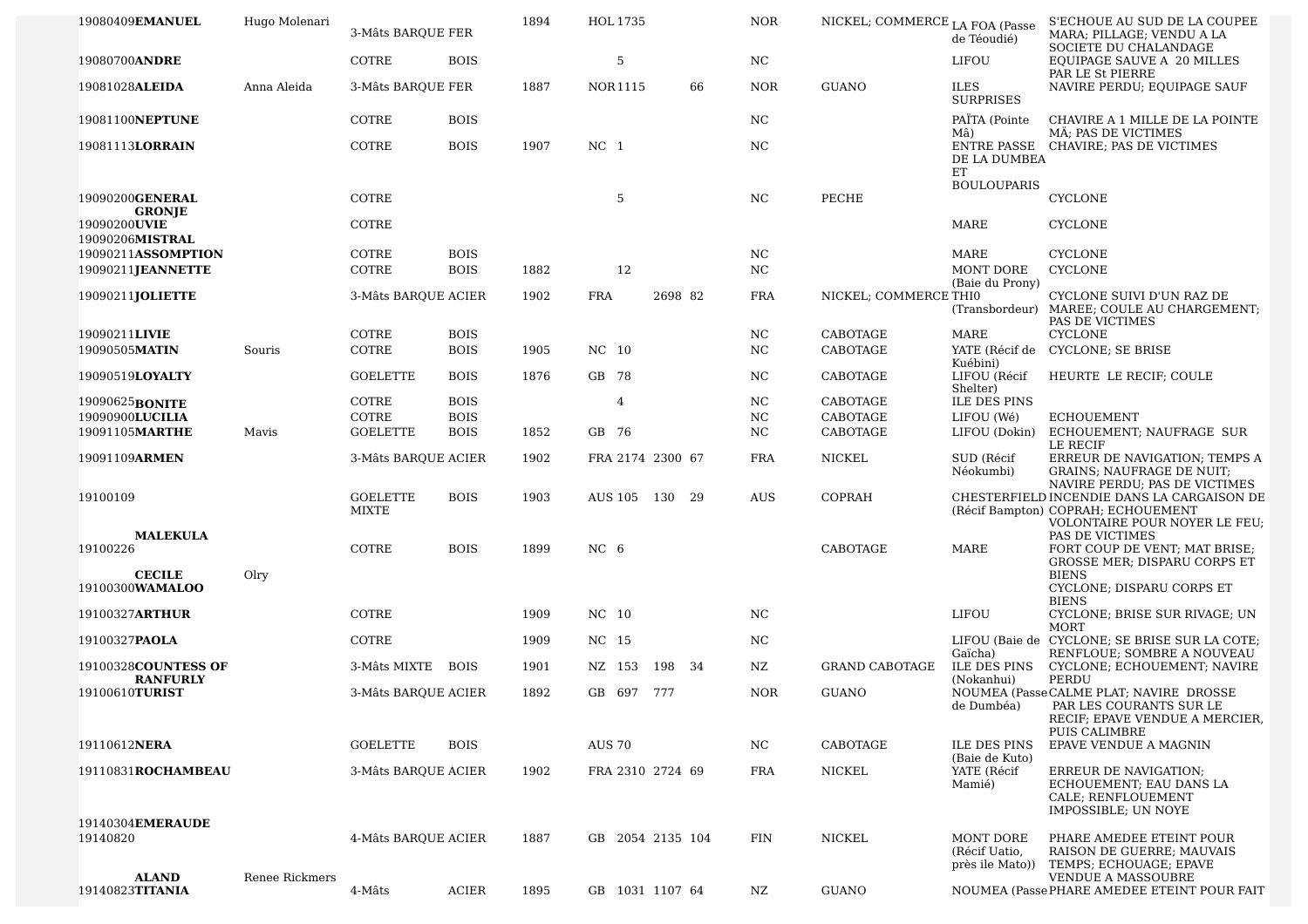|                                                         |              | <b>GOELETTE</b>                              |                            |              |                                    |     |       |        |                  |                                                     | de Dumbéa)                                     | DE GUERRE; NAUFRAGE; EPAVE<br><b>VENDUE A MASSOUBRE</b>                                                                                                                           |
|---------------------------------------------------------|--------------|----------------------------------------------|----------------------------|--------------|------------------------------------|-----|-------|--------|------------------|-----------------------------------------------------|------------------------------------------------|-----------------------------------------------------------------------------------------------------------------------------------------------------------------------------------|
| 19150228RADIUM<br>19160108LAITE                         |              | COTRE<br>COTRE                               | <b>BOIS</b><br><b>BOIS</b> | 1911         | NC 14                              |     |       |        | NC<br>NC         | CABOTAGE                                            | LIFOU (Baie des                                | PROPRIETAIRE M. MARIE                                                                                                                                                             |
| 19160108LILI                                            |              | COTRE                                        | <b>BOIS</b>                | 1912         | NC 27                              |     |       |        | NC               | CABOTAGE                                            | Plates)<br>LIFOU                               | CYCLONE; JETE A TERRE; BRISE<br>PRES DES BARRIERE\$ DE LA<br><b>RESIDENCE</b>                                                                                                     |
| 19160526MANUNUI<br>19161000SARDINE<br>19170223QUO WADIS | Thora        | 3-Mâts BARQUE ACIER<br>COTRE<br>PETROLETTE   | <b>BOIS</b>                | 1896<br>1911 | DAN 358<br>NC 23<br>$\overline{4}$ |     |       | 408 40 | GB<br>NC.<br>NC. | GUANO<br>CABOTAGE<br>REMORQUEUR SLN THIO            | <b>SURPRISES</b><br>LIFOU (Wé)                 | CYCLONE; JETEE CONTRE LE                                                                                                                                                          |
| 19170700ENCORE                                          |              | <b>GOELETTE</b>                              | <b>BOIS</b>                |              |                                    |     |       |        | <b>USA</b>       |                                                     | PRES                                           | WARF; DETRUITE                                                                                                                                                                    |
| 19190000HERO                                            |              | 3-Mâts<br><b>GOELETTE A</b><br><b>VAPEUR</b> | FER                        | 1861         | GB 851                             | 985 |       | 68     | NC.              |                                                     | <b>D'HUNTER</b><br>de la Moselle)              | PONTON DU NICKEL NOUMEA (Baie DESARME ET SERT DE PONTON<br>JUSQU'EN 1905; ECHOUE ET<br>DEMANTELE; RECOUVERT PAR LA<br>SCORIE DE NICKEL EN 1988; FAIT<br>PARTIE DES 5 "MISERABLES" |
| 19190109WATCHAL                                         |              | COTRE                                        | <b>BOIS</b>                | 1908         | NC 16                              |     |       |        | NC               | CABOTAGE                                            | <b>MONT DORE</b><br>(Entrée canal              |                                                                                                                                                                                   |
| 19190209POPINEE                                         |              | <b>PONTON</b>                                | <b>BOIS</b>                | 1907         | 383                                |     |       |        | NC               |                                                     | Woodin)<br>THIO?                               | CYCLONE; DISPARUE CORPS ET<br><b>BIENS</b>                                                                                                                                        |
| 19190900JEAN                                            |              | COTRE                                        | <b>BOIS</b>                |              | 15                                 |     |       |        | NC               | CABOTAGE                                            | CANAL DE LA<br><b>HAVANNAH</b><br>(Récif       | CALME PLAT; COURANT; SE BRISE<br>SUR RECIF; EQUIPAGE RECUEILLI<br>PAR REINE DES ILES                                                                                              |
| 19210000XEGIN<br>19220120LOUISE                         | Sea Spreay   | COTRE<br>COTRE                               | <b>BOIS</b><br><b>BOIS</b> |              | NC.                                |     |       |        | NC               | CABOTAGE<br>PECHE (Biche de mer) LA FOA (Ilôt       | Komékame)<br><b>MARE</b><br>Isié)              | $\overline{?}$<br>AU MOUILLAGE; TEMPETE; ANCRE<br>DERAPE; DERIVE DU BATEAU SUR<br>RECIF                                                                                           |
| 19220309CAGOU                                           |              | <b>VAPEUR</b>                                | <b>BOIS</b>                | 1884         | NC 77                              |     |       | 25     | NC.              | CABOTAGE                                            | OUINNE (Cap<br>Tonnedu)                        | VIENT DE MARE CHARGE DE BOIS;<br><b>VOIE D'EAU; S'ECHOUE</b><br>VOLONTAIREMENT                                                                                                    |
| 19220600BERTHY MINOR                                    |              | 3-Mâts<br><b>GOELETTE</b>                    | <b>ACIER</b>               |              |                                    | 273 |       | 344 41 | USA              | COMMERCE                                            | Vata)                                          | NOUMEA (Anse EN RELACHE AUX NH AVEC<br>PLUSIEURS VOIES D'EAU;<br>REMORQUEE A NOUMEA PAR LE St<br>JOSEPH POUR ETRE DEMANTELEE;                                                     |
| 19220712FRANCE II                                       |              | 5-Mâts BARQUE ACIER                          |                            | 1911         | FRA 6255                           |     |       | 126    | <b>FRA</b>       | COMMERCE;                                           | MOINDOU                                        | ECHOUEE SUR LA PLAGE<br>PAS DE VENT; DERIVE; FORTE<br>NICKEL; PASSAGERS (Récif Téremba) HOULE; NAVIRE PERDU                                                                       |
| 19221126TROIS-ILES                                      |              | GOELETTE A<br>MOTEUR                         | <b>BOIS</b>                | 1913         | NC 51                              |     | 10710 | 27     | NC.              | CABOTAGE                                            | CANAL DE LA<br>HAVANNAH<br>(Récif<br>N'Goendu) | PLUIE; MER GROSSE; ERREUR DE<br>NAVIGATION; ECHOUEMENT;<br>NAVIRE PERDU; PAS DE VICTIMES                                                                                          |
| 19230000EMU                                             |              | GOELETTE A<br><b>VAPEUR</b>                  | FER                        | 1878         | AUS 362 616 55                     |     |       |        | NC.              | DE COTES                                            | de la Moselle)                                 | CABOTAGE ET TOUR NOUMEA (Baie DESARME EN 1922; CONDAMNE ET<br>ECHOUE EN 1923: RECOUVERT PAR<br>LA SCORIE DE NICKEL EN 1988;<br>FAIT PARTIE DES 5 "MISERABLES"                     |
| 19230129YATAK                                           |              | COTRE                                        | <b>BOIS</b>                |              | <b>NC</b>                          |     |       |        | NC.              | CABOTAGE                                            | MARE (Rô)                                      | AU MOUILLAGE; MAUVAIS TEMPS;<br>NAVIRE DISPARU                                                                                                                                    |
| 19240000SAINT-PIERRE                                    |              | GOELETTE A<br>VAPEUR                         | FER                        | 1895         | GER 358 731 53                     |     |       |        | NC.              | <b>COTES</b>                                        | de la Moselle)                                 | CABOTAGE; TOUR DE NOUMEA (Baie CONDAMNEE; DEMANTELEE;<br>COQUE PLACEE EN BRISES LAMES<br>A LA BAIE DE LA MOSELLE (DARSE<br>DES FORGES FRANCAISES DE<br>L'OCEANIE)                 |
| 19250000KONE                                            | Little Agnes | GOELETTE A<br><b>VAPEUR</b>                  | <b>BOIS</b>                | 1889         | NZ 82                              |     |       | 30     | NC.              | CABOTAGE ET TOUR NOUMEA (Baie DEMANTELE<br>DE COTES | de la Moselle)                                 |                                                                                                                                                                                   |
| 19250413SAINTE-JEANNE<br>19250600GYPSIE                 |              | COTRE<br>PETROLETTE                          | <b>BOIS</b><br><b>BOIS</b> |              | NC                                 |     |       |        | NC<br>NC         | PECHE<br>REMOROUAGE                                 | POYA                                           | DISPARU EN MER<br>EXPLOSION; INCENDIE; DETRUIT; 2<br>BRULES DONT UN QUI DECEDE                                                                                                    |
| 19260000ELSIE<br>19260624LIBERTE                        | Andrée       | COTRE                                        | <b>BOIS</b>                |              | NC <sub>2</sub>                    |     |       |        | NC.              | PECHE (Trocas)                                      |                                                | MONEO (Ilôt dit AU MOUILLAGE; DE NUIT, FORT                                                                                                                                       |
| 19271003CHATEAU                                         | Cadwgan      | PONTON (ex 3- ACIER                          |                            | 1885         | GB 1225 1303 68                    |     |       |        | NC.              | NICKEL                                              | Carreuse)                                      | COUP DE VENT; DERIVE; PERDU<br>NOUMEA (Anse DESARME EN 1925; CONDAMNE ET                                                                                                          |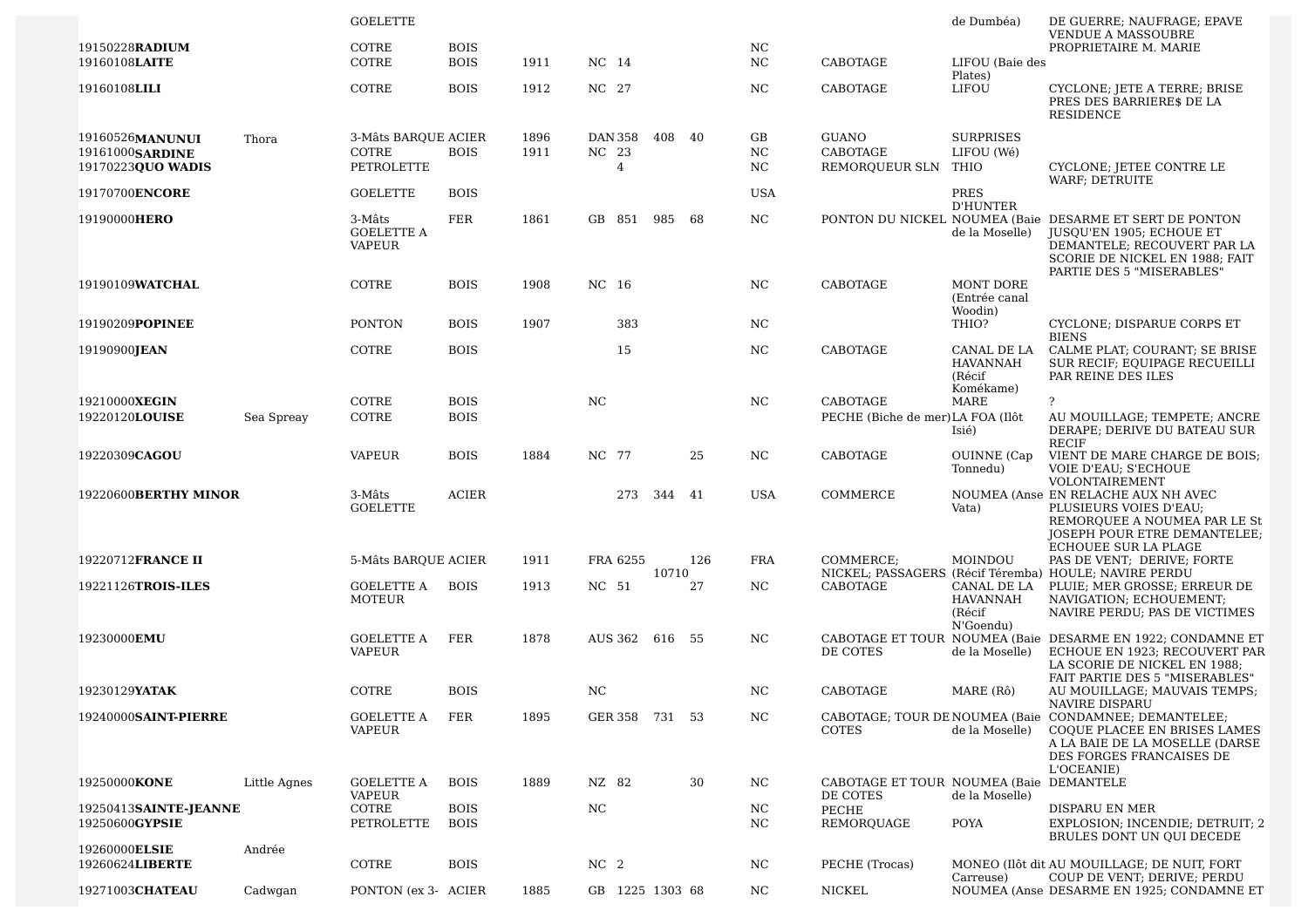| <b>BARET</b>                                                |                           | Mâts carrés)                        |              |              |                                    |            |                 |    |                   |                                            | Uaré)                                                      | ECHOUE EN 1927; ENSEVELI SOUS<br>LA SCORIE DE NICKEL DE L'USINE                                                                                      |
|-------------------------------------------------------------|---------------------------|-------------------------------------|--------------|--------------|------------------------------------|------------|-----------------|----|-------------------|--------------------------------------------|------------------------------------------------------------|------------------------------------------------------------------------------------------------------------------------------------------------------|
| 19271031 KAMEA                                              |                           | COTRE                               |              | 1923         | NC 9                               |            |                 |    | <b>NC</b>         |                                            | MONT DORE                                                  | DE DONIAMBO EN 1954<br>SE PERD DANS LA NUIT SUITE A<br>UN COUP DE VENT                                                                               |
| 19280114PIERRETTE                                           |                           | CANOT                               |              |              |                                    | 2          |                 |    | <b>NC</b>         |                                            |                                                            |                                                                                                                                                      |
| 19280328HENRIETTE                                           |                           | COTRE                               | <b>BOIS</b>  |              | NC 78                              |            |                 | 20 | NC                | CABOTAGE                                   | <b>YATE</b><br>(Touaourou)                                 | VIENT DE MARE; CHARGE DE<br>COPRAH ET DE MAÏS; VOIE D'EAU;<br>COULE A PIC                                                                            |
| 19280400PORT-BOUQUET Scimitar, Rangitiki, PONTON (ex 3- FER | Boomerang,<br>Dalston     | Mâts Barque)                        |              | 1863         |                                    |            | GB 1188 1227 64 |    | NC.               |                                            | Uaré)                                                      | PONTON DU NICKEL NOUMEA (Anse DESARME EN 1928; CONDAMNE ET<br>ECHOUE EN 1928; ENSEVELI SOUS<br>LA SCORIE DE NICKEL DE L'USINE<br>DE DONIAMBO EN 1962 |
| 19280526SAINT-ANTOINE Norseman                              |                           | CABOTEUR à<br>VAPEUR                | <b>ACIER</b> | 1890         |                                    | GB 676     |                 | 75 | NC.               | CABOTAGE: TOUR DE TONTOUTA<br><b>COTES</b> |                                                            | MONTE SUR RECIF DE NUIT A<br>(Récif Tétembia) PLEINE VITESSE                                                                                         |
| 19281230IS LIN                                              | Jean                      | COTRE                               | <b>BOIS</b>  |              |                                    | 10         |                 |    | NC                | <b>CABOTAGE</b>                            | Netché?)                                                   | MARE (Baie de CYCLONE; RUPTURE DU<br>MOUILLAGE; JETE CONTRE LA<br>FALAIS; PAS DE VICTIMES                                                            |
| 19290203ETOILE DU<br><b>NORD</b>                            |                           | COTRE                               |              |              |                                    | 6          |                 |    | NC                |                                            |                                                            | <b>DETRUIT</b>                                                                                                                                       |
| 19290300CHALAND N° 15<br>19290903CYCLONE                    |                           | <b>CHALAND</b><br>COTRE             |              | 1928         | NC <sub>3</sub>                    | 38         |                 |    | NC                | <b>NICKEL</b>                              | CANALA                                                     | COULE<br><b>BRISE</b>                                                                                                                                |
| 19290928MONT D'OR                                           | Lita, Indra,<br>Tonawanda | PONTON (ex 3- ACIER<br>Mâts carrés) |              | 1892         |                                    |            | GB 1666 1751 79 |    | NC                | PONTON DU NICKEL RECIF PASSE               | KONE                                                       | REMORQUE PAR LE SAINT-<br>VINCENT DE PAUL; RUPTURE DE<br>LA REMORQUE; 1 NOYE; EPAVE<br><b>VENDUE A RAMPAL</b>                                        |
| 19290928MARIE                                               |                           | COTRE                               | <b>BOIS</b>  |              |                                    | 8          |                 |    | NC                | PECHE (trocas)                             | à l'hôpital de                                             | NOUMEA (Face A BORD 2,5 T DE TROCAS; CHAVIRE<br>DANS UNE FORTE RAFALE; COULE                                                                         |
| 19300124BAUDOUIN                                            |                           | PETROLETTE                          | <b>BOIS</b>  |              |                                    | 21         |                 | 14 | NC                | REMORQUAGE                                 | l'île Nou)<br><b>NOUMEA</b><br>(Pointe de<br>l'Artillerie) | EXPLOSION; INCENDIE; DETRUIT                                                                                                                         |
| 19300300ONE STEP                                            |                           |                                     |              |              |                                    |            |                 |    |                   |                                            |                                                            |                                                                                                                                                      |
| 19300727SAINT-LOUIS                                         |                           | COTRE                               |              | 1927         | NC <sub>5</sub>                    |            |                 |    | NC                |                                            | PAÏTA (Récif de                                            |                                                                                                                                                      |
| 19300808 <b>GUREJELLE</b>                                   | Désolation                | COTRE                               | <b>BOIS</b>  | 1923         |                                    | 2          |                 |    | NC                | CABOTAGE                                   | Tiaré)<br>EN MER (Près<br>Maré)                            | PERDU EN MER; 6 DISPARUS                                                                                                                             |
| 19300919GAULOIS                                             | Gilberte                  | REMORQUEUR BOIS                     |              | 1926         | NC 15                              |            |                 |    | NC                | REMORQUAGE;<br>CABOTAGE                    | <b>NEPOUI</b>                                              | INCENDIE; DECLARE PERDU                                                                                                                              |
| 19301020RAYMOND                                             |                           | COTRE                               | <b>BOIS</b>  | 1914         | NC 7                               |            |                 |    | NC                | CABOTAGE                                   | SUD (Ilôt<br>N'Dié?)                                       | DE NUIT; SE BRISE SUR LES<br>RECIFS; PAS DE VICTIMES                                                                                                 |
| 19310000GABRIELLE                                           |                           |                                     |              | 1927         | NC <sub>1</sub>                    |            |                 |    | <b>NC</b>         |                                            |                                                            | PERDU; COULE                                                                                                                                         |
| 19310000VAUTOUR                                             |                           | COTRE                               |              | 1929         | NC <sub>1</sub>                    |            |                 |    | NC                |                                            |                                                            | <b>CYCLONE</b>                                                                                                                                       |
| 19310128ENTON                                               |                           | <b>VAPEUR</b>                       | <b>ACIER</b> | 1925         | GB                                 |            | 4425 112        |    | GB                | CHROME;<br>COMMERCE                        | SUD (Récif<br>Néokuie, près<br>passe Kouaré)               | CONFUSION FEUX CAP N'DUA ET<br>PHARE AMEDEE; 1 CHINOIS SE<br>TUE PENDANT LES ESSAIS DE                                                               |
| 19310326ALICE                                               |                           | CANOT                               |              |              | NC                                 | 2625<br>-1 |                 |    | <b>NC</b>         |                                            |                                                            | DESECHOUEMENT<br>PERDU EN MER                                                                                                                        |
| 19310510RENEE                                               |                           | <b>SLOOP</b>                        |              |              |                                    | 4          |                 |    | NC                |                                            |                                                            | DETRUITE PAR INCENDIE                                                                                                                                |
| 19311023FLY                                                 |                           |                                     |              | 1925         | NC <sub>1</sub>                    |            |                 |    | NC                |                                            |                                                            |                                                                                                                                                      |
| 19311125YEODY                                               |                           | COTRE                               | <b>BOIS</b>  | 1928         | NC 12                              |            |                 | 9  | NC                | CABOTAGE                                   |                                                            | MARE (Wabao) SE BRISE SUR LES RECIFS                                                                                                                 |
| 19311215LISETTE                                             |                           | <b>CANOT</b>                        |              | 1917         | NC <sub>2</sub>                    |            |                 |    | <b>NC</b>         |                                            | THIO                                                       | FORTE BOURRASQUE; DETRUIT                                                                                                                            |
| 19311228AIGLON<br>19320223PASSE PARTOUT                     | Port Vila                 | COTRE                               |              | 1913<br>1911 | NC <sub>3</sub><br>NC <sub>4</sub> |            |                 |    | NC<br>$_{\rm NC}$ |                                            | BOURAIL                                                    | PERDU CORPS ET BIENS<br>CYCLONE; COULE A PIC                                                                                                         |
|                                                             |                           |                                     |              |              |                                    |            |                 |    |                   |                                            | (Nessadiou)                                                |                                                                                                                                                      |
| 19320224MARCEL                                              |                           | CANOT                               |              | 1928         | NC <sub>1</sub>                    |            |                 |    | <b>NC</b>         |                                            |                                                            | CYCLONE; DETRUIT                                                                                                                                     |
| 19320224MARCELLE                                            |                           | PLATE                               |              |              |                                    | 1          |                 |    | NC                | PECHE (Huitres)                            |                                                            | CYCLONE; COULE                                                                                                                                       |
| 19320224NOTOU                                               |                           | PONTON (ex 3- BOIS<br>Mâts)         |              |              |                                    | 438        |                 |    | NC                | NICKEL                                     | $\ddot{\mathbf{?}}$                                        | CYCLONE; CHAVIRE; COULE; PAS<br>DE VCTIMES                                                                                                           |
| 19320224TAZAR                                               |                           | PONTON (ex 3- BOIS<br>Mâts)         |              | 1927         |                                    | NC 247     |                 | 39 | NC                | PONTON DU NICKEL THI0                      |                                                            | CYCLONE; CHAVIRE; COULE; PAS<br>DE VICTIMES                                                                                                          |
| 19320400 <b>OKAYANIA</b>                                    |                           | COTRE                               | <b>BOIS</b>  | 1928         | NC 11                              |            |                 | 8  | NC                |                                            |                                                            | POURRI; LE CYCLONE L'ACHEVE                                                                                                                          |
| 19321003WATCHAL                                             |                           | COTRE                               |              | 1930         | NC 15                              |            |                 |    | NC                | CABOTAGE                                   |                                                            | MARE (Netché) MIS AU PLEIN SUR LA COTE                                                                                                               |
| 19330000MARIGOLLE                                           | Saint-Albert              | CANOT                               |              | 1913         | NC <sub>1</sub>                    |            |                 |    | NC                |                                            |                                                            | DETRUIT PAR INCENDIE                                                                                                                                 |
| 19330110SAINTE-                                             |                           | PIROGUE                             | <b>BOIS</b>  |              | NC                                 |            |                 |    | NC.               |                                            |                                                            | <b>CYCLONE</b>                                                                                                                                       |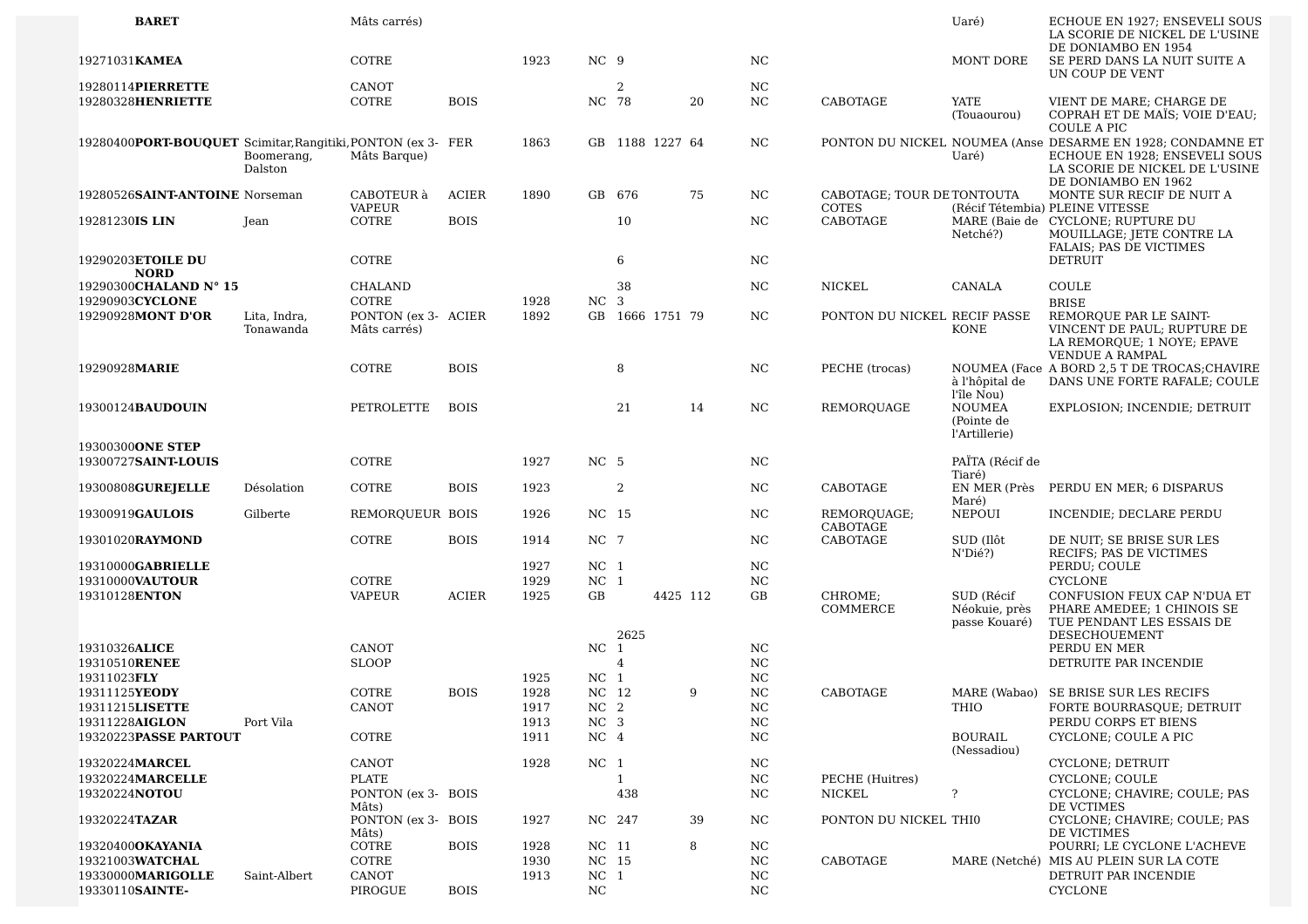| ANASTASIE<br>19330314KINSEN MARU Toromeo, Tiberius VAPEUR                                              |                                                          |                                                                              | FER                        |                              |                                                   |              |                  |    | JAP                                            |                             |                               | CHESTERFIELD CYCLONE; NAUFRAGE AU NORD<br>(Récif Bampton) DES RECIFS BAMPTON; SUR LES 35<br>MEMBRES D'EQUIPAGE, 13 ONT<br><b>DISPARUS</b>                                               |
|--------------------------------------------------------------------------------------------------------|----------------------------------------------------------|------------------------------------------------------------------------------|----------------------------|------------------------------|---------------------------------------------------|--------------|------------------|----|------------------------------------------------|-----------------------------|-------------------------------|-----------------------------------------------------------------------------------------------------------------------------------------------------------------------------------------|
| 19330409TANO<br>19330410BONNEVEINE                                                                     | Tarémen                                                  | 3-Mâts BARQUE ACIER                                                          |                            | 1902                         |                                                   |              | FRA 1995 2617 85 |    | <b>FRA</b>                                     | <b>NICKEL</b>               | Uaré)                         | NOUMEA (Anse CYCLONE; JETE A LA COTE;<br>CONDAMNE ET DEMANTELE;<br>ENSEVELI SOUS LA SCORIE DE<br>NICKEL DE L'USINE DE DONIAMBO<br>EN 1939; ETAIT DESTINE A ETRE<br>TRANSFORME EN PONTON |
| 19330410DESIRE                                                                                         |                                                          | COTRE                                                                        | <b>BOIS</b>                | 1928                         | NC 5                                              |              |                  | 7  | NC.                                            | PECHE                       | YATE (Cap<br>Tendu)           | CYCLONE; DETRUIT                                                                                                                                                                        |
| 19330410EGALITE<br>19330410ISSE<br>19330410KAORI<br>19330410MOUETTE<br>19330410LUCIE<br>19330410MARIE- | Madeleine                                                | COTRE<br>COTRE<br>PETROLETTE<br><b>CANOT</b><br><b>CANOT</b><br><b>CANOT</b> | <b>BOIS</b><br><b>BOIS</b> | 1926<br>1929<br>1932<br>1931 | NC <sub>3</sub><br>FRA 2<br>NC<br>NC <sub>1</sub> | 2            |                  |    | NC<br>NC<br>NC<br><b>NC</b><br><b>NC</b><br>NC |                             |                               | CYCLONE; DISPARU<br>CYCLONE; COMPLETEMENT BRISE<br>CYCLONE; DETRUIT<br><b>CYCLONE</b><br><b>CYCLONE</b>                                                                                 |
| <b>ANTOINETTE</b><br>19330410NOELIE                                                                    | Anna                                                     | COTRE                                                                        |                            |                              |                                                   | 3            |                  |    | NC                                             |                             |                               | CYCLONE; DETRUIT                                                                                                                                                                        |
| 19330410QUO VADIS                                                                                      |                                                          | PETROLETTE                                                                   | <b>BOIS</b>                | 1918                         | NC <sub>5</sub>                                   |              |                  |    | N <sub>C</sub>                                 |                             |                               | CYCLONE; DISPARU                                                                                                                                                                        |
| 19330410ROSE                                                                                           |                                                          | COTRE                                                                        | <b>BOIS</b>                | 1930                         | NC <sub>9</sub>                                   |              |                  |    | NC                                             | CABOTAGE                    | <b>OUVEA</b>                  | <b>CYCLONE: DERIVE AVEC 4</b><br>PERSONNES A BORD; CONSIDERE<br><b>COMME PERDU</b>                                                                                                      |
| 19330410SAINT-CHARLES<br>19330410MELBOURNE                                                             |                                                          | PONTON (ex<br>Vapeur)                                                        | <b>ACIER</b>               | 1892                         | NC.                                               |              | GB 1111 1739 79  |    | NC.                                            |                             | Uaré)                         | CYCLONE; DETRUIT<br>PONTON DU NICKEL NOUMEA (Anse CYCLONE; JETE A LA COTE;<br><b>CONDAMNE ET DEMANTELE:</b><br>ENSEVELI SOUS LA SCORIE DE<br>NICKEL DE L'USINE DE DONIAMBO              |
| 19330410TOMO                                                                                           |                                                          | COTRE                                                                        | <b>BOIS</b>                | 1921                         | NC 21                                             |              |                  |    | NC                                             | CABOTAGE                    | <b>MARE</b>                   | EN 1939<br>CYCLONE; DETRUIT; PAS DE<br><b>VICTIMES</b>                                                                                                                                  |
| 19330410<br><b>ROSE</b>                                                                                |                                                          | Cotre                                                                        |                            |                              |                                                   |              |                  |    |                                                |                             |                               | Cyclone: perdu entre Ouvéa et la côte<br>Est (4 disparus)                                                                                                                               |
| 19330615FREGATE                                                                                        |                                                          | COTRE                                                                        | <b>BOIS</b>                | 1914                         | NC 10                                             |              |                  |    | NC                                             |                             |                               | HORS D'USAGE                                                                                                                                                                            |
| 19330615ORIENTAL                                                                                       |                                                          | COTRE                                                                        |                            |                              |                                                   | 18           |                  |    |                                                | CABOTAGE                    |                               | <b>HORS D'USAGE</b>                                                                                                                                                                     |
| 19340316MARTHE<br>19340326DORIS                                                                        |                                                          | COTRE<br>Ex DRAGUEUR BOIS<br>DE MINES                                        | <b>BOIS</b>                | 1924                         | NC.<br>NC <sub>2</sub>                            | - 6          |                  | 7  | NC<br>NC                                       |                             | <b>ILE BALABIO</b>            | CYCLONE; NUIT; PERDU<br>CYCLONE; DETRUITE                                                                                                                                               |
| 19340326SUFFREN                                                                                        |                                                          | COTRE                                                                        |                            | 1913                         | NC <sub>2</sub>                                   |              |                  |    | NC                                             |                             |                               | CYCLONE; DETRUIT                                                                                                                                                                        |
| 19340326TABOU                                                                                          |                                                          | COTRE                                                                        |                            |                              |                                                   | $\mathbf{1}$ |                  |    | NC                                             |                             |                               | CYCLONE; SE BRISE                                                                                                                                                                       |
| 19340326OUITCHAMBO                                                                                     |                                                          | <b>COTRE MIXTE</b>                                                           | <b>BOIS</b>                |                              |                                                   |              |                  |    | NC                                             | ?                           | POUM (Arama)                  | CYCLONE; DETRUIT                                                                                                                                                                        |
| 19340327PEY BERLAND                                                                                    | Clan Macfarlane,<br>Sampa, Ernst<br>Roberg, Va<br>Makela | PONTON (ex 3- ACIER<br>Mâts carrés)                                          |                            | 1881                         |                                                   | GB 1484      |                  | 76 | NC                                             | PONTON DU NICKEL NEPOUI (au | large de Mueo)                | CYCLONE; A LA REMORQUE DU ST<br>JOSEPH OUI COUPE<br>VOLONTAIREMENT LA REMORQUE;<br>COULE A PIC; 15 DISPARUS                                                                             |
| 19340327SOMME                                                                                          |                                                          | COTRE                                                                        | <b>BOIS</b>                |                              | NC <sub>4</sub>                                   |              |                  |    | NC.                                            | PECHE (Trocas)              | VOH (Au large)                | CYCLONE; SOMBRE; RENFLOUE;                                                                                                                                                              |
| 19340327SAINT-GABRIEL                                                                                  |                                                          | COTRE                                                                        | <b>BOIS</b>                |                              | NC 10                                             |              |                  |    | NC                                             |                             | de Téoudié)<br>PAM            | <b>IRREPARABLE</b><br>PROPRIETAIRE: MEZIERES;<br>CYCLONE; COULE                                                                                                                         |
| 19340600LEONTINE                                                                                       |                                                          | COTRE                                                                        | <b>BOIS</b>                |                              |                                                   |              |                  |    | N <sub>C</sub>                                 | PECHE (Trocas)              | ILE DES PINS                  | AU MOUILLAGE; DE NUIT, FORT<br>COUP DE VENT; JETE A LA COTE;                                                                                                                            |
| 19350127BARGE (aux<br>briques)                                                                         |                                                          | CHALAND                                                                      | <b>BOIS</b>                |                              |                                                   |              |                  |    | NC.                                            | CHALANDAGE                  | MONT DORE                     | PERDU<br>TRANSPORT DE BRIOUES:<br>(Baie de Morari) REMORQUE PAR LA SIMONE;<br>FORTE BRISE DE S.E.; LA<br>REMORQUE EST<br>VOLONTAIREMENT COUPEE; LE<br>CHALAND SOMBRE AVEC SON           |
|                                                                                                        |                                                          |                                                                              |                            |                              |                                                   |              |                  |    |                                                |                             |                               | CHARGEMENT PAR 13 m DE FOND                                                                                                                                                             |
| 19350131 CHALAND N° 3<br>19350619LILY                                                                  |                                                          | CHALAND<br>PETROLETTE                                                        | <b>BOIS</b>                |                              | NC <sub>4</sub>                                   | 30           |                  |    | NC<br>NC                                       | NICKEL<br>REMORQUAGE        | MONT DORE<br>PASSE DE<br>MUEO | COULE<br>A LA REMORQUE DE L'ACTIF AVEC<br>UN CANOT; L'AUSSIERE CASSE<br>DANS LA PASSE; LES 2                                                                                            |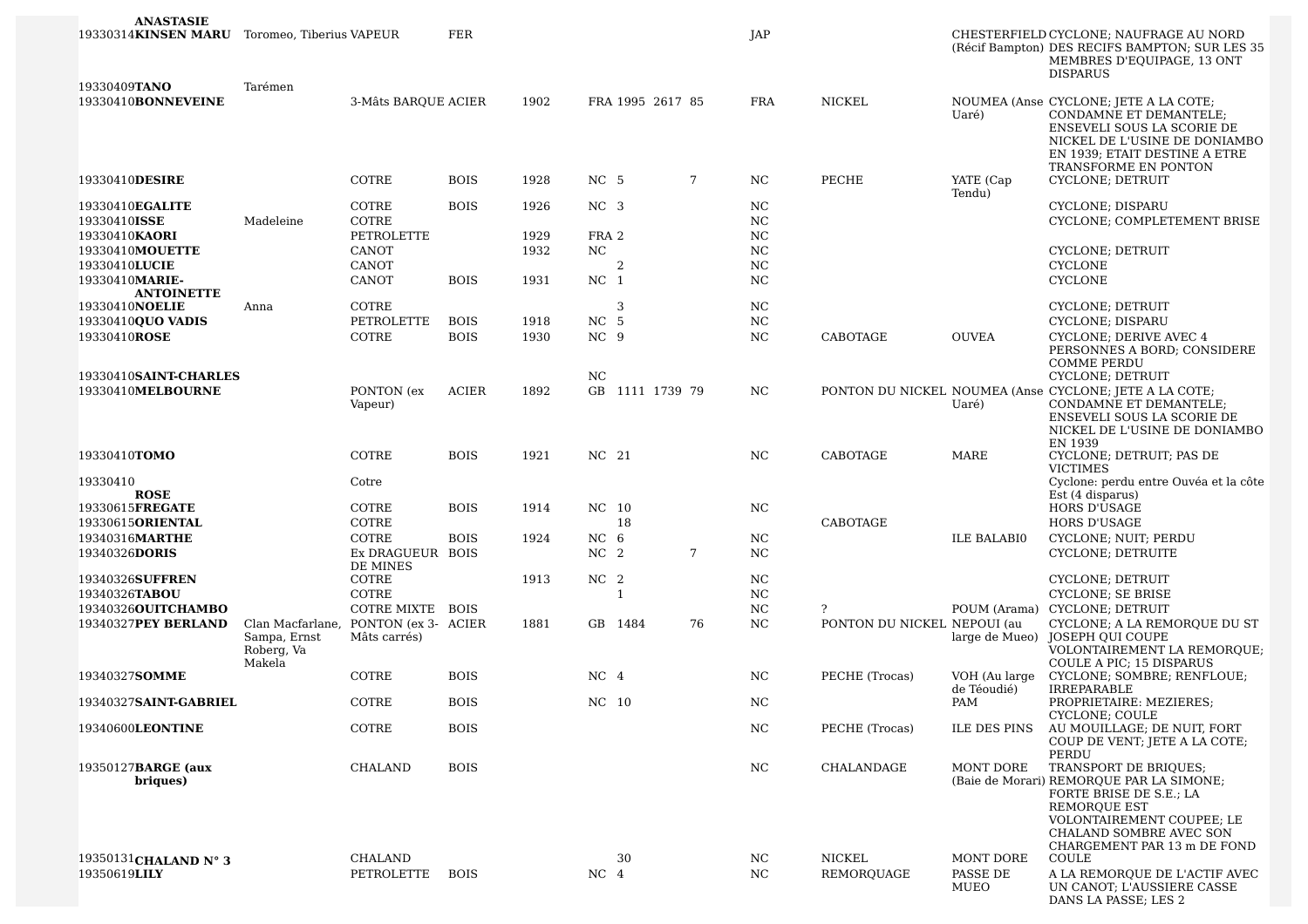|                                          |                         |                                    |              |      |                 |                |                 |    |           |                  |                                   | <b>EMBARCATIONS SONT PERDUES</b>                                                            |
|------------------------------------------|-------------------------|------------------------------------|--------------|------|-----------------|----------------|-----------------|----|-----------|------------------|-----------------------------------|---------------------------------------------------------------------------------------------|
| 19350807MERIRINA                         |                         | COTRE                              | <b>BOIS</b>  |      | NC 21           |                |                 | 12 | NC.       | CABOTAGE         | YATE (Récif<br>Mamié)             | FORT COURANT; MIS AU SEC DE<br>NUIT; NAVIRE DECHIRE;                                        |
|                                          |                         |                                    |              |      |                 |                |                 |    |           |                  |                                   | <b>CARGAISON PERDUE</b>                                                                     |
| 19351000EUPHROSYNE                       |                         | GOELETTE A<br><b>VAPEUR</b>        | <b>BOIS</b>  | 1889 | GB 85           |                | 170             | 40 | NC.       | COMMERCE (Pêche) |                                   | NOUMEA (Baie VIOLENTE BOURRASOUE LE                                                         |
|                                          |                         |                                    |              |      |                 |                |                 |    |           |                  | de la Moselle)                    | 19/09/1935; TALONNE LE QUAI DE<br>NOUMEA; DEPLACE EN OCTOBRE                                |
|                                          |                         |                                    |              |      |                 |                |                 |    |           |                  |                                   | 1935 EN BAIE DE LA MOSELLE                                                                  |
| 19351009ATHALAÏ                          | Cruiser, Hms            | GOELETTE A                         | <b>BOIS</b>  | 1877 |                 | GB 163         | 353 42          |    | NC.       |                  |                                   | POUR ËTRE DEMANTELE<br>CABOTAGE ET TOUR NOUMEA (Baie VENDUE A CLEMENT BRUNELET              |
|                                          | Dart, Jeanne-           | <b>VAPEUR</b>                      |              |      |                 |                |                 |    |           | DE COTES         | de la Moselle)                    | POUR ETRE DEMANTELE; ECHOUE                                                                 |
|                                          | Elisabeth               |                                    |              |      |                 |                |                 |    |           |                  |                                   | EN 1935; ENSEVELIE SOUS LA                                                                  |
|                                          |                         |                                    |              |      |                 |                |                 |    |           |                  |                                   | SCORIE DE NICKEL EN 1988; FAIT<br>PARTIE DES 5 "MISERABLES"                                 |
| 19351027 <b>BOTA MERE</b>                |                         | CANOT                              | <b>BOIS</b>  | 1931 | NC <sub>2</sub> |                |                 |    |           |                  |                                   | <b>DISPARU</b>                                                                              |
| 19360106METEOR                           |                         | COTRE                              |              | 1923 | NC              |                |                 |    | <b>NC</b> |                  |                                   | DEMANTELE POUR                                                                              |
|                                          |                         |                                    |              |      |                 |                |                 |    |           |                  |                                   | CONSTRUCTION D'UNE AUTRE<br>PETROLETTE                                                      |
| 19361100SUZY                             |                         | COTRE                              |              | 1932 | NC <sub>1</sub> |                |                 |    | NC        |                  |                                   | PERDU EN MER                                                                                |
| 19361200DONIAMBO                         | Ballachulist,           | Ex DRAGUEUR ACIER                  |              | 1892 |                 |                | GB 1768 1907 81 |    | NC.       |                  |                                   | PONTON DU NICKEL NOUMEA (Anse DESARME EN 1934; CONDAMNE ET                                  |
|                                          | Sandvigen               | DE MINES                           |              |      |                 |                |                 |    |           |                  | Uaré)                             | ECHOUE EN 1936; RECOUVERT PAR<br>LA SCORIE DE NICKEL DE L'USINE                             |
|                                          |                         |                                    |              |      |                 |                |                 |    |           |                  |                                   | DE DONIAMBO EN 1954                                                                         |
| 19361200PAX                              |                         | PONTON (ex 3- ACIER                |              | 1891 |                 |                | GB 1307 1428 72 |    | NC.       |                  | Uaré)                             | PONTON DU NICKEL NOUMEA (Anse DESARME EN 1935; CONDAMNE ET<br>ECHOUE EN 1936: RECOUVERT PAR |
|                                          |                         | Mâts BARQUE)                       |              |      |                 |                |                 |    |           |                  |                                   | LA SCORIE DE NICKEL DE L'USINE                                                              |
|                                          |                         |                                    |              |      |                 |                |                 |    |           |                  |                                   | DE DONIAMBO EN 1964                                                                         |
| 19370000MONTRAVEL                        | Flotow,<br>Alsterkamp,  | PONTON (ex 3- ACIER<br>Mâts carré) |              | 1892 |                 |                | GB 1789 1863 82 |    | NC        |                  | Uaré)                             | PONTON DU NICKEL NOUMEA (Anse DESARME EN 1935; CONDAMNE ET<br>ECHOUE EN 1937; RECOUVERT PAR |
|                                          | Arnoldus Vinnen,        |                                    |              |      |                 |                |                 |    |           |                  |                                   | LA SCORIE DE NICKEL DE L'USINE                                                              |
|                                          | Gamecok.<br>Chillicoth  |                                    |              |      |                 |                |                 |    |           |                  |                                   | DE DONIAMBO EN 1969                                                                         |
| 19370100SAINT-LOUIS                      | Baron Fife              | REMOROUEUR FER                     |              | 1889 |                 |                | GB 762 1310 70  |    | NC.       | REMORQUAGE;      |                                   | NOUMEA (Anse DESARME EN 1933; CONDAMNE ET                                                   |
|                                          |                         |                                    |              |      |                 |                |                 |    |           | CABOTAGE         | Uaré)                             | ECHOUE EN 1937; RECOUVERT PAR                                                               |
|                                          |                         |                                    |              |      |                 |                |                 |    |           |                  |                                   | LA SCORIE DE NICKEL DE L'USINE<br>DE DONIAMBO EN 1969                                       |
| 19370315MOUETTE                          |                         | COTRE                              | <b>BOIS</b>  | 1920 | NC 10           |                |                 |    | NC.       | PECHE            | NOUMEA (Ilot                      | INCENDIE EN NAVIGATION;                                                                     |
| 19370324GERMAINE                         |                         | CANOT                              |              | 1925 | NC <sub>1</sub> |                |                 |    | NC        |                  | Freycinet)                        | <b>DETRUIT</b><br>CYCLONE; DETRUIT                                                          |
| 19370324LAISSEZ FAIRE                    |                         | PLATE                              |              | 1934 | NC              | $\overline{1}$ |                 |    | NC        |                  |                                   | CYCLONE; DETRUIT                                                                            |
| 19370324TITI                             |                         | COTRE                              |              |      |                 | $\mathbf{1}$   |                 |    | NC        |                  |                                   | CYCLONE; DETRUIT                                                                            |
| 19370614BUCEPHALE<br>19380100TAYO II     | Saint-André             | REMOROUEUR ACIER                   |              | 1915 | GB 99           |                | 358 46          |    | NC        | REMORQUAGE et    |                                   | NOUMEA (Anse DESARME EN 1931; CONDAMNE ET                                                   |
|                                          |                         |                                    |              |      |                 |                |                 |    |           | TRANSPORT        | Uaré)                             | ECHOUE EN 1938; RECOUVERT PAR                                                               |
|                                          |                         |                                    |              |      |                 |                |                 |    |           |                  |                                   | LA SCORIE DE NICKEL DE L'USINE                                                              |
| 19380800SAINTE-                          |                         | PIROGUE                            | <b>BOIS</b>  | 1935 | NC <sub>3</sub> |                |                 |    | NC        |                  |                                   | DE DONIAMBO EN 1968<br>DISPARUE CORPS ET BIENS                                              |
| <b>CAMILLE</b>                           |                         |                                    |              |      |                 |                |                 |    |           |                  |                                   |                                                                                             |
| 19390300SAINT-RAPHAEL<br>19390511ANICKEL |                         | <b>COTRE</b><br>COTRE              | <b>BOIS</b>  | 1913 | NC 20           |                |                 |    | NC<br>NC  | CABOTAGE         | LIFOU                             | <b>CYCLONE</b><br>ECHOUEE; IRREPARABLE;                                                     |
|                                          |                         |                                    |              |      |                 |                |                 |    |           |                  | (Luengoni)                        | ABANDONNEE                                                                                  |
| 19390608FOTINI CARRAS War Fantail,       |                         | CARGO à                            | <b>ACIER</b> |      |                 |                | 2696 4452       |    | GRE       | <b>CHROME</b>    |                                   | CHESTERFIELD ECHOUE; TENTATIVE DE                                                           |
|                                          | Harmattan,<br>Nilemede, | <b>VAPEUR</b>                      |              |      |                 |                |                 |    |           |                  |                                   | (Récif Bellona) RENFLOUEMENT PAR LE<br>CAPITAINE COOK; ECHOUEE A                            |
|                                          | Danybryn                |                                    |              |      |                 |                |                 |    |           |                  |                                   | NOUVEAU; COULE DANS 15 m                                                                    |
| 19390808VERDUN                           |                         | COTRE                              |              | 1928 | NC 5            |                |                 |    | NC        |                  | NEPOUI (Récif INCENDIE            | D'EAU                                                                                       |
|                                          |                         |                                    |              |      |                 |                |                 |    |           |                  | de Muéo)                          |                                                                                             |
| 19391129MONTRAVEL                        |                         | <b>SLOOP</b>                       |              | 1936 | NC <sub>2</sub> |                |                 |    | NC.       |                  | THIO (Récif de DETRUIT<br>N'Goye) |                                                                                             |
| 19400220CHALAND 12A                      |                         | CHALAND                            | <b>ACIER</b> |      |                 | 150            |                 |    | NC.       | NICKEL           |                                   | AU MOUILLAGE; CYCLONE;                                                                      |
| 19400220                                 |                         | CANOT                              |              |      |                 | $\mathbf{1}$   |                 |    | NC.       |                  |                                   | <b>DISPARU</b><br>CYCLONE; ECRASE PAR UN                                                    |
| <b>PACIFIQUE</b>                         |                         |                                    |              |      |                 |                |                 |    |           |                  |                                   | COCOTIER                                                                                    |
| 19400307MARCELLE                         |                         | COTRE                              | <b>BOIS</b>  |      |                 | 10             |                 |    | NC.       | PECHE            |                                   | SUD (Ilôt N'Da AU MOUILLAGE; BOURRASQUE;                                                    |
|                                          |                         |                                    |              |      |                 |                |                 |    |           |                  | dit Cocotier)                     | <b>CHAINES BRISEES; JETE SUR</b><br>RECIF; NAVIRE BRISE; 2 DISPARUS;                        |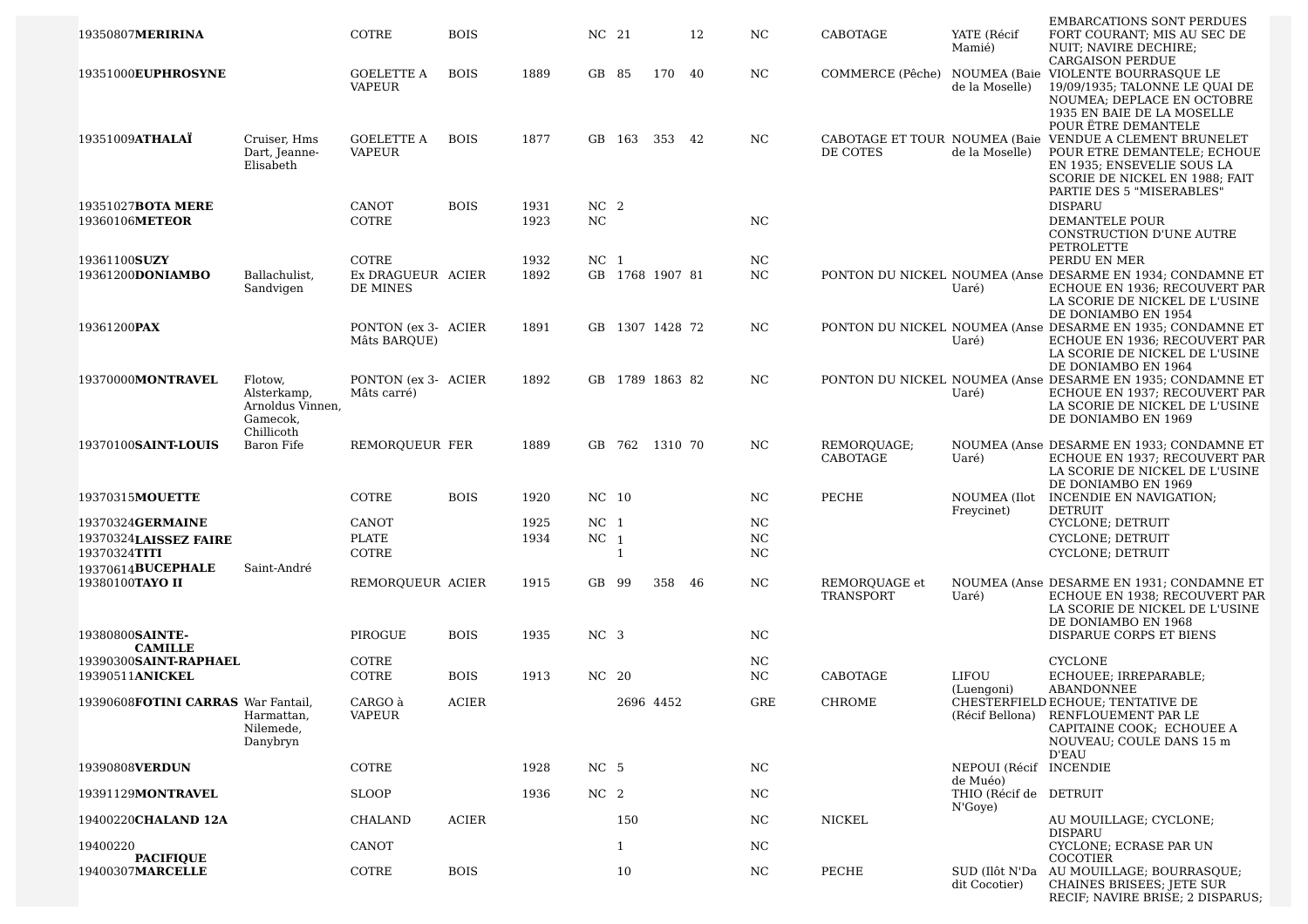| 19400816NOTOU                                       | Margam Abbey            | CARGO à<br>VAPEUR                          | <b>ACIER</b> | 1930 | GB 1468 2488 93      |          |     | NC.             | COMMERCE et<br>NICKEL                            | PHARE<br>AMEDEE                   | UN RESCAPE<br>37 milles Ouest COULE PAR LE CORSAIRE<br>ALLEMAND ORION QUI RECUPERE<br><b>EQUIPAGE ET PASSAGERS</b>                                            |
|-----------------------------------------------------|-------------------------|--------------------------------------------|--------------|------|----------------------|----------|-----|-----------------|--------------------------------------------------|-----------------------------------|---------------------------------------------------------------------------------------------------------------------------------------------------------------|
| 19410600GNIAOULI<br>19420000FRITZ                   | Kamoye                  | <b>CANOT</b><br>CANOT                      |              | 1936 | 3<br>NC <sub>1</sub> |          |     | NC<br><b>NC</b> |                                                  | NOUMEA (Anse DISPARU              | DISPARU CORPS ET BIENS                                                                                                                                        |
| 19420000 <b>JOHN ADAMS</b>                          |                         | CARGO à                                    |              |      |                      | 7176     |     |                 |                                                  | Vata)<br>?                        | FAIT DE GUERRE; TORPILLE; 5                                                                                                                                   |
| 19420000TJINEGARA                                   |                         | <b>VAPEUR</b><br>CARGO                     |              | 1931 | GER                  | 9227     |     |                 |                                                  |                                   | <b>DISPARUS</b><br>FAIT DE GUERRE; TORPILLE                                                                                                                   |
| 19420224SNARK                                       | Olympia                 | CARGO à<br><b>VAPEUR</b>                   | <b>ACIER</b> |      | 4488                 |          | 117 | PAN             | COMMERCE                                         | du Snark)                         | NOUMEA (Récif FAIT DE GUERRE; EMPRUNTE UNE<br>PASSE MINEE MALGRE LES<br>AVERTISSEMENTS; SAUTE SUR<br>UNE MINE; PRIS EN REMORQUE;<br>S'ECHOUE                  |
| 19420507CHLOE                                       | Rio Diamante            | CARGO à<br><b>VAPEUR</b>                   | <b>ACIER</b> | 1928 | GB 2815 4641 122     |          |     | <b>GRE</b>      | COMMERCE                                         | 35 milles S.O.<br>PHARE<br>AMEDEE | FAIT DE GUERRE; VIENT DE<br>NEWSCASTLE; TORPILLE PAR LE<br>SOUS-MARIN JAPONAIS I-21                                                                           |
| 19420718CAGOU                                       | Harraton                | CARGO à<br><b>VAPEUR</b>                   | <b>ACIER</b> | 1930 | GB 1586 2795 94      |          |     | NC.             | <b>COMMERCE ET</b><br>NICKEL                     | ?                                 | FAIT DE GUERRE; TORPILLE PAR<br>SOUS-MARIN JAPONAIS (?);<br>DISPARU CORPS ET BIENS (34<br>DISPARUS)                                                           |
| 19420822LAKATOÏ<br>19430118LIPSCOMB<br><b>LYKES</b> |                         | CARGO à<br><b>VAPEUR</b>                   | <b>ACIER</b> | 1941 | USA 4004 6744 120    |          |     | <b>USA</b>      | US NAVY (transport<br>de troupes et<br>matériel) |                                   | RECIF DURAND CHARGE DE MUNITIONS; VAINES<br>TENTATIVES DE RENFLOUEMENT;<br>SE CASSE EN DEUX; PAS DE<br><b>VICTIMES</b>                                        |
| 19430130SAMUEL<br><b>GOMPERS</b>                    |                         | CARGO à<br><b>VAPEUR</b> (Liberty<br>ship) | <b>ACIER</b> | 1942 | <b>USA</b>           | 7176 129 |     | USA             | <b>US NAVY</b>                                   | PHARE<br>AMEDEE                   | FAIT DE GUERRE; TORPILLE PAR<br>SOUS-MARIN JAPONAIS I-10; 4<br>VICTIMES; 56 SURVIVANTS<br>REJOIGNENT NOUMEA                                                   |
| 19430423YP-422<br>19430523SPY                       | Mist                    | PETROLIER                                  | <b>ACIER</b> | 1941 | <b>USA</b>           | 10169149 |     | PAN             | <b>US NAVY</b>                                   | PHARE<br>milles)                  | FAIT DE GUERRE; 6 VEDETTES<br>AMEDEE ( à 100 LANCE-TORPILLES EN PONTEE;<br>TORPILLE PAR SOUS-MARIN                                                            |
| 19430523STANVAC<br><b>MANILLA</b>                   |                         | PETROLIER                                  | <b>ACIER</b> |      |                      |          |     |                 | <b>US NAVY</b>                                   | AU LARGE DE<br><b>NOUMEA</b>      | JAPONAIS I-17; 11 VICTIMES<br>FAIT DE GUERRE; 4 VEDETTES<br>LANCE-TORPILLES SUR LE PONT;<br>TORPILLE PAR SOUS-MARIN<br><b>JAPONAIS</b>                        |
| 19430523PT-165 et PT-173                            |                         | <b>VEDETTES</b>                            | <b>BOIS</b>  | 1941 | USA <sub>5</sub>     | 8        | 24  | <b>USA</b>      | <b>US NAVY</b>                                   | PHARE<br>milles)                  | FAIT DE GUERRE; SOMBRE AVEC<br>AMEDEE (à 100 STANVAC MANILA                                                                                                   |
| 19430818I-17                                        |                         | <b>SOUS-MARIN</b>                          | <b>ACIER</b> | 1939 | JAP 2500 3700 119    |          |     | JAP             | MARINE IMPERIALE AU LARGE                        | <b>SUD</b>                        | FAIT DE GUERRE; REPERE ET<br>GRAND RECIF GRENADE PAR PAR CORVETTE RNZ<br>TUI ET HYDRAVIONS USAF; 97<br>DISPARUS; 6 SURVIVANTS FAITS<br>PRISONNIERS            |
| 19431001YDG-4                                       | YP-528, Santa<br>Monica | CARGO à<br><b>VAPEUR</b>                   | <b>BOIS</b>  | 1902 | USA 318 497 51       |          |     | USA             | <b>US NAVY</b>                                   | de Boulari)                       | NOUMEA (Passe VOIE D'EAU; ECHOUE; COULE                                                                                                                       |
| 19440000VERDUN                                      |                         | CHALAND                                    |              |      | 50                   |          |     | NC.             |                                                  | <b>DUMBEA</b><br>(embouchure)     | DESARME; ABANDONNE                                                                                                                                            |
| 19440118LAURA                                       |                         | COTRE                                      | <b>BOIS</b>  | 1935 | NC 16                |          | 11  | NC              | CABOTAGE                                         | MONT DORE<br>Anse)                | CYCLONE; SE BRISE SUR LA<br>(Récif de Bonne BALISE DE BONNE ANSE; 3)<br><b>DISPARUS: 15 RESCAPES</b>                                                          |
| 19460000NOVA                                        |                         | <b>KETCH</b>                               | <b>BOIS</b>  |      |                      |          | 15  | AUS             | CONVOYAGE                                        | ILE DE PINS                       | CONVOYAGE DE BRISBANE A<br>SYDNEY; PANNE MOTEUR; VOILES<br>ARRACHEES; 1 SURVIVANT "BIG<br>JIM" QUI DERIVE PENDANT 4,5<br>MOIS: ECHOUEMENT A L'ILE DES<br>PINS |
| 19460614VAÏTE                                       |                         | <b>GOELETTE</b>                            | <b>BOIS</b>  | 1936 | NC 42                |          | 18  | NC.             | CABOTAGE                                         | NEPOUI (N.O.<br>passe de Muéo)    | ECHOUEMENT; CONDAMNEE                                                                                                                                         |
| 19460727CHALAND N° 18                               |                         | CHALAND                                    |              | 1928 | NC 100               |          |     | NC.             | <b>NICKEL</b>                                    |                                   |                                                                                                                                                               |
| 19461020SCOTTIA                                     |                         | PETROLETTE                                 |              |      | 15                   |          |     | AUS             | PECHE                                            | ILE DES PINS<br>(Ilôt Sapin)      | APRES 133 JOURS DE DERIVE<br>DEPUIS L'AUSTRALIE LA<br>PETROLETTE ABORDE L'ILE DES                                                                             |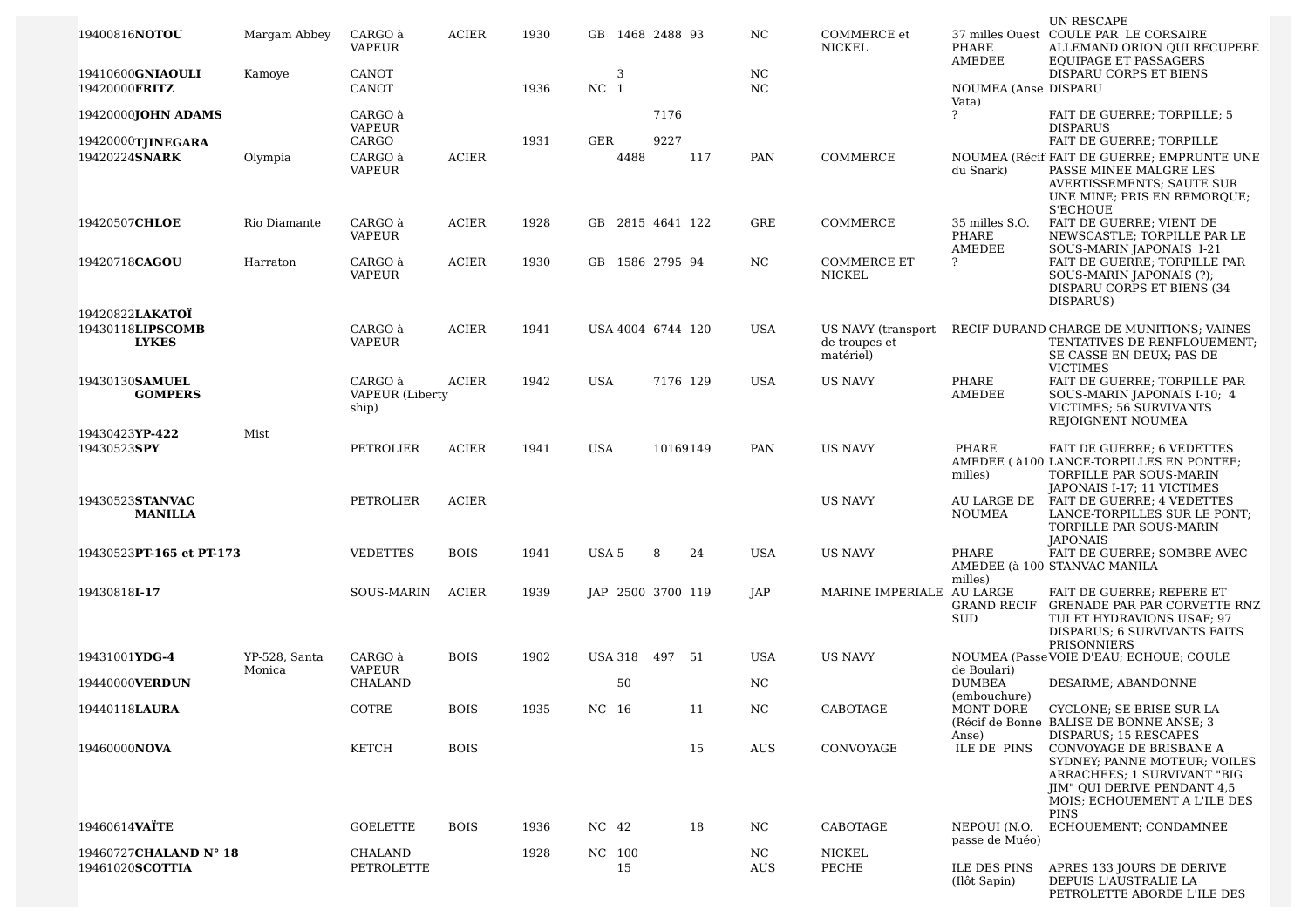| 19480000 <b>0UENGA</b><br>19480314MARCELLE |                                   | CHALAND<br>COTRE             |               | 1927 | 10<br>NC 13    |     |               |     | NC.<br>NC      | CHALANDAGE                             |                                          | PINS; 3 DECES ET UN RESCAPE<br>CYCLONE; DETRUIT<br>CYCLONE; BRISE ET COULE                                                                                         |
|--------------------------------------------|-----------------------------------|------------------------------|---------------|------|----------------|-----|---------------|-----|----------------|----------------------------------------|------------------------------------------|--------------------------------------------------------------------------------------------------------------------------------------------------------------------|
| 19510126HUIA                               |                                   | <b>GOELETTE</b><br>MIXTE     | <b>BOIS</b>   | 1894 | NZ 166         |     | 251 35        |     | NZ             | CABOTAGE                               | CANAL DE LA<br><b>HAVANNAH</b><br>(Récif | TEMPS DE CYCLONE; MAUVAISE<br>VISIBILITE; S'ECHOUE; PAS DE<br>VICTIMES; UN MOIS PLUS TARD;                                                                         |
| 19510703UVEA                               | Gyokatsu Maru)                    | anc. JONQUE                  | <b>BOIS</b>   |      | JAP            |     | 50            | 21  | NC             | CABOTAGE et                            | Komekame)<br>PASSE DE LA                 | INCENDIE CRIMINEL DE L'EPAVE<br>INCENDIE AU MOUILLAGE; PAS DE                                                                                                      |
| 19520114SAINT-ANDRE                        |                                   | COTRE                        | <b>BOIS</b>   | 1943 | N <sub>C</sub> | 36  |               |     | N <sub>C</sub> | LOYAUTE<br>STE CIVILE DE St<br>LOUIS   | SARCELLE<br>KOUMAC                       | <b>VICTIMES</b><br>NAVIRE A TERRE; EXPLOSION;<br>DETRUIT                                                                                                           |
| 19520921KORO                               |                                   | KETCH A<br>MOTEUR            | <b>BOIS</b>   | 1948 | <b>USA</b>     |     | 91            |     | NC             | <b>CABOTAGE</b>                        | <b>ENTRE</b><br>SARCELLE                 | HEURTE UN TRONC D'ARBRE DANS<br>HAVANNAH ET LA HAVANNAH; VOIE D'EAU;<br>S'ECHOUE; NAVIRE PERDU                                                                     |
| 19521204 <b>SAINT-JEAN</b>                 |                                   | COTRE                        | <b>BOIS</b>   |      | NC             |     |               |     |                | CABOTAGE; PECHE                        | (récif Nguetu)<br>MONT DORE<br>(Pic Ia)  | ECHOUEMENT; COULE; EQUIPAGE<br><b>SAUF</b>                                                                                                                         |
| 19521213ADEROZE                            |                                   | COTRE                        | <b>BOIS</b>   | 1947 | NC 10          |     |               | 9   | N <sub>C</sub> | CABOTAGE                               | Tadine)                                  | MARE (Baie de MAUVAIS TEMPS; JETE A LA COTE;<br>EQUIPAGE SAIN ET SAUF                                                                                              |
| 19530602JEANNE D'ARC                       |                                   | KETCH A<br>MOTEUR            | <b>BOIS</b>   | 1910 | AUS 63         |     | 190           | -31 | NC             | CABOTAGE                               | Hilaire)                                 | OUVEA (Cap St AVARIE MOTEUR; DERIVE;<br>S'ECHOUE; UN MORT                                                                                                          |
| 19530731MONIQUE                            | Avon                              | CABOTEUR                     | COMPOSITE1945 |      | NZ 159         |     | 241           | 33  | NC             | CABOTAGE, TOUR DE BANC DU              |                                          | TROP CHARGE; DISPARU CORPS ET<br>COTES ET LOYAUTE COËTLOGON ? BIENS; 126 DISPARUS                                                                                  |
| 19540217CINA TOO                           |                                   |                              |               |      |                |     |               |     | <b>AUS</b>     |                                        | <b>SURPRISE</b><br>(Récif                | CYCLONE; EQUIPAGE REFUGIE<br>CHEZ MARY (Ile Pott); EPAVE<br>d'Entrecasteaux) DEMANTELEE PAR C. MARY                                                                |
| 19540926GENERAL<br><b>LECLERC</b>          |                                   | COTRE MIXTE                  | <b>BOIS</b>   |      | USA 6          |     | 14            | 11  | NC             | CABOTAGE                               | MARE (Cap<br>Wabao)                      | EXPLOSION A BORD; INCENDIE; 4<br><b>DISPARUS</b>                                                                                                                   |
| 19550304PHILANTE II                        |                                   | YACHT                        | <b>BOIS</b>   | 1945 | GB 99          |     | 148 33        |     | NC             | CABOTAGE ET<br><b>LOYAUTE</b>          |                                          | LIFOU (Gaïcha) CYCLONE; HEURTE LE RECIF<br>SCHELTER; COULE; PAS DE<br><b>VICTIMES</b>                                                                              |
| 19550828HENRIETTE                          |                                   | <b>CABOTEUR</b>              | <b>BOIS</b>   | 1945 | AUS            |     | 78            | 20  | NC.            | CABOTAGE                               | YATE (Récif<br>d'Unia)                   | CHERCHE LE FEU DE YATE;<br>HEURTE RECIF A UNIA DANS LE                                                                                                             |
| 19560200NEO-HEBRIDAISIno, Feijenoord<br>I  |                                   | <b>VAPEUR</b>                | <b>ACIER</b>  | 1918 | 40<br>HOL      |     | 797           | 55  | NC             | CABOTAGE, TOUR DE KOUAOUA<br>COTES     | (Wharf                                   | LAGON; PAS DE VICTIMES<br>DEMANTELE EN 1955 ET<br>REMORQUE A KOUAOUA EN                                                                                            |
| 19560500BONIT                              |                                   | COTRE                        | <b>BOIS</b>   |      |                | 403 |               |     |                | <b>TROCAS</b>                          | Pentecost)                               | FEVRIER 1956 PUIS REMBLAYE<br>PAÏTA (Passe de AU MOUILLAGE; INCENDIE;                                                                                              |
| 19570105SAN ANTONIO                        | Curonia,<br>Everagra,<br>Glensloy | CARGO à<br>VAPEUR            | <b>ACIER</b>  | 1911 | GB.            |     | 2342 3702 110 |     | PAN            | TRANSPORT                              | St Vincent)<br>OUACO (Récif<br>Mathieu)  | DETRUIT; EQUIPAGE SAUF<br>TRANSPORTE DU SCRAP METAL;<br>AVARIE; S'ECHOUE; VOL DE<br><b>MATERIEL A BORD</b>                                                         |
| 19590000SAINT-JOSEPH                       |                                   | PIROGUE                      | <b>BOIS</b>   |      | NC             |     |               |     | NC             | PECHE                                  | <b>ILOT WARE</b>                         | ?                                                                                                                                                                  |
| 19600000DADA                               | Yode II                           | COTRE                        | <b>BOIS</b>   | 1937 | NC 25          |     |               | 12  | NC             | CABOTAGE                               | <b>NOUMEA</b><br>(Grande rade)           | COULE A SON MOUILLAGE EN<br>RADE DE NOUVILLE; SON MAT A<br>ÉTÉ TRANSPORTE A TADINE:<br><b>IRRECUPERABLE</b>                                                        |
| 19610000LORRAINE                           | Maid of Pinto                     | Ex DRAGUEUR BOIS<br>DE MINES |               | 1944 | GB 127         |     | 209           | 28  | N <sub>C</sub> | CABOTAGE                               | de la Moselle)                           | NOUMEA (Baie DESARME EN 1961: AMARRE AU<br>QUAI DES VOLONTAIRES; COULE;<br>REMORQUE EN 1965 A LA BAIE DE<br>LA MOSELLE; REJOINT LES<br>"MISERABLES"; RECOUVERT PAR |
| 19610621VOLONTAIRE                         | Tiaré                             | Ex DRAGUEUR BOIS             |               | 1942 | FRA 245 300 42 |     |               |     | NC             | CABOTAGE                               |                                          | LA SCORIE DE NICKEL EN 1988<br>AU LARGE DE FAIT EAU; COULE AU LARGE                                                                                                |
| 19610814MANAVA                             |                                   | DE MINES<br>VEDETTE          | <b>BOIS</b>   | 1947 | AUS 35         |     |               | 18  | NC.            | CABOTAGE                               | MARE<br>MARE (Ilôt                       | BOURRASQUE; DE NUIT;                                                                                                                                               |
| 19620300CHALUTIER<br><b>JAPONAIS</b> (?)   |                                   | <b>CHALUTIER</b>             |               |      |                |     |               |     | JAP            | PECHE                                  | Dudune)                                  | ECHOUEMENT; NAVIRE PERDU<br>ILE POTT(Récif ECHOUEMENT; PERDU; LES 19<br>passe d'Astrée) MEMBRES D'EQUIPAGE SONT<br>RECUEILLIS PAR LE COTRE DE LA                   |
| 19620401LAKELEO                            |                                   | CABOTEUR                     | <b>BOIS</b>   |      | <b>AUS 60</b>  |     |               |     | NC             | CABOTAGE                               | CANAL DE LA<br><b>HAVANNAH</b>           | MISSION DES BELEP<br>DE NUIT; FAIT EAU; PLUS TARD,<br>L'EPAVE DISPARAIT SUITE A UN                                                                                 |
| 19620914 <b>COLORADO</b>                   |                                   | YACHT                        |               |      |                |     |               |     | NC             | PLAISANCE (Docteur ILE OUEN<br>Magnin) | (Ilôt Kié))<br>(Récif Niagi)             | COUP D'OUEST<br>S'ECHOUE; DESECHOUE PAR LE<br>REMORQUEUR LEON VINCENT;<br>REMOROUE A NOUMEA AVEC DES                                                               |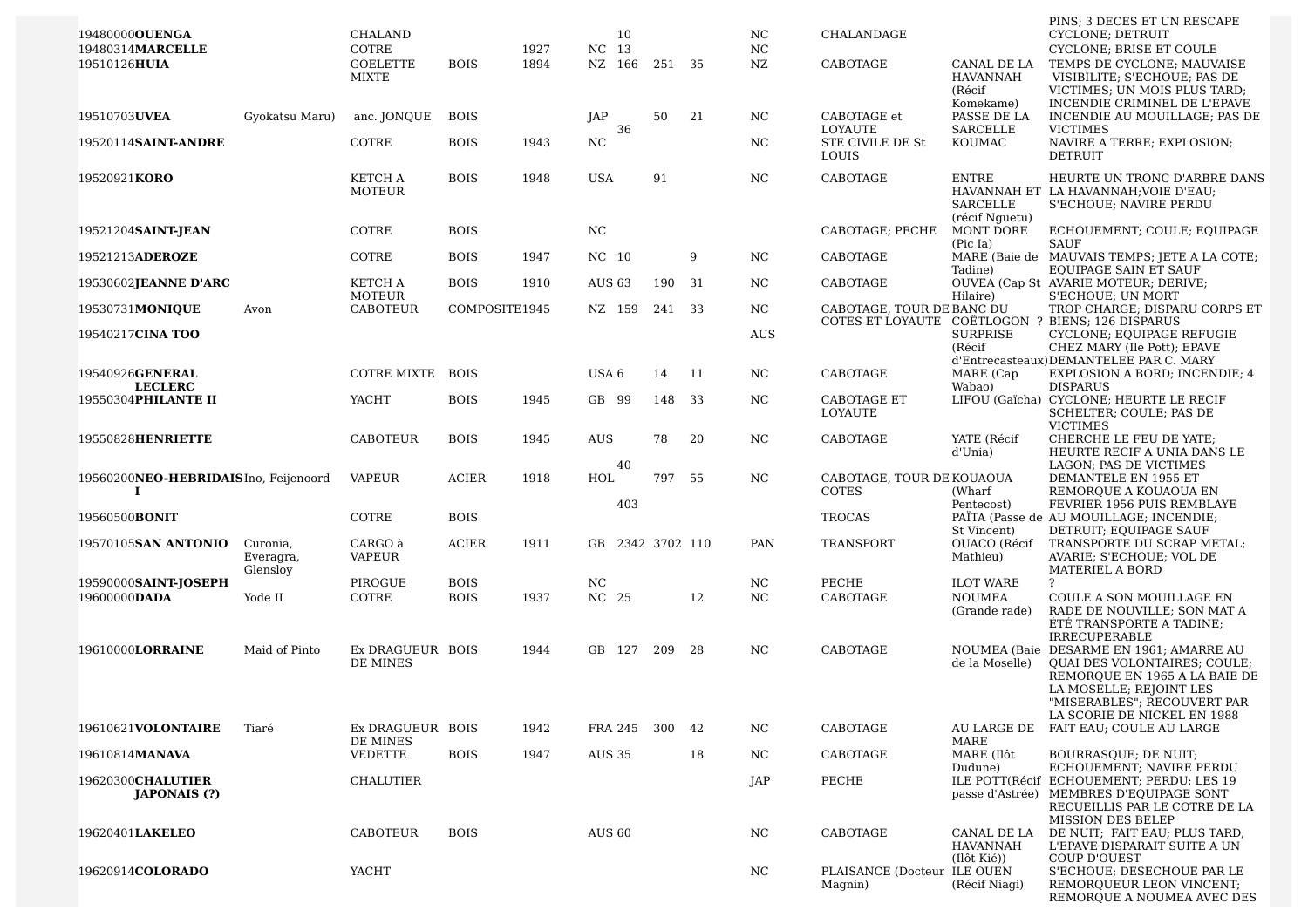|                                                                            |                                                     |              |      |                 |          |          |            |                 |                                                      | <b>AVARIES</b>                                                                                                                       |
|----------------------------------------------------------------------------|-----------------------------------------------------|--------------|------|-----------------|----------|----------|------------|-----------------|------------------------------------------------------|--------------------------------------------------------------------------------------------------------------------------------------|
| 19621224PAULY<br><b>THUNDER</b>                                            | HORS-BORD                                           |              |      |                 |          |          | NC.        | PLAISANCE       | <b>NOUMEA</b>                                        | EPAVE RETROUVEE EN FEVRIER<br>1963 A NESSADIOU (BOURAIL);<br>PILOTE DISPARU                                                          |
| 19630800LOBO DEL MAR                                                       | YACHT                                               |              |      |                 |          |          | <b>USA</b> | PLAISANCE       | MARE (Récif<br>Ekuré)                                | ECHOUEMENT; CONSIDERE<br><b>COMME PERDU</b>                                                                                          |
| 19640130SAINT-GABRIEL                                                      | COTRE                                               | <b>BOIS</b>  |      | NC <sub>6</sub> |          | 8        |            | CABOTAGE; PECHE | ENTRE POUM                                           | FORT VENT DE N.E.; DISPARU; 5                                                                                                        |
| 19640328KURENAÏ MARU                                                       | <b>CHALUTIER</b>                                    | <b>ACIER</b> |      | 100             |          |          | JAP        | PECHE           | ET BELEP<br>RECIF S.O. NC                            | <b>DISPARUS</b><br>ECHOUEMENT; SECOURU PAR LA<br><b>DUNKERKOISE</b>                                                                  |
| 19650226EVER<br>Allen G. Collins,<br><b>PROSPERITY I</b><br>Basil II, Lyon | CARGO à<br>VAPEUR (Liberty<br>ship)                 | <b>ACIER</b> | 1945 | <b>USA</b>      | 7185 134 |          | LIB        | CARGO; NICKEL   | LA FOA (Passe<br>d'Isié)                             | MAUVAISE VISIBILITE; ERREUR DE<br><b>NAVIGATION</b>                                                                                  |
| 19660425ALDEBARAN                                                          | <b>CABOTEUR</b>                                     | <b>ACIER</b> |      |                 |          |          | NC         | CABOTAGE        | CANAL DE LA<br>HAVANNAH<br>(Récif                    | ECHOUEMENT; NAVIRE PERDU;<br>PAS DE VICTIMES                                                                                         |
| 19660608BERENICE                                                           | PETROLETTE                                          | <b>BOIS</b>  |      | NC              |          | 9        | NC.        | TRANSPORT       | Komékame)<br>SUD (Ilôt<br>Rédika)                    | ECHOUEMENT; ABANDON DE<br><b>L'EPAVE</b>                                                                                             |
| 19680507MATIPO                                                             | CABOTEUR                                            | <b>ACIER</b> | 1953 | 238             | 398      | 48       | NH         | CABOTAGE        | MONT DORE<br>(Récif de<br>Nékoué)                    | DE NUIT; CONFUSION ENTRE LES<br>FEUX DU CAP N'DOUA ET AMEDEE;<br>ECHOUEMENT; DEGAGE PAR LE                                           |
| 19690201LOYAUTE                                                            | <b>CABOTEUR</b>                                     | <b>BOIS</b>  |      | 100             |          | 30       | NC.        | CABOTAGE        | <b>NOUMEA</b><br>(Ducos)                             | CYCLONE COLLEEN EN 1969<br>CYCLONE COLLEEN; ECHOUE;<br><b>IRRECUPERABLE</b>                                                          |
| 19691117PORANUI                                                            | CARGO                                               | <b>ACIER</b> |      | HOL 395         | 892      | 57       | VA         | COMMERCE        | LIFOU (Récif<br>Jouan)                               | CONVOYAGE; ERREUR DE<br>NAVIGATION; S'ECHOUE;<br>TENTATIVE DE DESECHOUEMENT<br>AVEC JACK OWEN; COUP D'OUEST;                         |
| 19700703EVER<br>Ume Maru<br><b>PROSPERITY II</b>                           | CARGO                                               | <b>ACIER</b> | 1952 | JAP             |          | 7123 130 | LIB        | CARGO; NICKEL   | Aboré)                                               | LE NAVIRE COULE DANS 6 m<br>NOUMEA (Récif MAUVAIS TEMPS; PANNE DE<br>GYROSCOPE?; PERDU; MEME<br>CAPITAINE OUE L'EVER<br>PROSPERITY I |
| 19710500HENRIETTE                                                          | COTRE                                               | <b>BOIS</b>  |      |                 |          | 8        | NC.        | PECHE           | SUD NC                                               | AVARIE DE MOTEUR?; DISPARU<br>AVEC 2 PECHEURS A BORD                                                                                 |
| 19720915NEPTUNE ONE                                                        | PALANGRIER                                          | <b>ACIER</b> |      |                 |          |          | F          | PECHE           | <b>ILE YANDE</b><br>(Récif Farway)                   | NAUFRAGE DE NUIT; SAUVETAGE<br>DES 22 MEMBRES D'EQUIPAGE PAR<br>AVISO AMIRAL CHARNER                                                 |
| 19730602<br><b>MANOUIA 37</b>                                              | <b>VEDETTE</b>                                      |              |      |                 |          | 17       | NC         | PLAISANCE       |                                                      | NOUMEA (Passe INCENDIE A L'EXTERIEUR DU                                                                                              |
| 19740000TABOU                                                              | COTRE                                               | <b>BOIS</b>  |      | <b>NOR</b>      |          | 11       | NC.        |                 | de Boulari)<br>AU LARGE DE<br>LA PASSE DE<br>DUMBEA? | RECIF; COULE; PAS DE VICTIMES<br>DISPARU CORPS ET BIENS (1<br>PERSONNE A BORD)                                                       |
| 19740419Embarcation<br>inconnue                                            | <b>BATEAU A</b><br>MOTEUR                           |              |      |                 |          |          | NC         | PLAISANCE       | CANAL<br><b>WOODIN</b>                               | PROPRIETAIRE CELESTIN NENIENA<br>(ILE OUEN); UN MORT ET 2<br><b>DISPARUS</b>                                                         |
| 19750712VAUCLUSE                                                           | CARGO DES<br><b>MESSAGERIES</b><br><b>MARITIMES</b> | <b>ACIER</b> | 1962 | 3000            |          | 156      | <b>FRA</b> | COMMERCE        | <b>NORD PASSE</b><br>DE BOULARI                      | PANNE DE MOTEUR;<br>ECHOUEMENT; TENTATIVES DE<br>DESECHOUEMENT AVEC<br>REMOROUEURS (NOUMEA,                                          |
|                                                                            |                                                     |              |      |                 |          |          |            |                 |                                                      | KARLYSE, CATHERINE ET<br>MERCURE) ET CARGOS<br>(ZEEBRUGE, VIVARAIS ET<br>POLYNESIE); DESECHOUE LE<br>15/07/1975; UNE GROSSE ANCRE    |
| 19750803LIENTIE                                                            |                                                     |              |      |                 |          |          |            |                 | <b>POYA</b>                                          | DU VAUCLUSE RESTE AU FOND<br>ECHOUEMENT SUR LE RECIF DE<br>L'HAUDAUDINE AU SUD DE LA<br>PASSE DE POYA                                |
| 19751007YUNG MING 1                                                        | PALANGRIER                                          | ACIER        |      |                 |          |          | JAP        | PECHE           |                                                      | ILE MATTHIEW LES 20 MEMBRES D'EQUIPAGE<br>SONT RECUPERES PAR LA<br>BAYONNAISE                                                        |
| 19751200SHEN FA n° 11                                                      | JONQUE                                              | <b>BOIS</b>  |      |                 |          |          | TW         | PECHE           | TOUHO                                                | 19 MEMBRES D'EQUIPAGE SAUVES;<br>JONQUE REMORQUEE A NOUMEA;<br><b>VENDUE AUX ENCHERES POUR</b><br>DEVENIR UN 'DESIGN FLOTTANT"       |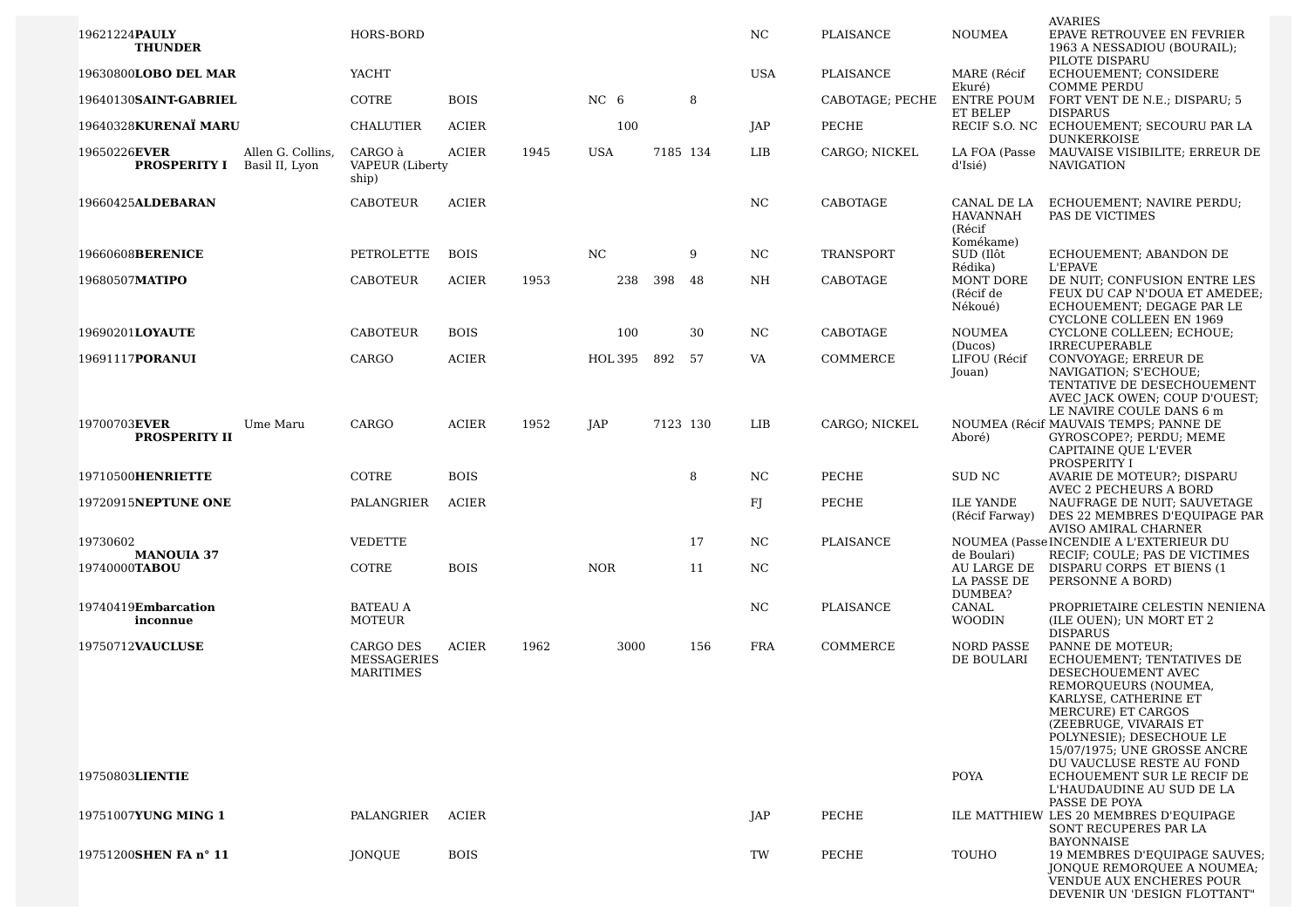| $19760319$ MAREEN                         |             | <b>BARGE A</b>                             | <b>ACIER</b>                |      |              |                | NC         | <b>TRANSPORT</b>            |                                             | <b>COULEE ET RENFLOUEE</b>                                                                                                                                                                            |
|-------------------------------------------|-------------|--------------------------------------------|-----------------------------|------|--------------|----------------|------------|-----------------------------|---------------------------------------------|-------------------------------------------------------------------------------------------------------------------------------------------------------------------------------------------------------|
| 19760922DANA                              |             | <b>MOTEUR</b><br><b>BATEAU A</b><br>MOTEUR |                             |      |              |                | NC         |                             | PASSE DE LA<br>SARCELLE?                    | TRAVERSEE ILE DES PINS-GORO;<br><b>EMBARCATION RETROUVEE</b>                                                                                                                                          |
| 19790603TAURUS                            |             | <b>GOELETTE</b>                            | FERRO-                      |      |              |                | NZ         | PLAISANCE                   | PASSE UATIO                                 | RETOURNEE; 10 DISPARUS                                                                                                                                                                                |
| 19800000TIBURON III                       | Bergalia    | CHALAND                                    | <b>CIMENT</b><br><b>FER</b> | 1924 | GB 605       | 49             | NC         | PLAISANCE<br>PECHE; NICKEL; |                                             | ILE NOU (Pointe AU MOUILLAGE; DERAPE SUR SON                                                                                                                                                          |
| 19810213KRISTEL                           |             | <b>AUTO-MOTEUR</b><br><b>BATEAU A</b>      |                             |      |              |                | NC         | SABLE                       | Denouel)<br><b>OUVEA</b>                    | ANCRE; DEMANTELE FIN 1984<br>NAUFRAGE; DETRUIT; PAS DE                                                                                                                                                |
| 19810514SALEM                             |             | MOTEUR<br><b>VOILIER</b>                   | FERRO-<br><b>CIMENT</b>     |      |              | 12             |            | PECHE<br>PLAISANCE          | TOUHO                                       | <b>VICTIMES</b><br>ERREUR DE NAVIGATION;<br>ECHOUEMENT; NAVIRE PERDU;<br><b>EOUIPAGE SAUVE</b>                                                                                                        |
| 19811104HAPPY MARY                        |             | <b>VOILIER</b>                             | FIBRE                       |      |              | 10             | USA        | PLAISANCE                   |                                             | NOUMEA (Baie INCENDIE: NAVIRE DETRUIT                                                                                                                                                                 |
| 19811221GLENELG<br>(devient<br>Melanesia) | Judith Mary | CARGO                                      | <b>FER</b>                  | 1954 | GER          |                |            | COMMERCE                    | de la Moselle)<br>NORD ILES<br>BELEP        | <b>ECHOUEMENT</b>                                                                                                                                                                                     |
| 19820515GOLDEN EAGLE                      |             | <b>VOILIER</b>                             |                             |      |              |                | NZ.        | PLAISANCE                   | <b>OUVEA</b><br>(Fayaoué)                   | NAUFRAGE; VOILIER RENFLOUE<br>EN JUIN 1982 PAR LA Cie<br><b>D'ASSURANCES</b>                                                                                                                          |
| 19820517TANGARORA                         |             | <b>VOILIER</b>                             | <b>FIBRE</b>                |      |              |                | USA        | PLAISANCE                   | <b>ILOT AMEDEE</b><br>(Récif Aboré)         | ERREUR DE NAVIGATION;<br>ECHOUEMENT; PASSAGERS<br><b>EVACUES PAR HELICOPTERE:</b><br>VOILIER RECUPERE PAR LA<br>VEDETTE SAMARA LE 23/05/1982                                                          |
| 19820526COOUETTE                          |             | <b>VOILIER</b>                             |                             |      | <b>AUS</b>   |                | <b>AUS</b> | PLAISANCE                   | <b>ILOT AMEDEE</b><br>(Récif Tabou)         | ERREUR DE NAVIGATION; NAVIRE<br>PERDU; SES 10 OCCUPANTS SONT<br>RECUPERES PAR LA VEDETTE<br>ARCOR DE LA MARINE NATIONALE                                                                              |
| 19820924SOLO                              |             | <b>CATAMARAN</b>                           | <b>FIBRE</b>                |      |              |                | NC         | PLAISANCE -<br>CHARTER      | SARCELLE<br>(Récif<br>Komékame)             | ECHOUEMENT; LES 6 PASSAGERS<br>SONT RECUPERES PAR LA<br>VEDETTE VIGILANTE; NAVIRE                                                                                                                     |
| 19821122HAPPY                             |             | <b>VOILIER</b>                             |                             |      |              | $\overline{4}$ | CAN        | PLAISANCE                   | PASSE DE LA<br><b>SARCELLE</b>              | DETRUIT PAR UN INCENDIE<br>NAVIGATEUR SOLITAIRE VENANT<br>DE FIDJI; ECHOUEMENT;<br>NAVIREPERDU; SKIPPER REJOINT<br>LA COTE A GORO AVEC SON<br>ANNEXE; REPART EN AUSTRALIE<br>SUR UN VOILIER DE 2,70 m |
| 19830401 <b>BAMBAÏ</b>                    |             | <b>VOILIER</b>                             |                             |      |              |                | NC         | PLAISANCE                   | <b>ILOT MAITRE</b><br>(récif)               | CONSTRUIT A NOUMEA<br>NAUFRAGE; LES 4 OCCUPANTS<br>SONT RECUPERES PAR LA                                                                                                                              |
| 19830920PHORKYS                           |             | <b>SLOOP</b>                               | <b>FIBRE</b>                |      | 7            | 9              | NC         | PLAISANCE                   | <b>ILE OUEN</b>                             | VEDETTE DE LA GENDARMERIE<br>ECHOUEMENT; PROPRIETAIRE GUY                                                                                                                                             |
| 19840200ROSL                              |             | <b>KETCH</b>                               | <b>ACIER</b>                |      |              | 13             | NC.        |                             | (Récif Nakaé)<br><b>OUVEA-</b>              | LE GOFF DISPARU<br>DEPRESSIONS TROPICALES BETI                                                                                                                                                        |
| 19840207GLANDOUILLE                       |             | VEDETTE type FIBRE<br>CORONET              |                             |      | $\mathbf{2}$ | 5              | NC         | PLAISANCE<br>PLAISANCE      | <b>BEAUTEMPS</b><br><b>BEAUPRE</b><br>rade) | ET HARVEY; DISPARU EN MER; UN<br>COUPLE ET 3 ENFANTS DISPARUS<br>NOUMEA (PetiteINCENDIE; NAVIRE DETRUIT                                                                                               |
|                                           |             |                                            |                             |      |              |                |            | PLAISANCE                   |                                             | MAUVAIS TEMPS ET MAUVAISE<br>VISIBILITE; ECHOUEMENT;<br><b>INTERVENTION HELICOPTERE ET</b><br>VEDETTE ARCOR; DESECHOUE LE                                                                             |
| <b>WALTZING</b><br>19840603MATILDA        |             | KETCH                                      | ALU                         |      |              | 13             | <b>AUS</b> | PLAISANCE                   | <b>ILOT AMEDEE</b><br>(Récif Aboré)         | 5/06/1884 PAR LE REMOROUEUR<br>NOUMEA<br>GROS TEMPS DE S.E.; ROUTE<br>PERDUE DEPUIS 2 JOURS;<br>PASSAGES RECUPERES PAR LA<br>DUNKERQUOISE ET EVACUES PAR                                              |
| 19840604TUI II<br>19840626LUTIN           |             | <b>VOILIER MIXTE</b>                       | <b>BOIS</b>                 |      |              | 15<br>8        | AUS<br>NC. | PECHE                       | <b>SURPRISE</b><br>(Récif Pelotas)          | HELICOPTERE; NAVIRE<br>DESECHOUE PAR LE<br>REMORQUEUR MAOYA A LA MI-<br>JUILLET 1984<br>SUD (Ilot Koko) CHASSE SUR SON MOUILLAGE;<br>NAVIRE PERDU; LE SKIPPER, SEUL                                   |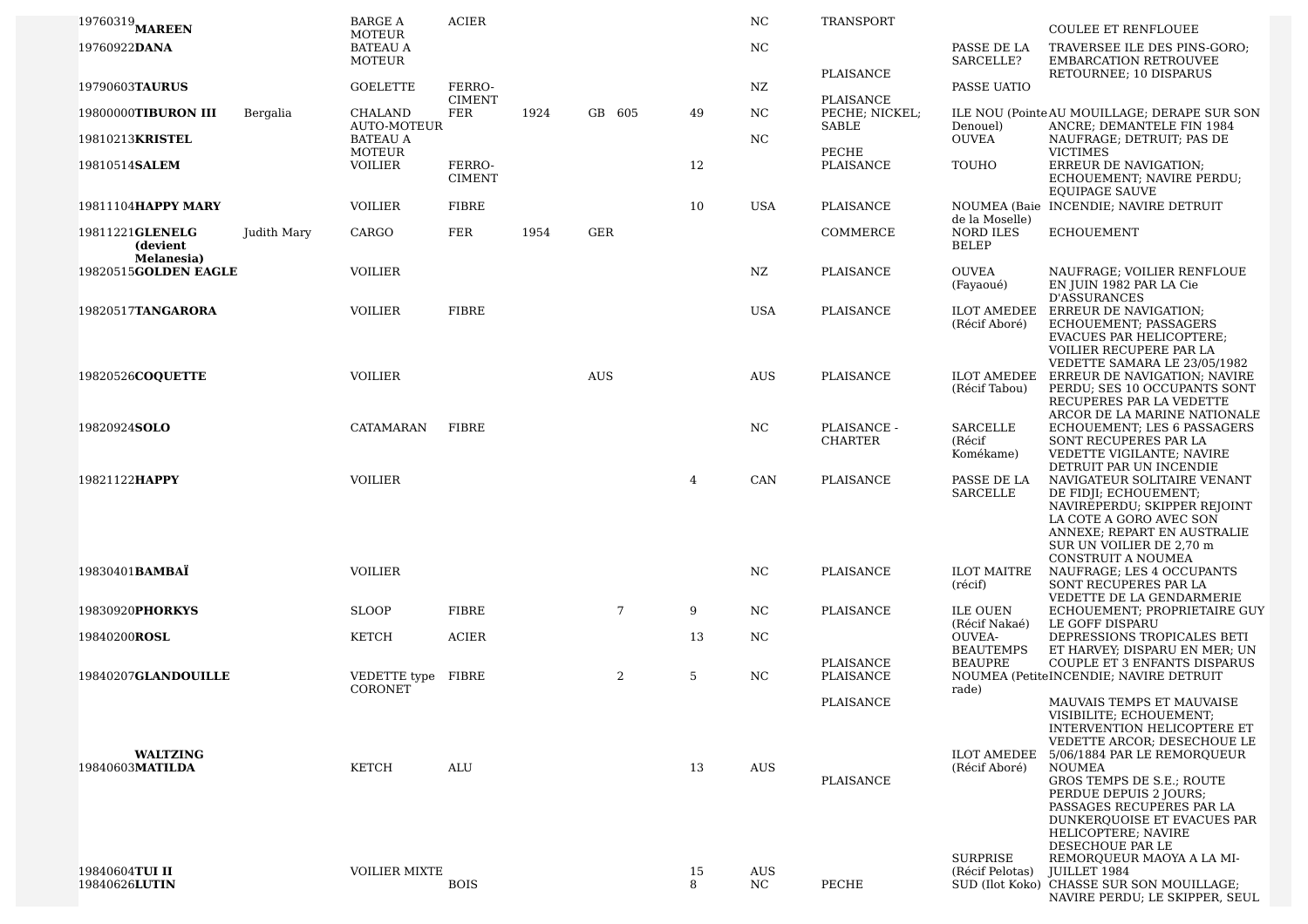| 19840904 <b>SOLANO</b>  | <b>VOILIER</b>                   | <b>BOIS</b>             |    | 11 | <b>USA</b>       | PLAISANCE | CANAL DE LA<br><b>HAVANNAH</b><br>(Récif<br>Komékamé) | A BORD, REJOINT L'ILOT KOKO; EST<br>RECUPERE PAR HELICOPTERE<br>ECHOUEMENT; ECHEC DE<br>DESECHOUAGE PAR L'AVISO Cdt<br>BURY OUI RAPATRIE L'EQUIPAGE A<br>NOUMEA; LE 5 SEPTEMBRE, LE<br>SKIPPER RESTE A BORD PARVIENT                                    |
|-------------------------|----------------------------------|-------------------------|----|----|------------------|-----------|-------------------------------------------------------|---------------------------------------------------------------------------------------------------------------------------------------------------------------------------------------------------------------------------------------------------------|
| 19840915MARIE DO        | <b>BATEAU A</b><br>MOTEUR        | <b>ACIER</b>            |    | 9  | NC               | PECHE     | <b>LAGON SUD</b>                                      | A DESECHOUER LE VOILIER<br>AU MOUILLAGE; NAVIRE EN<br>(Récif Toongéré) MAUVAIS ETAT; COULE PAR 8 m<br>D'EAU; 1 NOYE ET 3 RESCAPES<br>TRANSFERES PAR HELICOPTERE A<br>NOUMEA; NAVIRE RENFLOUE PAR<br>LE BATEAU DE PECHE THALASSA<br>LE 21 SEPTEMBRE 1984 |
| 19841202HENRIETTE       | <b>BATEAU A</b><br>MOTEUR        | <b>BOIS</b>             | 1  | 4  | NC.              | PLAISANCE |                                                       | ILOT AMEDEE VOIE D'EAU: 3 OCCUPANTS<br>(Près ilôt M'Bé) RALLIENT L'ILOT AMEDEE APRES 5<br>h DE NAGE; LE 4ème MEURT<br>D'EPUISEMENT; L'EPAVE DERIVE<br>ET EST RECUPEREE LE 4/12/1984<br>SUR LE PLATIER DE L'ILOT CROUY                                   |
| 19841204CASCADEUR       | COTRE                            |                         | 4  | 7  | NC               | PLAISANCE | de la petite<br>rade)                                 | NOUMEA (Passe ABORDAGE AVEC LE BONITIER<br>RAAHERE II; LE COTRE COULE;<br><b>RENFLOUE LE 15/12/1984</b>                                                                                                                                                 |
| 19841226VALERIE         | <b>BATEAU A</b><br><b>MOTEUR</b> |                         |    | 6  | NC               | PECHE     | MONT DORE                                             | SURCHARGE; MAUVAIS ARRIMAGE;<br>(Récif Morouété) RENTREE D'EAU; SE COUCHE; 1<br>NOYE ET 4 RESCAPES; NAVIRE<br>RENFLOUE LE 27/12/1984                                                                                                                    |
| 19850405OCEANIEN        | PALANGRIER                       |                         |    |    | NC               | PECHE     | PASSE DE<br>POUM                                      | ERREUR DE NAVIGATION;<br>ECHOUEMENT; NAVIRE<br>DESECHOUE LE 7/04/1985 PAR LE<br>Cdt BORY                                                                                                                                                                |
| 19850514STEPHANIE MAY   | GOELETTE                         | <b>ACIER</b>            |    | 11 | NZ               | PLAISANCE | PASSE DE<br><b>BOULARI</b>                            | A BORD, PAS DE CARTE<br>HYDROGRAPHIQUE A GRANDE<br>ECHELLE; ECHOUEMENT;<br>DESECHOUE LE 23/05/1985 PAR LE<br><b>SAMARA</b>                                                                                                                              |
| 19850516GALAXIE         | <b>BATEAU A</b><br>MOTEUR        |                         |    |    | NC               | PLONGEE   | <b>ILE DES PINS</b>                                   | CHAVIRE PAR UNE GROSSE LAME<br>(Passe Moreau) DE HOULE; PAS DE VICTIMES;<br>NAVIRE PERDU                                                                                                                                                                |
| 19850717PHOENIX         | <b>VOILIER</b>                   | <b>BOIS</b>             |    | 20 | <b>VAN</b>       | PLAISANCE | PHARE DE<br>GORO                                      | MER CALME; FAUSSE MANŒUVRE;<br>MOTEUR HS; VOILIER DROSSE SUR<br>RECIF; OCCUPANTS RECUPERES<br>PAR LA DIEPPOISE; DESECHOUAGE<br>LE 22/07/1985 PAR LE<br>REMORQUEUR NOUMEA                                                                                |
| 19851004MANDARINE       | <b>BATEAU A</b><br>MOTEUR        |                         |    | 7  | NC.              | PLAISANCE | LIFOU                                                 | INCENDIE A BORD; NAVIRE<br><b>DETRUIT</b>                                                                                                                                                                                                               |
| 19851010MOON DANCER     | GOELETTE                         | FERRO-<br><b>CIMENT</b> | 31 | 15 | NZ.              | PLAISANCE | SUD (Récif<br>Garanoua)                               | ERREUR D'ESTIME; SKIPPER<br>RAMENE A NOUMEA PAR UN<br>PECHEUR ET EQUIPIERS PAR                                                                                                                                                                          |
| 19851010PELICAN         | <b>VOILIER</b>                   |                         |    | 10 | BEL              | PLAISANCE | PASSE DE LA<br>SARCELLE<br>(Récif<br>Nokouéka)        | HELICOPTERE; NAVIRE PERDU<br>ERREUR DE NAVIGATION;<br>OCCUPANTS EVACUES PAR<br>HELICOPTERE; NAVIRE<br>DESECHOUE LE 13/10/1985 PAR LE<br><b>SAMARA</b>                                                                                                   |
| 19851129 <b>BOULARI</b> | <b>CABOTEUR</b>                  |                         |    |    | $_{\mathrm{NC}}$ | CABOTAGE  | <b>CANAL DE LA</b><br><b>HAVANNAH</b>                 | TEMPS BRUMEUX; NEGLIGENCES<br>A BORD; ECHOUEMENT; NAVIRE<br>(Récif Puétégé) DESECHOUE LE 30/11/1985 PAR LE<br>REMORQUEUR NOUMEA                                                                                                                         |
| 19860120ARAPEDE         | NAVIRE A<br>MOTEUR               | <b>FIBRE</b>            | 2  |    | NC               | PLAISANCE | NOUMEA (Ilôt<br>Maitre)                               | INCENDIE DANS COMPARTIMENT<br>MOTEUR: 2 BRULES LEGERS:<br>NAVIRE DETRUIT                                                                                                                                                                                |
| 19860209THALASSA        | PALANGRIER                       |                         |    |    | NC               | PECHE     | POYA (Récif<br>Contrariété)                           | ECHOUEMENT; DESECHOUE LE<br>21/02/1986 PAR REMOROUEUR<br>PHILIPPE                                                                                                                                                                                       |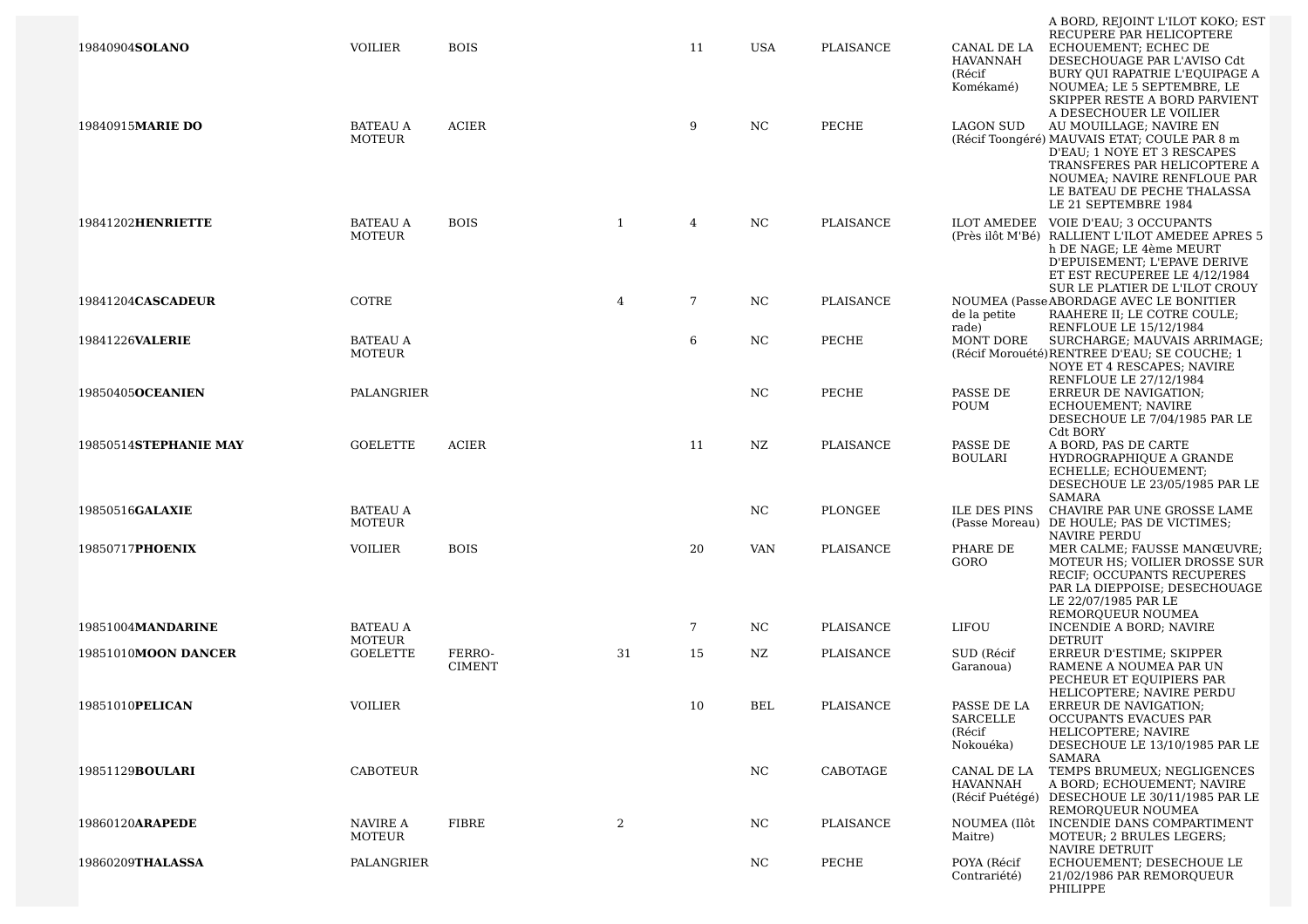| 19860304VAUBAN                                         | Ex DRAGUEUR BOIS<br>DE MINES         |              | 1951 | <b>GER 110</b> |    | 25 | NC  | <b>NAVIRE</b><br>CABOTAGE                           | <b>RESERVE</b><br>de Kié)                                  | ECHOUEMENT; SE REMET A FLOTS<br>OCEANOGRAPHIQUE; MERLET (Banc SOUS L'EFFET DE LA HOULE;<br>REMORQUE A NOUMEA PAR LE<br>CORIOLIS                                                                                                                  |
|--------------------------------------------------------|--------------------------------------|--------------|------|----------------|----|----|-----|-----------------------------------------------------|------------------------------------------------------------|--------------------------------------------------------------------------------------------------------------------------------------------------------------------------------------------------------------------------------------------------|
| 19860316ONEDEN                                         | <b>KETCH</b>                         | <b>ACIER</b> |      |                |    | 10 | AUS | PLAISANCE                                           | CANAL DE LA<br><b>HAVANNAH</b><br>(Récif Tia)              | ECHOUEMENT; SKIPPER SEUL A<br><b>BORD; NE DEMANDE PAS</b><br>ASSISTANCE; DESECHOUE<br>BENEVOLEMENT LE 26/03/1985<br>PAR LA MARINE NATIONALE                                                                                                      |
| 19860408                                               | NAVIRE A<br><b>MOTEUR</b>            |              |      |                |    | 5  | NC  | PECHE                                               | ENTRE L'ILE<br>PORC EPIC                                   | SURCHARGE; NAUFRAGE; LES 2<br>OUEN ET ILOT PECHEURS SONT RECUPERES LE<br>9/04/1985 PAR LE JACQUES<br>CARTIER DE LA MARINE                                                                                                                        |
| <b>SANDRINE</b>                                        |                                      |              |      |                |    |    |     |                                                     |                                                            | NATIONALE; NAVIRE PERDU                                                                                                                                                                                                                          |
| 19860411Embarcation<br>inconnue 2                      | CANOT avec<br>propulseur             | ALU          |      |                |    |    | NC. | PECHE                                               | Banaré)                                                    | POUM (Baie de NAUFRAGE; UN DISPARU; UN<br><b>RESCAPE</b>                                                                                                                                                                                         |
| 19860416ALBATROS                                       | NAVIRE A<br><b>MOTEUR</b><br>(FADIL) |              | 1985 | NC.            |    | 7  | NC. | PECHE                                               | LIFOU (Côte<br>Est)                                        | PANNE MOTEUR A L'ILOT DUDUNE;<br>DERIVE AVEC MER FORTE; NAVIRE<br>SE BRISE SUR LES RECIFS DE<br>LIFOU; LES 5 PECHEURS SONT<br><b>SAUFS</b>                                                                                                       |
| 19860800ASTROLABE                                      | NAVIRE A                             | <b>FIBRE</b> |      |                |    |    | NC. | PLAISANCE                                           | PHARE                                                      |                                                                                                                                                                                                                                                  |
| Orsom III<br>19860827KANUMERA                          | MOTEUR<br>TRAWLER                    | <b>BOIS</b>  | 1944 | <b>AUS 68</b>  | 93 | 25 | NC. | <b>NAVIRE</b><br>SCIENTIFIQUE;<br>CABOTAGE          | AMEDEE<br>VOH (Passe<br>Gatope)                            | ERREUR DE NAVIGATION;<br>Duroc: récif de ECHOUEMENT; NAVIRE PERDU                                                                                                                                                                                |
| 19861100CAPELLA                                        | <b>VOILIER</b>                       | <b>ACIER</b> |      |                |    | 11 | GER |                                                     |                                                            | ILOT DUDUNE ECHOUEMENT DE NUIT; PAS DE                                                                                                                                                                                                           |
| 19870112                                               | Ex DRAGUEUR BOIS<br>DE MINES         |              | 1953 | CAN 370 450 50 |    |    | FRA | PLAISANCE<br><b>PATROUILLEUR</b>                    | A 11 MILLES<br>AU LARGE DE<br>LA PASSE DE<br><b>DUMBEA</b> | VOIE D'EAU; SKIPPER<br>HELITREUILLE; NAVIRE<br>DESECHOUE 3 JOURS PLUS TARD<br>PAR LE REMORQUEUR PHILIPPE<br>CANONNE, MITRAILLE ET<br>PLASTIQUE PAR LES FUSILLIERS<br>DU PIVERT V, DE L'E.V. HENRY, DU<br>JEAN MOULIN ET DU JACQUES               |
| <b>DUNKERQUOISE</b> sister Dieppoise<br>19870417CAROLE | REMORQUEURSFER                       |              |      |                |    |    | NC  | NICKEL                                              | CANAL DE LA<br><b>HAVANNAH</b>                             | <b>CARTIER</b><br>TRES MAUVAISES CONDITIONS<br>METEO; VISIBILITE REDUITE; CES<br>2 REMORQUEURS TRACTENT, AVEC<br>LE GEORGES, 3 CHALANDS;                                                                                                         |
| 19870417CHRISTOPHE                                     | REMOROUEURSFER                       |              |      |                |    |    | NC  | <b>NICKEL</b>                                       | CANAL DE LA<br><b>HAVANNAH</b>                             | ECHOUEMENTS;<br>RENFLOUEMENTS LE 18/04/1987<br>AINSI QUE LES 3 CHALANDS<br>TRES MAUVAISES CONDITIONS<br>METEO; VISIBILITE REDUITE; CES<br>2 REMOROUEURS TRACTENT, AVEC<br>LE GEORGES, 3 CHALANDS;<br>ECHOUEMENTS;<br>RENFLOUEMENTS LE 18/04/1987 |
| 19870427SHEN FA                                        | JONQUE                               | <b>BOIS</b>  |      |                |    |    | TW  | PECHE; PUIS<br><b>RESTAURANT</b><br><b>FLOTTANT</b> | rade)                                                      | AINSI OUE LES 3 CHALANDS<br>NOUMEA (PetiteJONQUE CHINOISE SAISIE;<br>VENDUE AUX ENCHERES; MER<br>AGITEE; COULE A SON<br>MOUILLAGE; DEVIENDRA                                                                                                     |
| 19870521TRIANGULUM                                     | TRIMARAN                             |              |      |                |    | 11 | NZ  | PLAISANCE                                           | des Pins)                                                  | RESTAURANT FLOTTANT<br>LAGON S.O. (A COUPLE AVEC 2 ENFANTS DE 2 ET<br>hauteur de l'Île 3.5 ANS: ERREUR DE NAVIGATION:<br>NAVIRE DETRUIT; DERIVE DE 3<br>JOURS DANS LEUR RADEAU DE<br>SURVIE DE 2.40 m                                            |
| 19870811FORCE<br><b>MAJEURE</b>                        | <b>KETCH</b>                         |              |      |                |    | 13 | GB  | PLAISANCE                                           | SUD                                                        | DE NUIT, HEURTE LE RECIF;<br>MAUVAISES CONDITIONS METEO:<br>EQUIPAGE RECUPERE PAR UNE<br>VEDETTE DE LA MARINE<br><b>NATIONALE</b>                                                                                                                |
| 19880113MELANESIA<br>Glenelg, Judith<br>Mary           | CABOTEUR                             | ACIER        | 1955 | GER 127 363 54 |    |    | NC. | CABOTAGE                                            | PAÏTA (Pointe<br>Ma)                                       | NAVIRE VOLE A PORT-VILA;<br>CYCLONE GYAN; ECHOUEMENT AU                                                                                                                                                                                          |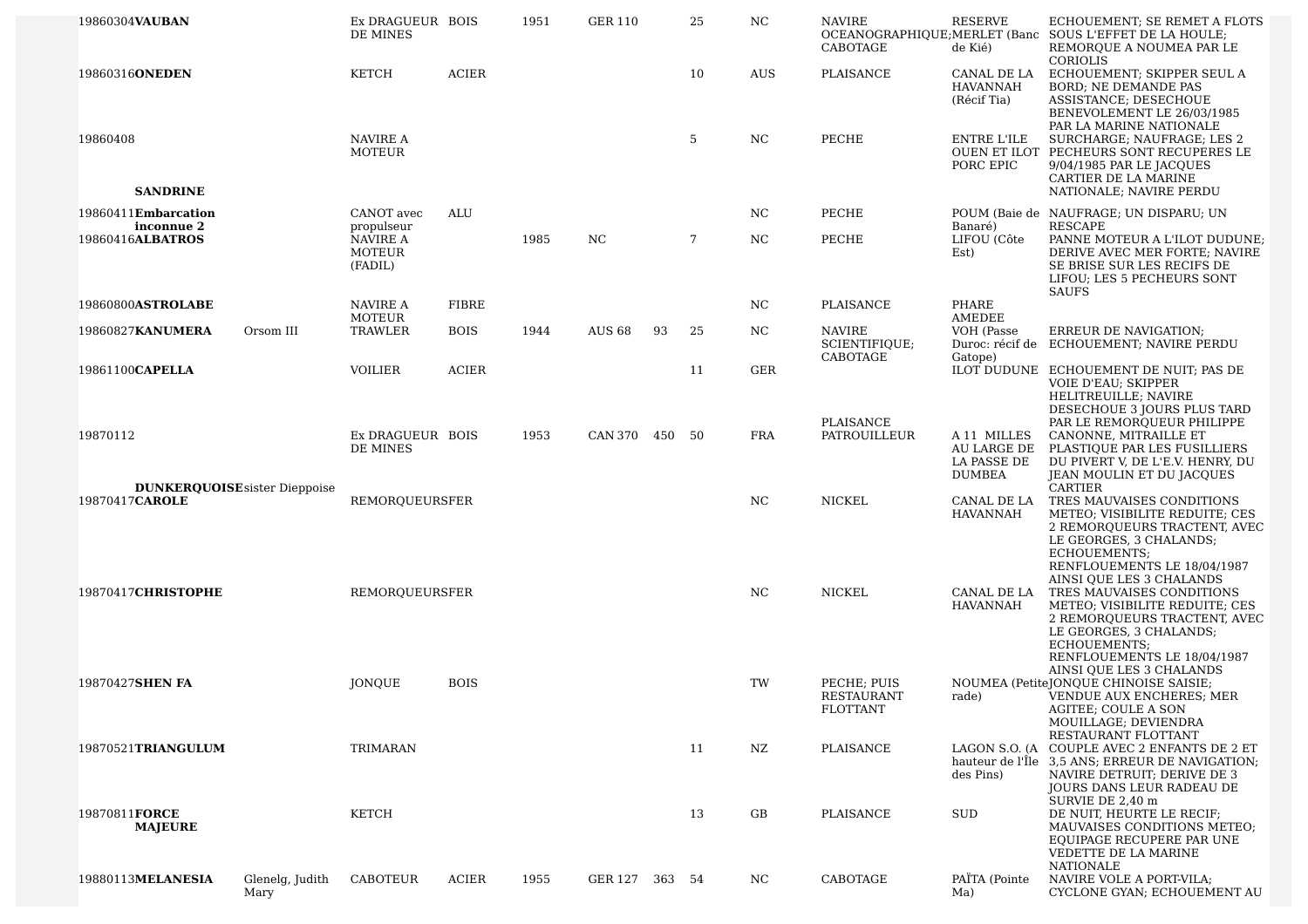|                                          |                         |                                   |       |      |                |     |    |            |                                         |                                                            | LARGE DE BELEP; DESECHOUE EN<br>DECEMBRE 1982; CYCLONE ANNE;<br>CASSE SON MOUILLAGE ET<br>DERIVE; S'ECHOUE A LA BAIE MÂ                                                                                                                            |
|------------------------------------------|-------------------------|-----------------------------------|-------|------|----------------|-----|----|------------|-----------------------------------------|------------------------------------------------------------|----------------------------------------------------------------------------------------------------------------------------------------------------------------------------------------------------------------------------------------------------|
| 19880119DIEPPOISE                        | sister<br>Dunquerquoise | Ex DRAGUEUR BOIS<br>DE MINES      |       | 1952 | CAN            | 370 | 50 | <b>FRA</b> | PATROUILLEUR                            | Tabou)                                                     | NOUMEA (Récif COULE VOLONTAIREMENT POUR<br>DEVENIR UN SPOT DE PLONGEE                                                                                                                                                                              |
| 19880311DUMBEA                           | sister Gazelle          | Ex DRAGUEUR BOIS<br>DE MINES      |       |      | <b>AUS 40</b>  |     | 15 | NC.        | PILOTAGE                                | YATE (Port<br>Boisé)                                       | VIOLENT GRAIN; AUCUNE<br>VISIBILITE; PAS DE RADAR;<br>S'ECHOUE DE NUIT; NAVIRE<br>PERDU                                                                                                                                                            |
| 19880700EMIRA<br>19890102ENELICA         |                         | <b>VOILIER</b>                    |       |      |                |     |    | NC         | <b>PLAISANCE</b>                        | <b>BAIE DE</b>                                             | CYCLONE DELILAH; AU<br>KOUAKOUE (ilôt MOUILLAGE; ECHOUAGE; NAVIRE                                                                                                                                                                                  |
| 19890409MEGURO                           |                         | <b>SLOOP</b>                      |       |      |                |     | 11 | JAP        | PLAISANCE                               | Porc-Epic)<br><b>ET OUVEA</b>                              | PERDU; PAS DE VICTIMES<br>ENTRE TANNA CYCLONE LILI; DISPARU CORPS ET<br><b>BIENS: 2 DISPARUS</b>                                                                                                                                                   |
| 19890630FANTASY                          |                         | <b>VOILIER</b>                    |       |      |                |     |    | <b>USA</b> | PLAISANCE                               | A 40 MILLES<br>AU LARGE DE<br>LA PASSE de<br><b>DUMBEA</b> | MAUVAIS TEMPS; NAVIRE COUCHE<br>PAR 2 VAGUES SUCCESSIVES ET<br>DERIVE PENDANT 3 JOURS;<br>COUPLE ET 2 ENFANTS (8 et 11 ans)<br>RECUPERES PAR CARGO JAPONAIS;<br>NAVIRE RETROUVE ET REMORQUE<br>A NOUMEA PAR LA GLORIEUSE DE<br>LA MARINE NATIONALE |
| 19890705PACIFIQUE SUD                    |                         | NAVIRE A<br><b>MOTEUR</b>         |       |      |                |     | 9  | NC         | PECHE                                   | MONT DORE<br>(Ile Plate)                                   | NAVIRE RETROUVE BRISE SUR<br>L'ILE PLATE; 2 DISPARUS                                                                                                                                                                                               |
| 19890729VAUBAN                           |                         | Ex DRAGUEUR ACIER<br>DE MINES     |       | 1957 | <b>RFA 28</b>  | 110 | 24 | NC.        | <b>NAVIRE</b><br>OCEANOGRAPHIQUE; Poum) |                                                            | POUM (Récif de TRAJET NOUMEA-BELEP; RIXE A<br>BORD; LE CAPITAINE FAIT 1/2 TOUR                                                                                                                                                                     |
|                                          |                         |                                   |       |      |                |     |    |            | CABOTAGE                                |                                                            | POUR REJOINDRE VOH; MAUVAISE<br>INTERPRETATION DU RADAR;<br><b>ECHOUEMENT</b>                                                                                                                                                                      |
| 19900102MOOUEUSE                         |                         | PATROUILLEUR ACIER<br>(Type P400) |       | 1986 | <b>FRA 373</b> |     | 55 | <b>FRA</b> | MARINE NATIONALE YATE (Platier          | phare de Goro)                                             | MANŒUVRES INTERARMEES:<br>S'ECHOUE; DESECHOUE PAR J.<br>CARTIER; TRANSPORTE PAR<br><b>BOUGAINVILLE A TAHITI POUR</b><br><b>REPARATIONS</b>                                                                                                         |
| 19900531OCEANIEN                         |                         | PALANGRIER                        | ACIER |      |                |     |    | NC         | PECHE                                   | AU LARGE DE<br>LA PASSE DE<br>nautiques)                   | COQUE ACHETE PAR LA MARINE<br>NATIONALE; COULE AVEC UN<br>DUMBEA (A 60 MISSILE EXOCET ET PETARDE PAR<br>UN COMMANDO DE MARINE                                                                                                                      |
| 19900600ROCKIN ROBIN                     |                         | VOILIER?                          |       |      |                |     |    | <b>AUS</b> | PLAISANCE                               | ZONE DES                                                   | NAVIRE PERDU CORPS ET BIENS<br>CHESTERFIELD AVEC 4 PASSAGERS AUSTRALIENS                                                                                                                                                                           |
| 19900609 <b>ORIENTAL</b><br><b>ANGEL</b> |                         | MINERALIER                        | ACIER |      | 20500          |     |    | NC         | NICKEL                                  | YATE (Mamié)                                               | NAVIRE AFFRETE PAR LA SLN;<br>GLISSEMENT DE LA CARGAISON;<br>GITE DE 45°; NAVIRE REMORQUE<br>EN BAIE D'OUINNE PAR<br>REMOROUEURS NOUMEA ET<br><b>NUMBO</b>                                                                                         |
| 19900628MARIE-<br><b>THERESE</b>         |                         | <b>BATEAU A</b><br>MOTEUR         |       |      |                |     |    | NC         | PECHE                                   |                                                            | GRAND REDIKA VOIE D'EAU; NAVIRE COULE PAR 15<br>m; 2 PECHEURS RECUPERES PAR<br>LE CORAIL DE LA MARINE<br>NATIONALE                                                                                                                                 |
| 19900817 <b>OMANA</b>                    |                         | VOILIER                           |       |      |                |     | 17 | NZ         | PLAISANCE                               | SUD (Récif<br>Tambo)                                       | FORT VENT D'OUEST;<br>ECHOUEMENT; GROS DEGATS;<br>RENFLOUE UN MOIS PLUS TARD;<br>REMORQUE A NOUMEA PAR LE<br>PATONGA                                                                                                                               |
| 19901223WENDY                            |                         | <b>VOILIER</b>                    |       |      |                |     | 7  | NC         |                                         | NEPOUI (Ilôt<br>Contrariété)                               | ERREUR DE NAVIGATION; DEGATS<br>IMPORTANTS; OCCUPANTS SAINS                                                                                                                                                                                        |
| 19910316CON TINA                         |                         | <b>VOILIER</b>                    | FIBRE | 1988 | USA            |     | 15 | <b>USA</b> | PLAISANCE                               | <b>OUINNE</b>                                              | ET SAUFS<br>DEPRESSION TROPICALE; NAVIRE<br>RETROUVE ECHOUE SUR LE                                                                                                                                                                                 |
|                                          |                         |                                   |       |      |                |     |    |            | PLAISANCE                               |                                                            | RIVAGE DE OUINNE SANS<br>PERSONNE A BORD; SKIPPER SEUL<br>A BORD DISPARU                                                                                                                                                                           |
| 19910316KAÏNA                            |                         | KETCH                             |       |      |                |     | 14 | NC         |                                         | OUVEA<br>(Fayaoué)                                         | DEPRESSION TROPICALE; NAVIRE<br>JETE A LA COTE; SKIPPER ET 7                                                                                                                                                                                       |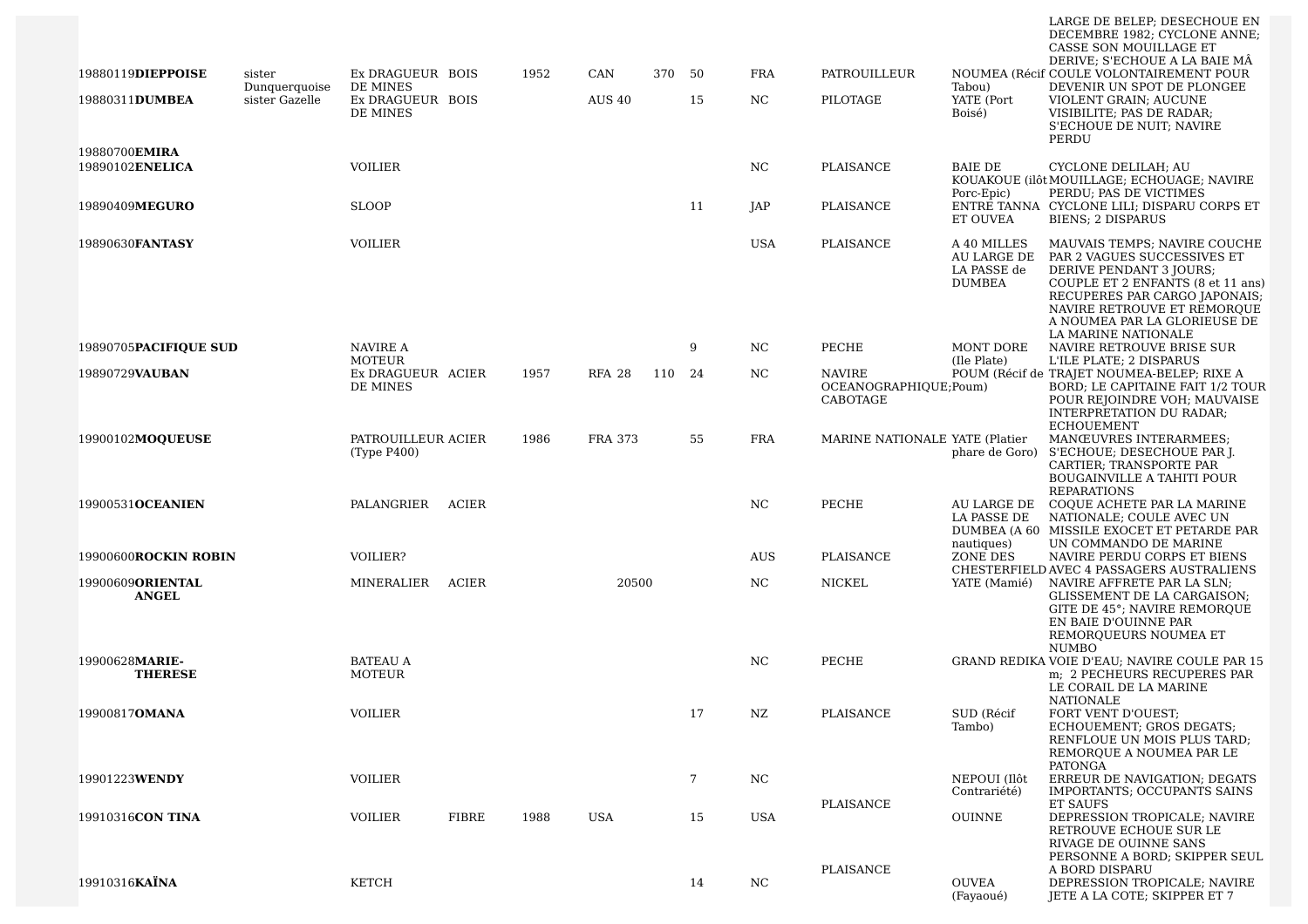| 19910612TOHO III                   | PALANGRIER                        | FIBRE                       |      |            |        | 19       | NC               | PLAISANCE        | CANAL DE LA<br><b>HAVANNAH</b>                                                           | PASSAGERS SAINS ET SAUFS<br>MAUVAIS TEMPS; ERREUR DE<br>NAVIGATION; VOIE D'EAU; 6                                                                                                                                                                                             |
|------------------------------------|-----------------------------------|-----------------------------|------|------------|--------|----------|------------------|------------------|------------------------------------------------------------------------------------------|-------------------------------------------------------------------------------------------------------------------------------------------------------------------------------------------------------------------------------------------------------------------------------|
| 19910612CALEDONIEN                 | PALANGRIER                        | <b>ACIER</b>                |      |            |        |          | NC               | PECHE            | (Récif Kame<br>Kembé)<br>AU LARGE<br><b>ENTRE LES</b><br>PASSES DE<br><b>UITOE ET DE</b> | MARINS EVACUES PAR MER ET 3<br>PAR HELICOPTERE; NAVIRE PERDU<br>REMORQUE AU LARGE POUR ETRE<br>COULE AU CANON PAR LE BALNY<br>ET LE Cdt BIROT DE LA MARINE<br>NATIONALE; ACHEVE PAR                                                                                           |
|                                    |                                   |                             |      |            |        |          |                  | PECHE            | <b>DUMBEA</b>                                                                            | PETARDAGE D'UN COMMANDO DE<br><b>MARINES</b>                                                                                                                                                                                                                                  |
| 19910804KIBAICHI                   | <b>VOILIER</b>                    |                             |      |            |        | 10       | JAP              | PLAISANCE        | NOUMEA (Ile<br>aux Canards)                                                              | DE NUIT; ERREUR DE NAVIGATION;<br>L'EQUIPAGE (1 couple et 1 enfant de<br>10 ans) EST SAIN ET SAUF                                                                                                                                                                             |
| 19920515ISONFARR                   | <b>SLOOP</b>                      | <b>BOIS</b><br><b>MOULE</b> | 1983 |            |        | 12       | <b>AUS</b>       |                  | ILE AMEDEE<br>(Récif Tô)                                                                 | DE NUIT; ERREUR DE NAVIGATION;<br>CHAVIRAGE DU VOILIER TULIA II<br>QUI LUI PORTAIT ASSISTANCE; SES<br>OCCUPANTS TROUVENT REFUGE<br>SUR LE VOILIER NAUFRAGE; PAS<br>DE VICTIMES; DESECHOUAGE<br>DIFFICILE; NAVIRE TRES ABIME<br>RAMENE A NOUMEA EN<br>REMOROUE D'UN BERTRAM 31 |
| 19921013DAWA                       | <b>NAVIRE A</b>                   |                             |      |            |        | 13       | NC               | PLAISANCE        |                                                                                          | pieds<br>RECIF SECHE- MAUVAISE VISIBILITE; ACCROCHE                                                                                                                                                                                                                           |
|                                    | MOTEUR                            |                             |      |            |        |          |                  | PECHE            | CROISSANT                                                                                | UNE PATATE NON SIGNALEE SUR<br>CARTE HYDRO; VOIE D'EAU;<br><b>RETOUR SUR NOUMEA</b>                                                                                                                                                                                           |
| 19921026MAYNILAD U                 | MINERALIER                        |                             | 1986 |            |        | 178      | PHI              |                  | CANAL DE LA<br><b>HAVANNAH</b><br>(Banc du<br>Vandegou)                                  | DE NUIT; ECHOUEMENT; POUR<br>DESENCHOUAGE MINERAI<br>DEVERSE EN MER ET DANS<br>BARGES; POLUTION?; DESECHOUE<br>PAR REMOROUEURS NOUMEA ET                                                                                                                                      |
|                                    |                                   |                             |      |            |        |          |                  | NICKEL           |                                                                                          | NUMBO;                                                                                                                                                                                                                                                                        |
| 19930300NC 22196                   | COTRE                             | <b>BOIS</b>                 |      |            |        |          | NC               |                  | PAÏTA (Pointe<br>Mâ)                                                                     | CHAVIRE A 1 MILLE DE LA POINTE<br>MÂ; PAS DE VICTIMES                                                                                                                                                                                                                         |
| 19930418NO HASSLE                  | <b>VOILIER</b>                    |                             |      |            |        |          | NZ               |                  |                                                                                          | CHESTERFIELD ECHOUEMENT; NAVIRE DETRUIT;<br>LES 2 OCCUPANTS SONT<br>RECUEILLIS PAR LE CAPITAINE                                                                                                                                                                               |
| <b>HUMBOLT</b><br>Fukumaru         |                                   |                             |      |            |        |          |                  | <b>PLAISANCE</b> |                                                                                          | <b>TASMAN</b><br>COULE VOLONTAIREMENT POUR                                                                                                                                                                                                                                    |
| 19930909                           | PALANGRIER                        | <b>ACIER</b>                |      |            | 225 45 |          | NC               | PECHE            | PASSE DE<br><b>DUMBEA</b><br><b>EXTERIEUR</b><br>PASSE DE<br>DUMBEA (à 15                | DEVENIR UN SPOT DE PLONGEE                                                                                                                                                                                                                                                    |
| 19931123CORALIE<br>19940125COLLEEN | PALANGRIER<br>VEDETTE A<br>MOTEUR | ACIER                       | 1972 | JAP        |        | 52<br>16 | NC<br>NC         | PECHE            | nautiques)<br>rade)                                                                      | SABORDE PAR LA Sté ENTREPOSE<br>NOUMEA (PetiteAU MOUILLAGE DEPUIS<br>PLUSIEURS MOIS; VOIE D'EAU;                                                                                                                                                                              |
| 19940208YASMINE II                 | PALANGRIER                        | ACIER                       | 1979 | <b>AUS</b> |        |          | NC               | <b>CHARTER</b>   | DANS LE SSO<br>de L'ILE DES                                                              | <b>COULE</b><br>A 15 nautiques VOIE D'EAU; EQUIPAGE SAIN ET<br>SAUF; NAVIRE COULE PAR 180 m<br>DE FOND                                                                                                                                                                        |
|                                    |                                   |                             |      |            |        |          |                  | PECHE (Vivaneau) | PINS                                                                                     |                                                                                                                                                                                                                                                                               |
| 19940400<br><b>ROSE</b>            | <b>COTRE</b>                      | <b>BOIS</b>                 |      |            |        |          |                  |                  |                                                                                          | CYCLONE; COULE DANS LA<br><b>GRANDE RADE</b>                                                                                                                                                                                                                                  |
| 19940501TOHO VI                    | PALANGRIER                        | <b>ACIER</b>                |      |            |        | 15       | $_{\mathrm{NC}}$ | PECHE            | A L'EST DE<br>LIFOU                                                                      | INCENDIE; HELITREUILLAGE DES 8<br>HOMMES D'EQUIPAGE; EPAVE<br>DERIVANTE SUR LIFOU                                                                                                                                                                                             |
| 19940513 <b>BISON</b>              | VOILIER                           |                             |      |            |        | 11       | USA              | PLAISANCE        | PASSE DE<br><b>DUMBEA</b>                                                                | TALONNAGE DU NAVIRE SUR LE<br>RECIF: SKIPPER TOMBE A L'EAU ET<br>DISPARAIT; LES 2 PASSAGERS<br>EMBAROUENT DANS LE CANOT DE<br>SURVIE ET SONT RECUPERES PAR<br>UN PECHEUR; NAVIRE<br>DESECHOUE ET REMORQUE A<br>NOUMEA                                                         |
| 19940606SILVER<br><b>SHADOW</b>    | <b>VOILIER</b>                    | COMPOSITE                   |      |            |        | 13       | NZ               |                  | A 140 milles<br>DANS LE S.E.                                                             | DEPRESSION INTENSE; SKIPPER ET<br>EQUIPIERS ABANDONNENT LE                                                                                                                                                                                                                    |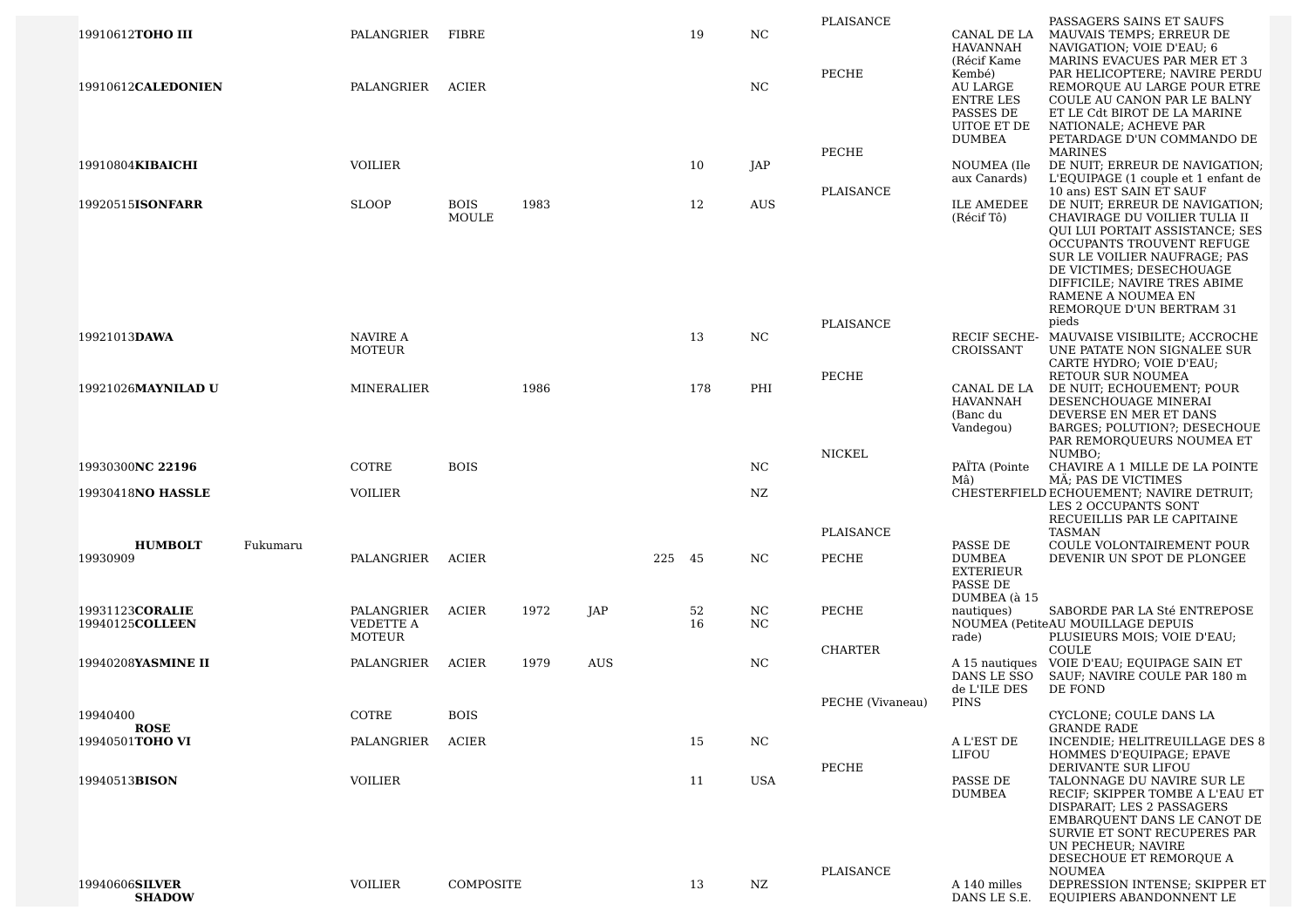|                                                  |                  |                          |              |      |               |     |     |                | PLAISANCE                                   |                                | DU CANAL DE NAVIRE DEMATE; RECUEILLIS PAR<br>LA HAVANNAH MARINE NATIONALE NZ: OUO<br>VADIS AFFRETE POUR RETROUVER                                                            |
|--------------------------------------------------|------------------|--------------------------|--------------|------|---------------|-----|-----|----------------|---------------------------------------------|--------------------------------|------------------------------------------------------------------------------------------------------------------------------------------------------------------------------|
| <b>CALEDONIE</b><br>19960809TOHO 2<br><b>OPO</b> |                  | PALANGRIER ACIER         |              | 1972 | JAP           | 225 | -45 | N <sub>C</sub> | PECHE                                       | Ricaudy)                       | L'EPAVE QUI DERIVE<br>NOUMEA (Récif COULE VOLONTAIREMENT POUR<br>DEVENIR UN SPOT DE PLONGEE<br>DE NUIT; ERREUR DE NAVIGATION;                                                |
| 19991108                                         |                  | <b>VOILIER</b>           |              |      |               |     | 10  | <b>AUS</b>     | PLAISANCE                                   | ENTRE LIFOU<br>Huo)            | EQUIPAGE RECUPERE PAR<br>ET MARE (Ïlot GENDARMERIE 3 JOURS APRES<br>NAUFRAGE; NAVIRE PERDU                                                                                   |
| <b>CALEDONIE</b><br>20001221TOHO 5               |                  | PALANGRIER               | ACIER        |      | JAP           | 299 | 50  | NC.            | PECHE                                       | RECIF TABOU                    | COULE VOLONTAIREMENT POUR<br>DEVENIR UN SPOT DE PLONGEE                                                                                                                      |
| 20010223KANDJAR<br><b>BWEDUA</b>                 |                  | <b>CHALUTIER</b>         |              |      |               |     | 12  | NC             | PECHE                                       | SUD ILE DES<br>PINS            | TEMPETE TROPICALE LES 17-18<br>FEVRIER; NAVIRE DISPARU AVEC 3<br><b>PECHEURS</b><br>ERREUR DE NAVIGATION;                                                                    |
| 20010815<br><b>SEAFALK</b>                       | Hiddensee        | PALANGRIER               |              |      |               |     |     | NC.            | PECHE                                       | NEPOUI (Récifs)                | ECHOUEMENT; DESECHOUE;<br>REMIS EN ETAT<br>COULE AU MOUILLAGE AU BANC                                                                                                        |
| 20011016<br><b>CORAIL</b>                        |                  | CARGO                    | <b>ACIER</b> |      |               |     |     |                | TRAFIC DE DROGUE? 155°55' E                 | 22°20' S/<br><b>NOUMEA</b>     | DES JAPONAIS (NOUMEA);<br>REMORQUE AU LARGE DE LA<br>PASSE DE DUMBEA PAR TAMANOU<br>ET TROLL POUR ETRE PETARDE                                                               |
| 20011116                                         |                  | ex CHALUTIER ACIER       |              | 1967 | <b>BEL 55</b> |     | 18  | NC.            | MARINE NATIONALE (Seiche-<br>(Hydrographie) | Croissant)                     | <b>COULE VOLONTAIREMENT POUR</b><br>DEVENIR UN SPOT DE PLONGEE                                                                                                               |
| <b>AFTERNOON</b>                                 |                  |                          |              |      |               |     |     |                |                                             | Santal: plage                  | VENTS VIOLENTS; NAVIRE<br>LIFOU (Baie du DESEMPARE; ECHOUAGE SUR LE<br>LITTORAL; NAVIRE DETRUIT; 4                                                                           |
| 20020630DELIGHT                                  |                  | <b>TRIMARAN</b>          |              | 1978 | <b>USA</b>    |     | 14  | NZ             | PLAISANCE                                   | Kiki)                          | OCCUPANTS SAINS ET SAUFS<br>DESARMEE; AU MOUILLAGE; COUP                                                                                                                     |
| 20030303PATONGA II                               | Mary D           | <b>VEDETTE</b>           | <b>BOIS</b>  |      | AUS           |     | 15  | NC             | <b>CHARTER</b>                              | Uaré)                          | NOUMEA (Anse D'OUEST; SE BRISE CONTRE UN<br>PONTON DU NICKEL<br>RUPTURE ACCIDENTELLE OU                                                                                      |
| 20030400 <b>CALIFORNIA</b>                       |                  | <b>VEDETTE</b>           |              |      |               |     |     | NC             | <b>CHARTER</b>                              | de Numbo)                      | NOUMEA (Baie MALVEILLANTE DU MOUILLAGE;<br>COULE                                                                                                                             |
|                                                  |                  |                          |              |      |               |     |     |                |                                             |                                | DEFAILLANCE TECHNIQUE?<br>ERREUR DE NAVIGATION?; DE<br>NUIT; ECHOUEMENT; 9 MEMBRES                                                                                           |
| 20031123 <b>CORAIL DE FEU</b>                    |                  | KETCH                    |              |      |               |     | 14  | NC.            | PLAISANCE                                   | KOUMAC                         | AU N PASSE DE D'EQUIPAGE HELITREUILLE SAIN<br>ET SAUF<br>NAVIRE RETROUVE ECHOUE;                                                                                             |
| 20040318ZHONG I n°88                             | devient Malekula | PALANGRIER               | POLYESTER    |      |               |     | 20  | <b>TWN</b>     | PECHE                                       | MARE (Cap<br>Roussin)          | NAUFRAGE EN 2001 A SUVA; A<br>EFFECTUE UNE DERIVE DE 700<br><b>MILLES</b><br><b>ERREUR DE NAVIGATION:</b>                                                                    |
|                                                  |                  |                          |              |      |               |     |     |                |                                             |                                | ECHOUEMENT; VOIE D'EAU; 5<br><b>MARINS HELITREUILLES:</b><br>A 25 milles dans DESECHOUE PAR LE                                                                               |
| 20040323MELITA                                   |                  | PALANGRIER               | ALU          |      | NZ.           |     |     | NC.            | PECHE                                       | le N.NE DE<br>L'ILE POTT       | REMOROUEUR OUARAÏ LE<br>5/04/2004                                                                                                                                            |
|                                                  |                  |                          |              |      |               |     |     |                |                                             |                                | VIOLENT INCENDIE EN MER<br>(FEVRIER 2004); EQUIPAGE<br>RECUEILLI PAR LE PALANGRIER<br>ZHONG I 73; DERIVE ET                                                                  |
| 20040405ZHONG I n°86                             |                  | PALANGRIER               | POLYESTER    |      |               |     | 20  | TWN            | PECHE                                       | Dérive au S.O.<br>Ile des Pins | REMOROUE A NOUMEA;<br>DEMANTELE                                                                                                                                              |
| 20040619Canot à moteur                           |                  | <b>CANOT A</b><br>MOTEUR |              |      |               |     |     | $_{\rm NC}$    | PLAISANCE                                   | PRES ILOT<br>YANDE             | <b>VOIE D'EAU; NAUFRAGE; 2</b><br>RESCAPES; 1 NOYE                                                                                                                           |
|                                                  |                  |                          |              |      |               |     |     |                |                                             |                                | HEURTE TETE DE CORAIL; VOIE<br><b>D'EAU: ECHOUAGE VOLONTAIRE</b>                                                                                                             |
| 20041117 <b>BAYOU</b>                            |                  | TRIMARAN                 | COMPOSITE    |      |               |     |     | NC             | <b>CHARTER</b>                              | <b>OUVEA</b><br>(Wadrilla)     | SUR LITTORAL; REPARATION DE<br><b>FORTUNE ET REMORQUE A</b><br>NOUMEA POUR EXPERTISE<br>DE NUIT; ERREUR HUMAINE;<br>ECHOUEMENT; VOIE D'EAU;<br>NAVIRE RENFLOUE LE 19/12/2004 |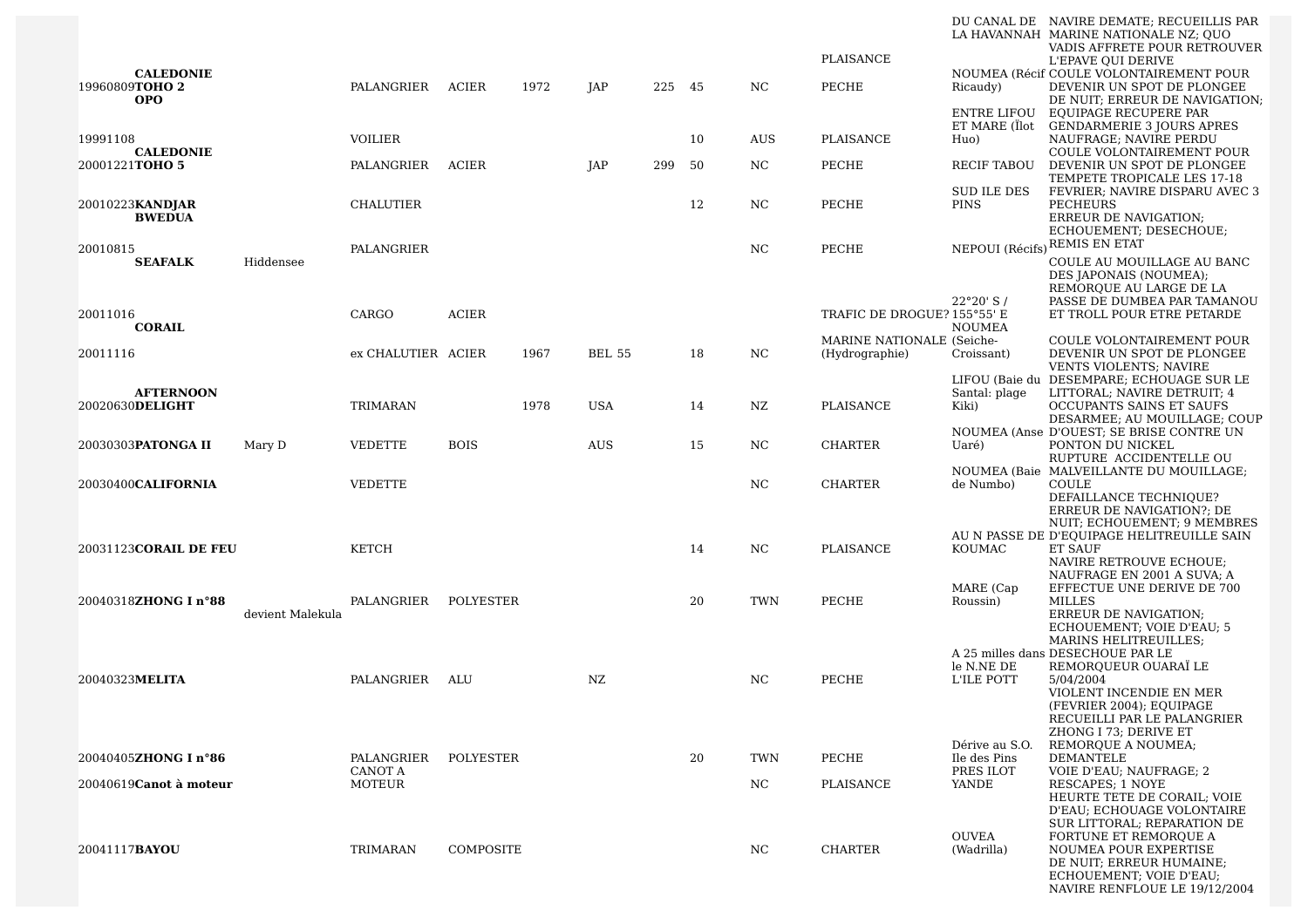| 20041124KARAAVHA 9                             | PALANGRIER                       | ALU          | 2002 | NZ  |     | NC         | PECHE            | POUM (Récif<br>Nénéma)                                              | PAR LE REMORQUEUR TAMANOU;<br>NAVIRE DECLARE EPAVE                                                                                                                     |
|------------------------------------------------|----------------------------------|--------------|------|-----|-----|------------|------------------|---------------------------------------------------------------------|------------------------------------------------------------------------------------------------------------------------------------------------------------------------|
| 20041204SERENITE                               | <b>VOILIER</b>                   |              |      |     |     | NC         | PLAISANCE        | <b>ILOT MAITRE</b><br>(Récif)                                       | ECHOUEMENT; VOILIER<br>DISLOQUE; DETRUIT<br>PANNE DE MOTEUR; LE KONEMU<br>SE PORTE A SON SECOURS MAIS<br>S'ECHOUE: CABOTEUR<br>DESECHOUE LE 2/04/2005 PAR LE           |
| 20050401TEHORO III                             | <b>ANCIEN</b><br>PALANGRIER      |              |      |     |     | NC         | CABOTAGE         | Wadra)                                                              | REMORQUEUR TAMANOU ET<br>LIFOU (Baie de REMORQUE A NOUMEA PAR LE<br>LAURA II<br>ERREUR DE NAVIGATION;                                                                  |
| <b>PELICAN</b><br>20050705EXPRESS              | <b>VOILIER</b>                   |              |      |     | 11  | AUS        | PLAISANCE        | du Prony)                                                           | NOUMEA (Récif ECHOUEMENT; DESECHOUE LE<br>8/07/2005 PAR LE KONGOU                                                                                                      |
|                                                |                                  |              |      |     |     |            |                  |                                                                     | PROBLEME MECANIQUE<br>(PROPUSEUR BABORD);<br>ECHOUAGE; DESECHOUE LE<br>5/09/2005 PAR LES REMORQUEURS<br>TAMANOU ET KAORI; PAS DE                                       |
| 20050904PACIFIC SKY                            | PAQUEBOT                         |              | 1984 |     | 240 | <b>AUS</b> | CROISIERE        | <b>ILE DES PINS</b><br>(Ilot Bayonnaise)<br>CANAL DE LA<br>HAVANNAH | <b>DEGAT</b><br>DE NUIT; ERREUR DE NAVIGATION;<br>ECHOUEMENT; DESECHOUE LE                                                                                             |
| 20060221WARREN<br><b>DAME DES</b>              | PALANGRIER                       |              |      |     | 18  | NC.        | PECHE            | (Récif<br>Komekame)                                                 | 21/02/2006 ET REMORQUE A<br><b>NOUMEA</b><br>AU MOUILLAGE; INCENDIE; PERTE                                                                                             |
| 20060508NEIGES                                 | <b>VOILIER</b>                   |              |      |     |     | NC         | PLAISANCE        | <b>ILOT CASY</b><br>(Récif                                          | <b>TOTALE</b><br>CHESTERFIELD ERREUR DE NAVIGATION; 2<br>OCCUPANTS SECOURUS PAR LE                                                                                     |
| 20060628 <b>VAUDOISE</b>                       | <b>VOILIER</b>                   |              |      |     | 13  | <b>AUS</b> | <b>PLAISANCE</b> | Desmazures)                                                         | KARAAUHA 3; NAVIRE PERDU<br><b>ERREUR DE NAVIGATION?;</b>                                                                                                              |
| <b>KOTOBUSKI</b><br>20060824MARU 38<br>Moana C | PALANGRIER                       |              |      |     | 45  | JAP        | PECHE            | <b>ILE DES PINS</b>                                                 | ECHOUEMENT; DESECHOUE PAR<br>(Récif Ciménia) LE REMORQUEUR TAMANOU<br>VOIE D'EAU; NAUFRAGE; 10<br>MEMBRES D'EOUIPAGE                                                   |
| 20060902SAINT-VINCENT<br><b>KOMARU</b>         | PETROLIER                        | <b>ACIER</b> | 1995 | GRE | 61  | NC         | PETROLIER        | de LIFOU<br>AU LARGE DE<br>LA PASSE DE                              | A 50 km au S.SE HELITREUILLES DANS CANOT DE<br>SAUVETAGE<br>DESARME DEPUIS SON                                                                                         |
| 20061003                                       | PETROLIER                        | ACIER        |      |     | 63  | NC.        | <b>DESARME</b>   | nautiques)                                                          | DUMBEA (A 13 ECHOUEMENT DU 1/04/2005;<br>DEMANTELE; PETARDE                                                                                                            |
| 20061105FREE LANCE                             | <b>GOELETTE</b>                  | <b>BOIS</b>  | 1914 |     | 10  | NC.        | PLAISANCE        | César)                                                              | NOUMEA (Récif DE NUIT; ECHOUEMENT; VOIE<br>D'EAU; DESECHOUE<br>CHASSEURS A L'EAU; BATEAU<br>DERIVE; CHASSEURS SAINS ET                                                 |
| 20061230SAILFISH 2                             | <b>BATEAU A</b><br><b>MOTEUR</b> | <b>FIBRE</b> |      |     | 5   | NC.        | PLAISANCE        | PASSE DE<br><b>BOULARI</b>                                          | SAUFS; EPAVE RETROUVEE, LE<br>22/04/2007, SUR LA SUNSHINE<br>COAST (AUSTRALIE)                                                                                         |
| 20070210STRETINE                               | <b>SLOOP</b>                     |              |      |     | 10  | NC         | PLAISANCE        | <b>MONT DORE</b><br>(Ilot Bailly)                                   | DERIVE; S'ECHOUE; DESECHOUE<br>PAR VEDETTE SNSM<br>DE NUIT; PAS DE CARTE<br>DETAILLEE; ECHOUEMENT; 3<br>OCCUPANTS HELITREUILLES DANS                                   |
| 20070516TWILIGHT                               | <b>VOILIER</b>                   |              |      |     |     | <b>USA</b> | PLAISANCE        | RECIF PIETRIE DETRUIT                                               | LEUR CANOT DE SAUVETAGE<br>APRES 40 h DE DERIVE; NAVIRE<br>DE NUIT; ERREUR DE NAVIGATION;<br>ECHOUEMENT; DESECHOUE LE                                                  |
| <b>KAIGATA MARU</b><br>2007070178              | PALANGRIER                       |              |      |     | 47  | JAP        | PECHE            | VOH (N passe<br>Duroc)                                              | 2/07/2007 PAR LE REMORQUEUR<br>TAMANOU<br>DE NUIT; GPS EN PANNE; HEURTE<br>UN CHAMPIGNON DE CORAIL; 1                                                                  |
| 20070719PORT DE France                         | <b>VEDETTE</b><br>S.N.S.M.       | FIBRE        |      |     | 8   | NC         | SAUVETAGE        | <b>VINCENT</b><br><b>GRAND</b>                                      | BLESSE GRAVE ET 2 SAUVETEURS<br>BAIE DE SAINT- LEGEREMENT BLESSES; NAVIRE<br><b>DETRUIT</b><br>DE NUIT: ERREUR DE<br>PROGRAMMATION DU GPS;<br>ECHOUEMENT MAIS BATEAU A |
|                                                |                                  |              |      |     |     |            |                  |                                                                     |                                                                                                                                                                        |